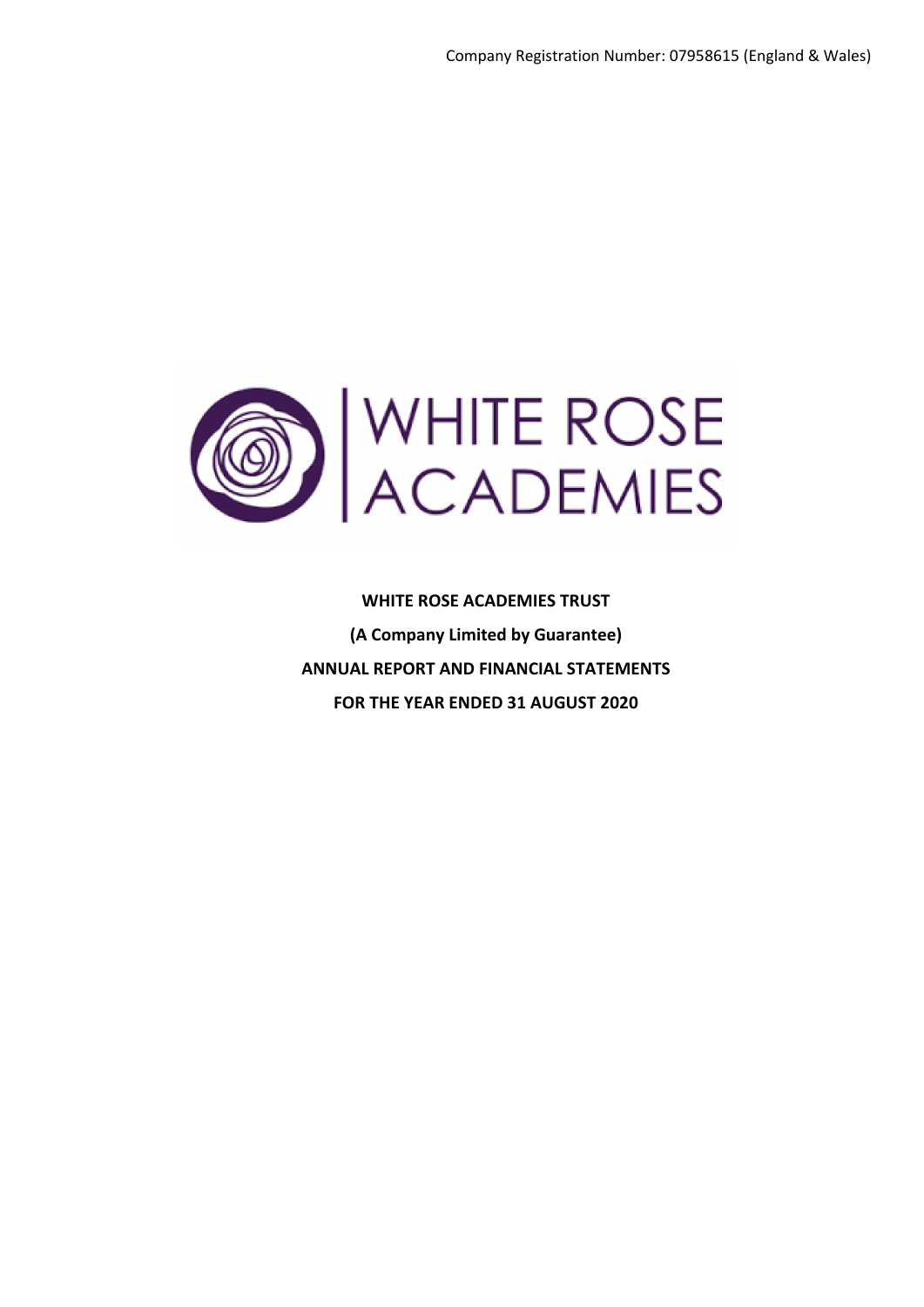# **(A Company Limited by Guarantee)**

# **CONTENTS**

| Page      |
|-----------|
| $1 - 2$   |
| $3 - 15$  |
| $16 - 20$ |
| 21        |
| 22        |
| $23 - 25$ |
| $26 - 27$ |
| $28 - 29$ |
| $30 - 31$ |
| 32        |
| $33 - 64$ |
|           |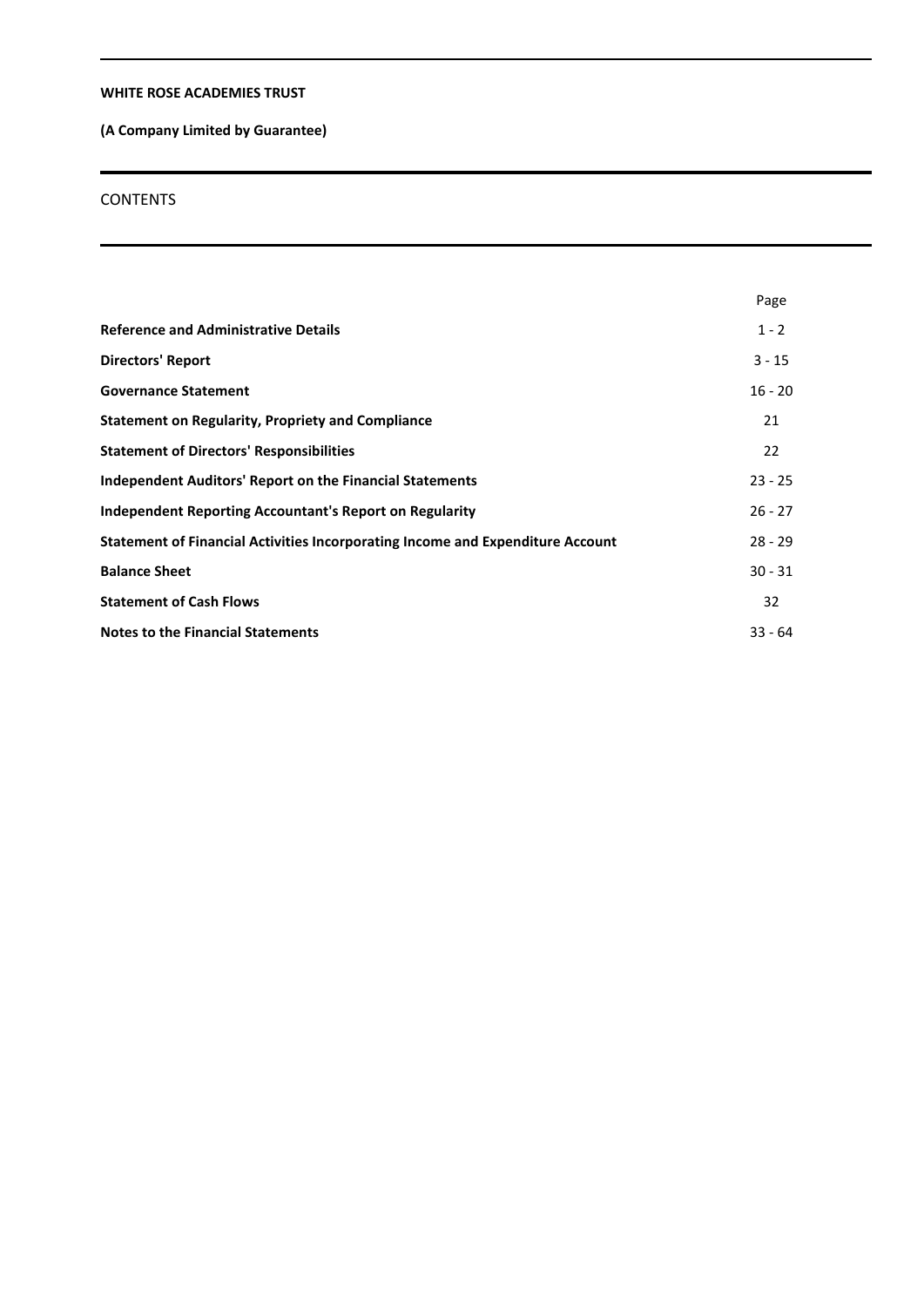# **(A Company Limited by Guarantee)**

# REFERENCE AND ADMINISTRATIVE DETAILS

| <b>Members</b>                       | The Corporation of Leeds City College (Sponsor)<br>C Booth OBE<br>J Pither (resigned 19 December 2019)<br>H Phillips (appointed 28 February 2020)                                                                                                                                                                                                                                                               |
|--------------------------------------|-----------------------------------------------------------------------------------------------------------------------------------------------------------------------------------------------------------------------------------------------------------------------------------------------------------------------------------------------------------------------------------------------------------------|
| <b>Directors</b>                     | J Pither, Chair (resigned 19 December 2019)<br>H Philips, Chair (appointed 1 November 2019)<br>C Booth OBE<br>L Devenny <sup>1</sup><br>Cllr C Gruen<br>E Hiorns<br>P Morrissey<br>M Parkes (appointed 1 September 2019)<br>K A Pearlman-Shaw<br>C Rix (resigned 17 October 2019)<br>Prof D Shickle (resigned 13 December 2019)<br>D Strachan1<br>A Whitaker<br>C Williams1<br>Audit and finance committee<br>1 |
|                                      |                                                                                                                                                                                                                                                                                                                                                                                                                 |
| <b>Company registered</b><br>number  | 07958615                                                                                                                                                                                                                                                                                                                                                                                                        |
| Company name                         | White Rose Academies Trust                                                                                                                                                                                                                                                                                                                                                                                      |
| <b>Registered office</b>             | <b>College House</b><br>Park Lane<br>Leeds<br>LS3 1AA                                                                                                                                                                                                                                                                                                                                                           |
| <b>Principal operating</b><br>office | <b>Bedford Field</b><br><b>Woodhouse Cliff</b><br>Leeds<br><b>LS6 2LG</b>                                                                                                                                                                                                                                                                                                                                       |
| <b>Company secretary</b>             | M Halstead                                                                                                                                                                                                                                                                                                                                                                                                      |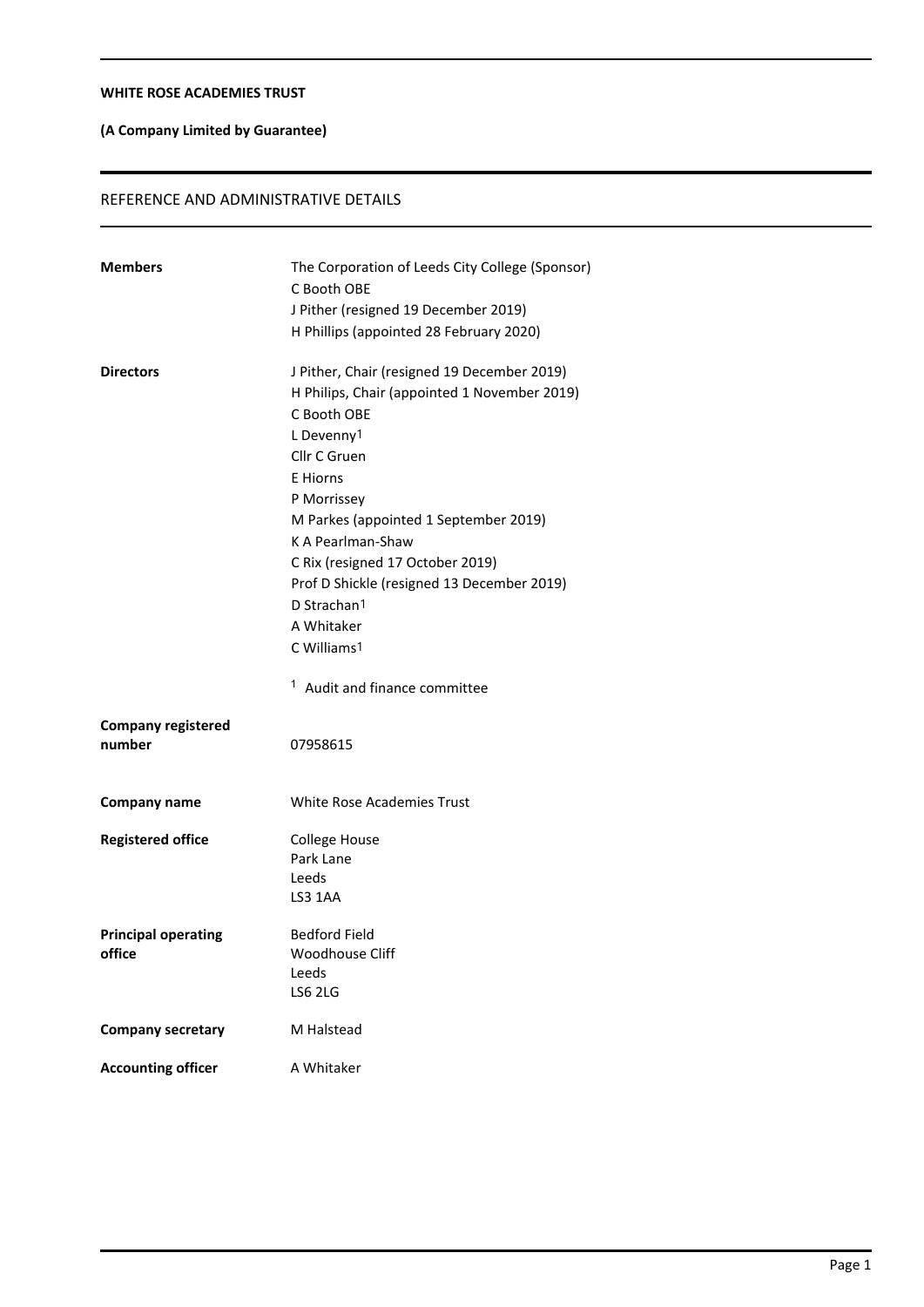# **(A Company Limited by Guarantee)**

# REFERENCE AND ADMINISTRATIVE DETAILS (CONTINUED) *FOR THE YEAR ENDED 31 AUGUST 2020*

| Senior management           |                                                                                                                                                                                                                                                                                       |
|-----------------------------|---------------------------------------------------------------------------------------------------------------------------------------------------------------------------------------------------------------------------------------------------------------------------------------|
| team                        | Chief Executive Officer, A Whitaker (accounting officer)<br>Chief Financial Officer, S Jolley<br><b>Executive Principal, C Wilcocks</b><br>Principal - Leeds East Academy, S Carrie<br>Principal - Leeds City Academy, R Chattoe<br>Acting Principal - Leeds West Academy, D Whielden |
| <b>Independent auditors</b> | <b>BHP LLP</b><br><b>Chartered Accountants</b><br>New Chartford House<br>Centurion Way<br>Cleckheaton<br><b>BD193QB</b>                                                                                                                                                               |
| <b>Bankers</b>              | Lloyds Bank plc<br>Leeds City Centre Branch<br>PO Box 1000<br>Leeds<br>BX1 1LT                                                                                                                                                                                                        |
| <b>Solicitors</b>           | <b>Rollits LLP</b><br>Wilberforce Court<br><b>High Street</b><br>Hull<br><b>HU1 1YJ</b><br>Irwin Mitchell<br>2 Wellington Place<br>Leeds                                                                                                                                              |
| <b>Internal Auditor</b>     | <b>LS1 4BZ</b><br><b>Moorlands Learning Trust</b><br>Cowpasture Road<br><b>Ilkley</b><br><b>West Yorkshire</b><br><b>LS29 8TR</b>                                                                                                                                                     |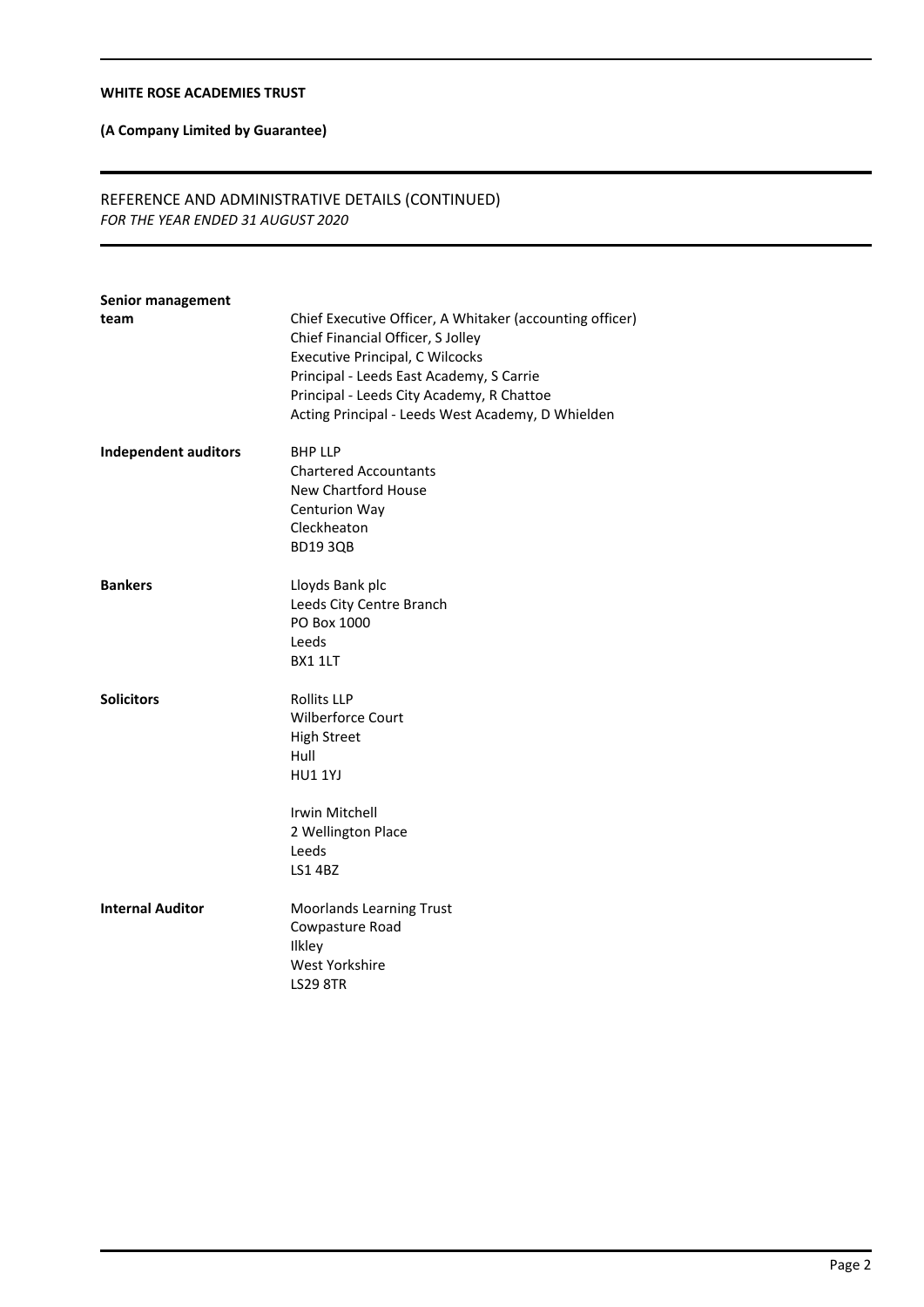#### **(A Company Limited by Guarantee)**

### DIRECTORS' REPORT *FOR THE YEAR ENDED 31 AUGUST 2020*

The Directors present their annual report together with the financial statements and auditors' report of the charitable company for the year 1 September 2019 to 31 August 2020. The annual report serves the purposes of both a Directors' report and a trustees' report under company law.

White Rose Academies Trust was incorporated on 21 February 2012 by Leeds City College and took control of Leeds City Academy, formerly City of Leeds School, a Local Authority maintained school, on 1 August 2014 at conversion to Academy status. On the 1 September 2014 Leeds West Academy and Leeds East Academy joined the Trust, transferring from E-ACT, a sponsor for a national chain of academies.

The academy trust operates three secondary academies for pupils aged 11 to 19 serving the Bramley, Seacroft and Woodhouse areas of Leeds. Its academies have a combined pupil capacity of 3,450 and had a total roll of 2,890 in the school census in October 2019.

#### *Structure, governance and management*

#### *Constitution*

The Academy Trust is a charitable company limited by guarantee and an exempt charity.

The charitable company's Memorandum and Articles of Association are the primary governing documents of the Academy Trust.

The Directors of White Rose Academies Trust are also the directors of the charitable company for the purposes of company law.

The charitable company is known as White Rose Academies Trust.

Details of the Directors who served during the year, and to the date these accounts are approved are included in the Reference and administrative details on page 1.

#### *Members' liability*

Each member of the charitable company undertakes to contribute to the assets of the charitable company in the event of it being wound up while they are a member, or within one year after they cease to be a member, such amount as may be required, not exceeding £10, for the debts and liabilities contracted before they ceased to be a member.

#### *Directors' indemnities*

The academy trust has purchased cover to protect directors and officers from claims arising from negligent acts, errors or omissions occurring whilst on academy trust business. This is provided under the DfE's Risk Protection Arrangement.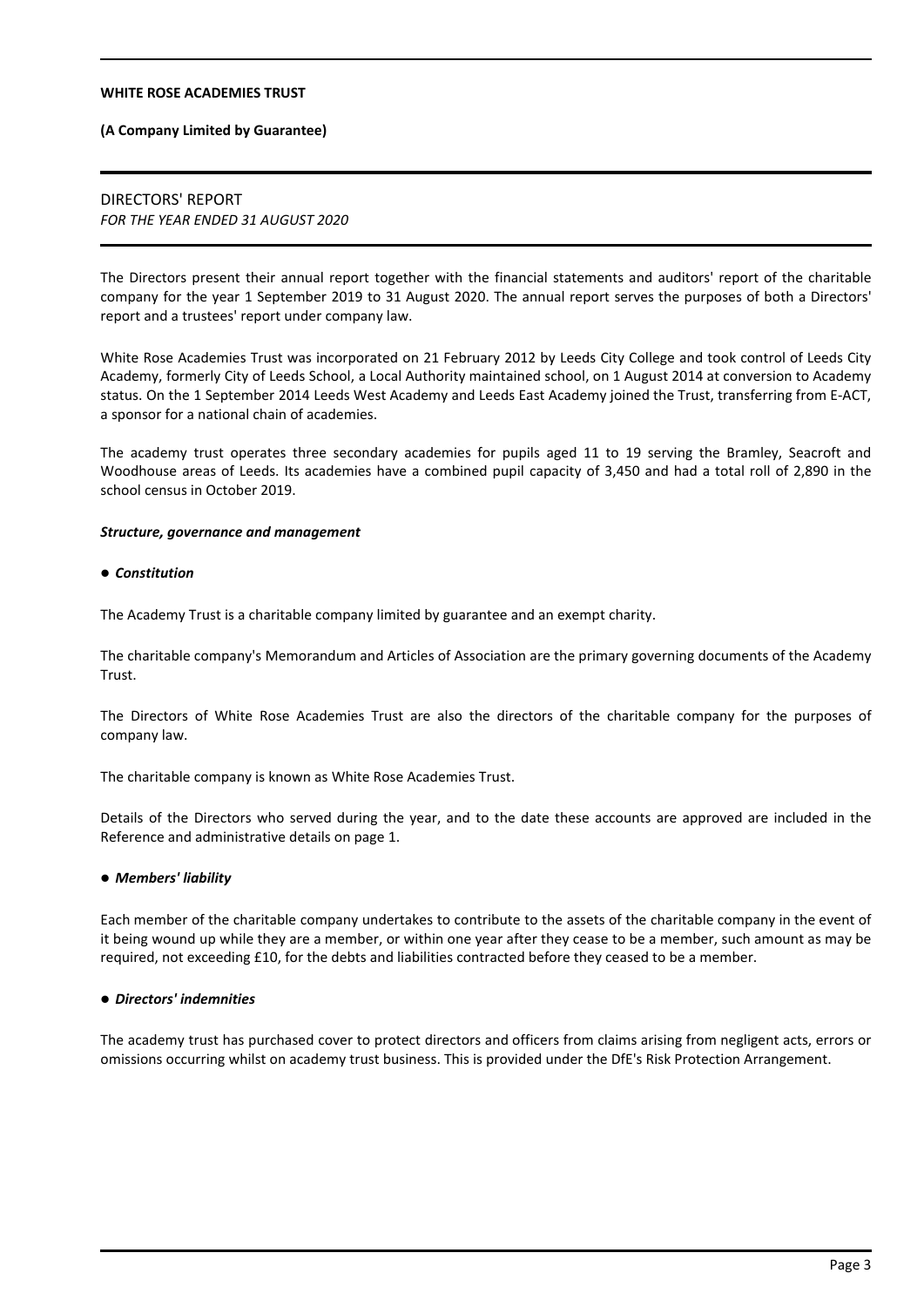#### **(A Company Limited by Guarantee)**

#### DIRECTORS' REPORT (CONTINUED) *FOR THE YEAR ENDED 31 AUGUST 2020*

#### **Structure, governance and management (continued)**

#### *Method of recruitment and appointment or election of Directors*

Directors are appointed to the board of the White Rose Academies Trust in accordance with the Memorandum and Articles of Association.

- Up to 10 directors, 7 of which to be appointed by the sponsor and the remainder to be appointed by the members.
- Chief Executive Officer (if any).
- Up to 3 Co-opted Directors appointed by the Directors
- 2 Parent Directors unless there are Local Governing Bodies or Accountability Boards which include at least two Parent Members.

Co-opted directors are persons appointed to be a director by being co-opted by directors who have not themselves been so appointed. The directors may not co-opt an employee of the company as a co-opted director if thereby the number of directors who are employees of the academy trust would exceed one third of the total number of directors including the Chief Executive Officer.

Parent directors and parent members of the local bodies shall be elected or appointed, in accordance with the terms of reference determined by the directors from time to time, by parents of registered pupils at one or more of the academies. A parent director must be a parent of a pupil at one of the academies at the time when they are elected and appointed. The directors shall make all necessary arrangements for, and determine all other matters relating to, an election of the parent directors or parent members of the local Bodies, including any question of whether a person is a parent of a registered student at one of the academies. Any election of the parent directors or parent members of the local bodies which is contested shall be held by secret ballot.

#### *Policies and procedures adopted for the induction and training of Directors*

White Rose Academies Trust provides each new director with an induction pack and has an annual training programme to provide continuing development of the board members. The academy trust subscribes to the National Governors Association, which exists to provide support and training for school and academy leaders.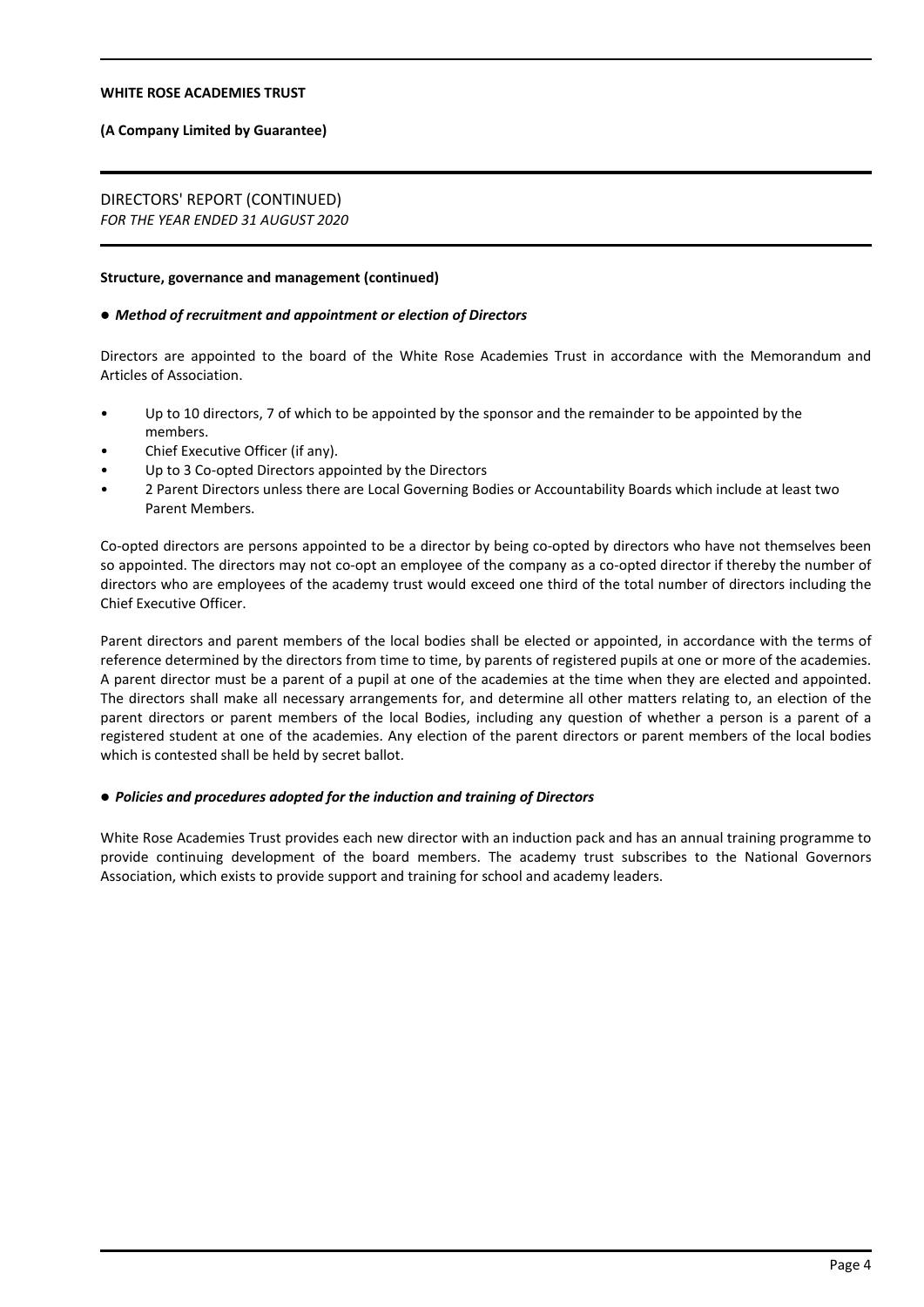#### **(A Company Limited by Guarantee)**

#### DIRECTORS' REPORT (CONTINUED) *FOR THE YEAR ENDED 31 AUGUST 2020*

#### **Structure, governance and management (continued)**

#### *Organisational structure*

The academy trust has defined the responsibilities of each person involved in the administration of the academies operations to avoid the duplication or omission of functions and to provide a framework of accountability for directors and staff. The reporting structure is illustrated below:

#### The Trust Board

The Trust Board has overall responsibility for the administration of the trust's operations. The main responsibilities of the Trust Board are prescribed in the Funding Agreement between the Trust and the Education and Skills Funding Agency (ESFA) and in the trust's scheme of governance.

The main responsibilities of the Trust Board include:

- ensuring that grant from the ESFA is used only for the purposes intended
- approval of the annual budget
- the regular monitoring of management accounts
- appointment of the Accounting Officer
- appointment of the Chief Financial Officer
- appointment of the Principals
- ensuring the annual accounts are produced in accordance with the requirements of the Companies Act 2006 and the ESFA guidance issues to academies; and
- maintaining effective oversight of financial procedures and controls

#### The Local Accountability Boards

A Local Accountability Board has been established for each academy in the Trust with the Chair of each Local Accountability Board being a Director on the Trust Board. The Local Accountability Boards Terms of Reference are:

- to monitor delivery of the core education vision:
- to monitor the admissions process:
- to set annual Academy performance targets;
- to assist in the recruitment of staff other than the Principal and Senior Post Holders;
- to agree and propose a draft budget for approval by the Trust Board;
- to implement and monitor policies with regard to staffing matters including performance management; and
- to oversee arrangements for director involvement in the Academy Development Plan and Academy Self Evaluations

#### The Accounting Officer (Chief Executive Officer)

Within the framework of the Trust's Scheme of Delegation as approved by the Trust Board, the Accounting Officer has personal responsibility for:

- the propriety and regularity of the public finances for which they are answerable;
- the keeping of proper accounts;
- prudent and economical administration;
- the avoidance of waste and extravagance;
- ensuring value for money; and
- the efficient use of all resources in their charge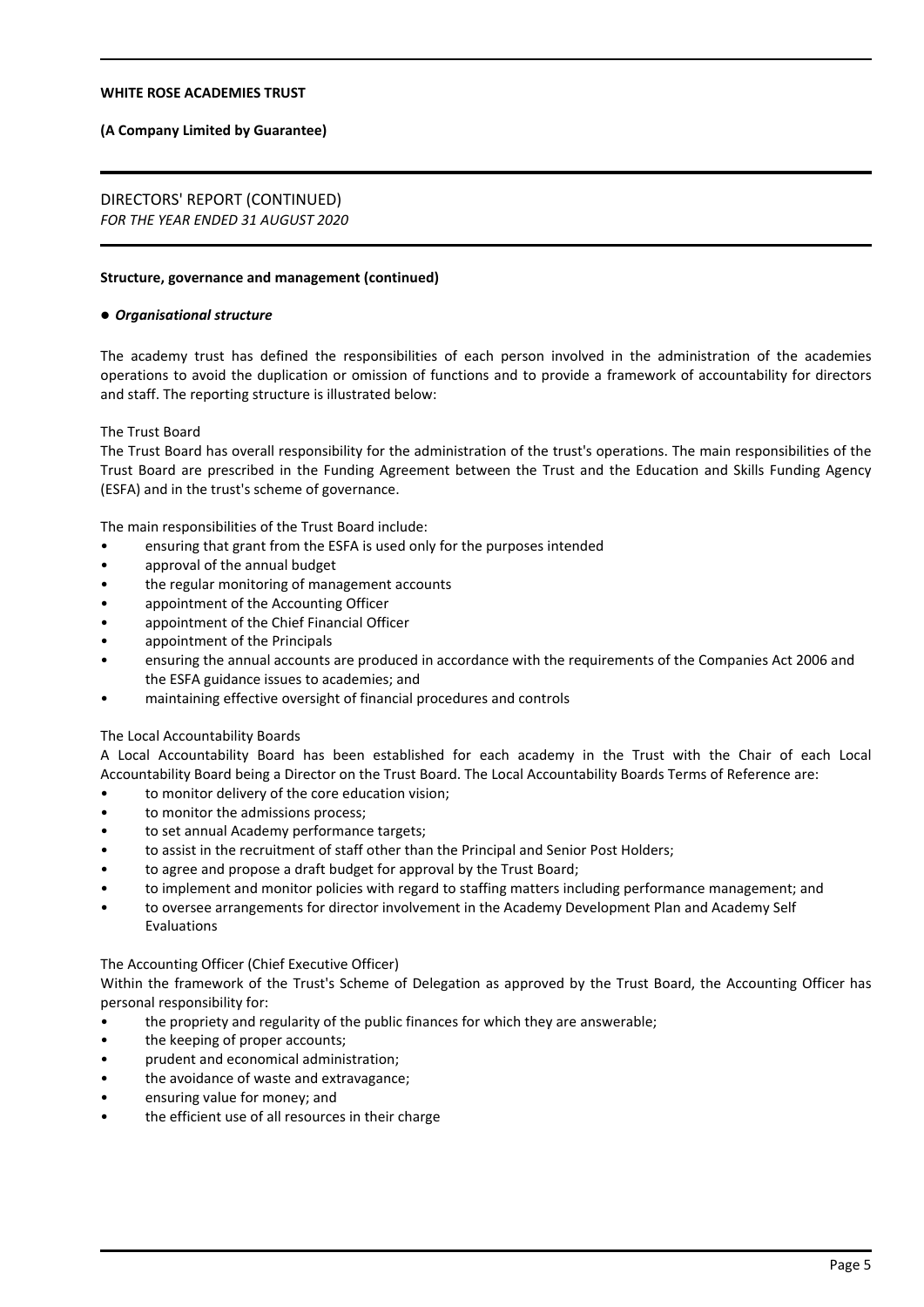#### **(A Company Limited by Guarantee)**

#### DIRECTORS' REPORT (CONTINUED) *FOR THE YEAR ENDED 31 AUGUST 2020*

#### **Structure, governance and management (continued)**

Much of the day to day financial responsibility has been delegated to the Chief Financial Officer (CFO) but the Accounting Officer still retains responsibility for:

- approving new staff appointments within the authorised establishment, except for any Senior Post Holders which the Trust Board have determined should be approved by them;
- authorising contracts between £50,000 and £100,000 in conjunction with the CFO;
- signing cheques in conjunction with other authorised signatories; and
- authorising electronic payments in conjunction with other authorised personnel

The Accounting Officer must advise the Board in writing, whether at any time, in their opinion, any action or policy under consideration by the Local Accountability Board is incompatible with the terms of the Academy's Funding Agreement or the Academies Financial Handbook.

#### The Chief Financial Officer

The Chief Financial Officer works in close collaboration with the Accounting Officer through whom they are responsible to the board.

The main responsibilities of the Chief Financial Officer are:

- the day to day management of financial issues including the establishment and operation of a suitable accounting system;
- the management of the Trust's financial position at a strategic and operational level within the framework for financial control determined by the Trust Board;
- the maintenance of effective systems of internal control;
- ensuring that the annual accounts are properly presented and adequately supported by the underlying books and records of the Trust;
- the preparation of monthly management accounts;
- ensuring forms and returns are sent to the ESFA in line with the timetable in the ESFA guidance; and
- additional roles, some of which are not directly finance related, as outlined in the Chief Financial Officer job description.

All staff are responsible for the security of Trust property, for avoiding loss or damage, for ensuring economy and efficiency in the use of resources, and for conformity with the requirements of the Trust's financial procedures.

#### *Arrangements for setting pay and remuneration of key management personnel*

The pay and remuneration of the senior management team was approved by the board with reference to headteacher pay ranges in the DfE's guidance on the school teachers pay and conditions document and market rates in the sector.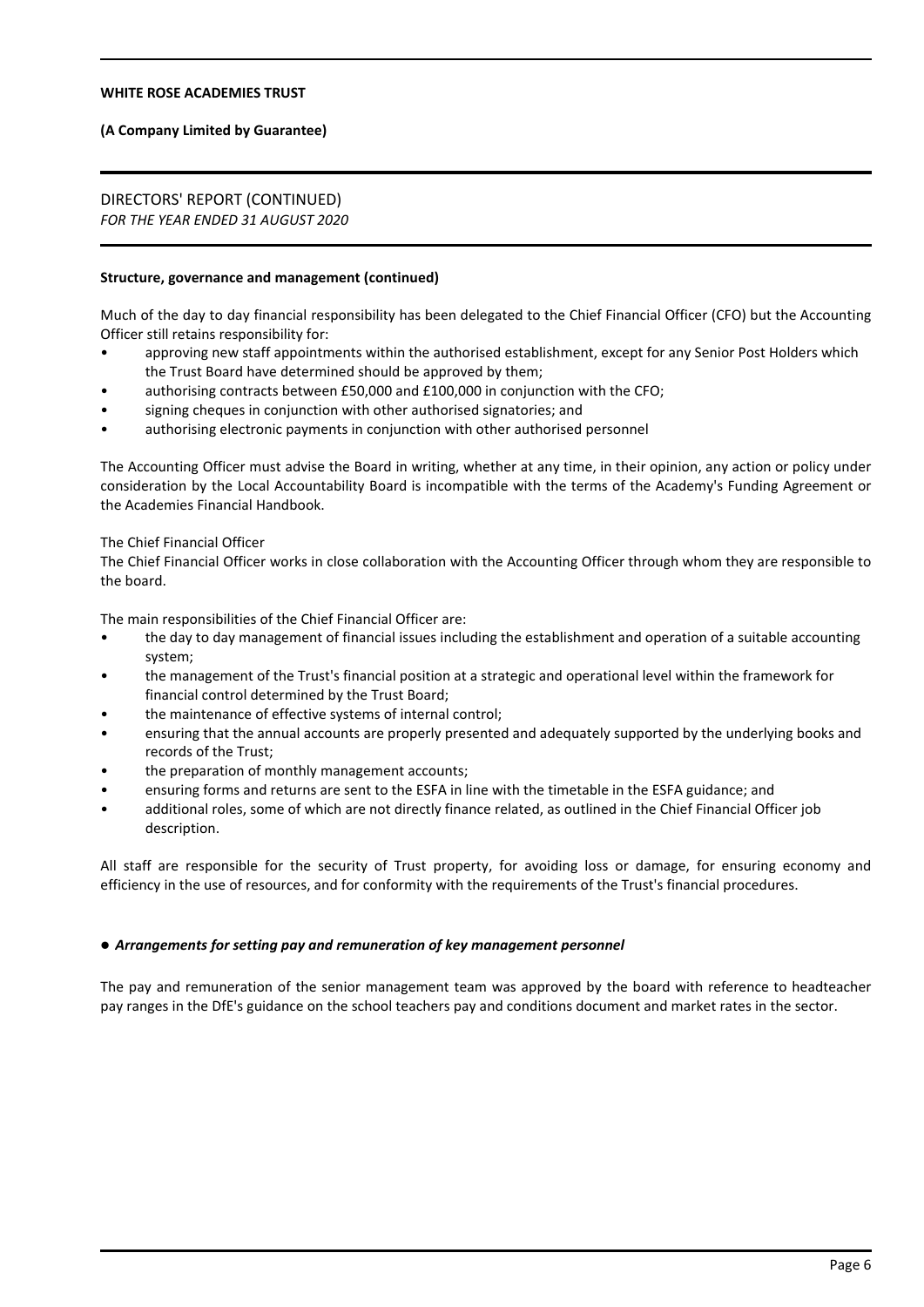#### **(A Company Limited by Guarantee)**

#### DIRECTORS' REPORT (CONTINUED) *FOR THE YEAR ENDED 31 AUGUST 2020*

# **Structure, governance and management (continued)**

#### *Trade union facility time*

#### *Relevant union officials*

| Number of employees who were relevant union officials during the year |  |
|-----------------------------------------------------------------------|--|
| Full-time equivalent employee number                                  |  |

#### *Percentage of time spent on facility time*

| Percentage of time                                                                          | Number of<br>employees |   |
|---------------------------------------------------------------------------------------------|------------------------|---|
| 0%                                                                                          | 5                      |   |
| 1%-50%                                                                                      |                        |   |
| 51%-99%                                                                                     |                        |   |
| 100%                                                                                        |                        |   |
| Percentage of pay bill spent on facility time                                               | £000                   |   |
| Total cost of facility time                                                                 |                        |   |
| Total pay bill                                                                              | 16,787                 |   |
| Percentage of total pay bill spent on facility time                                         |                        | % |
| <b>Paid trade union activities</b>                                                          |                        |   |
| Time spent on paid trade union activities as a percentage of total paid facility time hours |                        | % |

#### *Engagement with suppliers, customers and others in a business relationship with the Academy Trust*

Each academy in the Trust has engaged with pupils and their parents on an active basis throughout the year. During the the COVID-19 pandemic the academies and the Trust have undertaken significant engagement with pupils and parents to ensure that they were kept up to date with the evolving situation.

The Trust engages with suppliers in a number of ways including procurement processes and key supplier review meetings. The trust continues to develop its relationships with key supply chain partners to ensure quality and value for money are secured.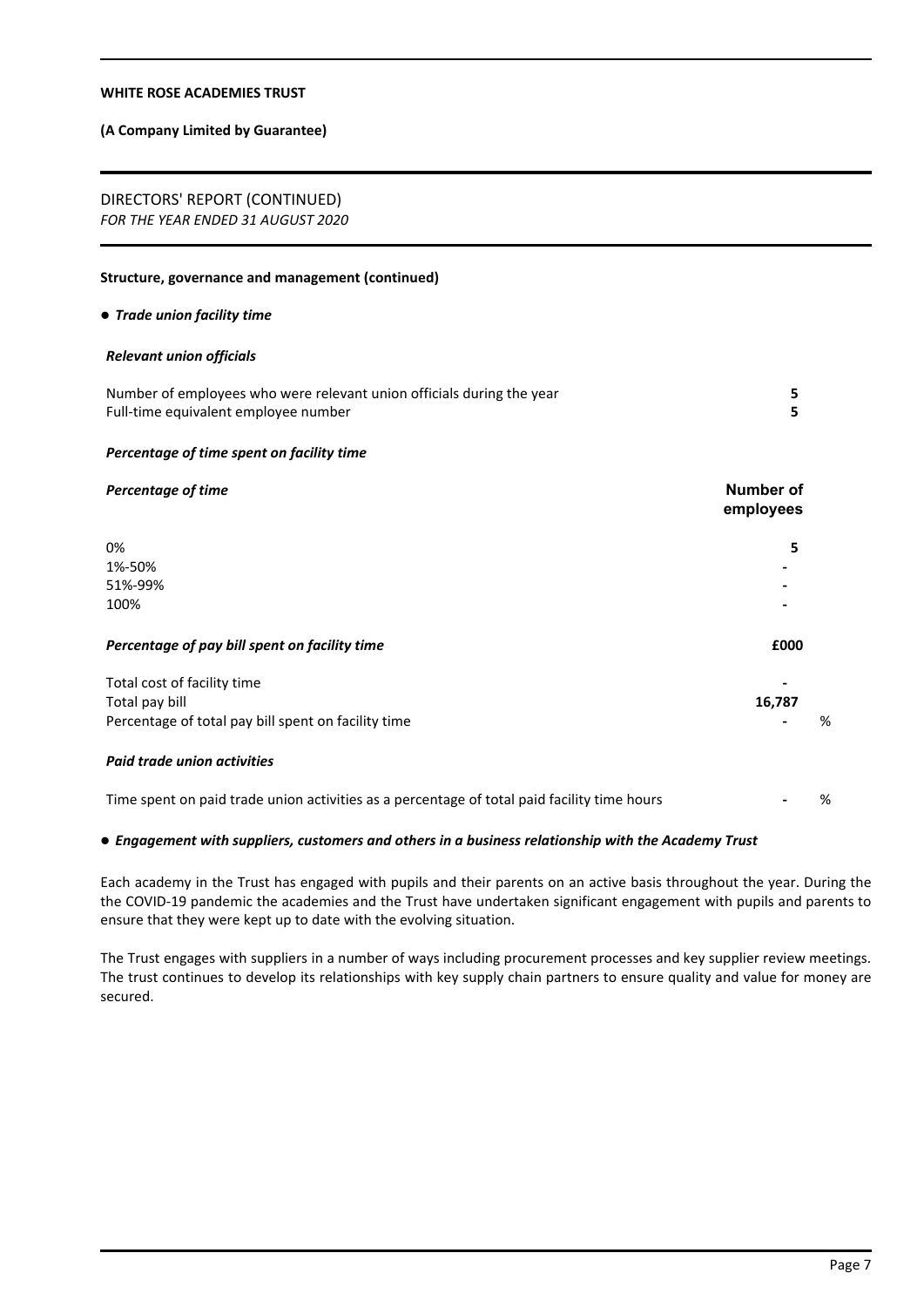#### **(A Company Limited by Guarantee)**

#### DIRECTORS' REPORT (CONTINUED) *FOR THE YEAR ENDED 31 AUGUST 2020*

#### **Structure, governance and management (continued)**

The Trust has a large number of stakeholders that it engages with from the city of Leeds and the wider area. The Trust continues to develop its relationship with with key stakeholders such as the DfE, ESFA and Leeds City Council through regular meetings and networks. The Trust has also developed relationships with a range of educational and charitable organisations have have similar aims in order to work together to address areas of need.

#### **Objectives and activities**

#### *Objects and aims*

The principal object set out in our Articles of Association is:

• To advance for the public benefit education in the United Kingdom, in particular, but without prejudice to the generality of the foregoing, by establishing, maintaining, carrying on, managing and developing schools offering a broad and balanced curriculum or educational institutions which are principally concerned with providing fulltime or part-time education for children of compulsory school age who, by reason of illness, exclusion from school or otherwise, may not for any period receive suitable education unless alternative provision is made for them or 16 to 19 academies offering a curriculum appropriate to the needs of its students or schools specially organised to make special educational provision for pupils with Special Educational Needs.

In accordance with the Articles of Association, the academy trust has adopted "Governance Arrangements and a Scheme of Delegation". The Trust has adopted policies for its operations including, amongst other things, the basis for admitting students to the White Rose Academies Trust, and that the curriculum should comply with the substance of the national curriculum.

The main aims of the White Rose Academies Trust are summarised below;

- to provide outstanding education, principally in the city of Leeds and surrounding areas, for pupils of different abilities between the ages of 4 and 19 with an emphasis on particular specialisms;
- to ensure that every child enjoys the same safe, secure environment and high quality education in terms of resourcing, tuition and care;
- to raise the standard of educational achievement of all pupils;
- to improve the effectiveness of White Rose Academies Trust by keeping the curriculum and organisational structure under continual review;
- to provide value for money for the funds expended;
- to comply with all appropriate statutory and curriculum requirements;
- to maintain links with industry and commerce and the international community;
- to conduct the White Rose Academies Trust business in accordance with the highest standards of integrity, probity and openness; and
- to provide facilities for recreational and other leisure time occupation for the community at large, in the interests of social welfare and with the interest of improving the life of the said community.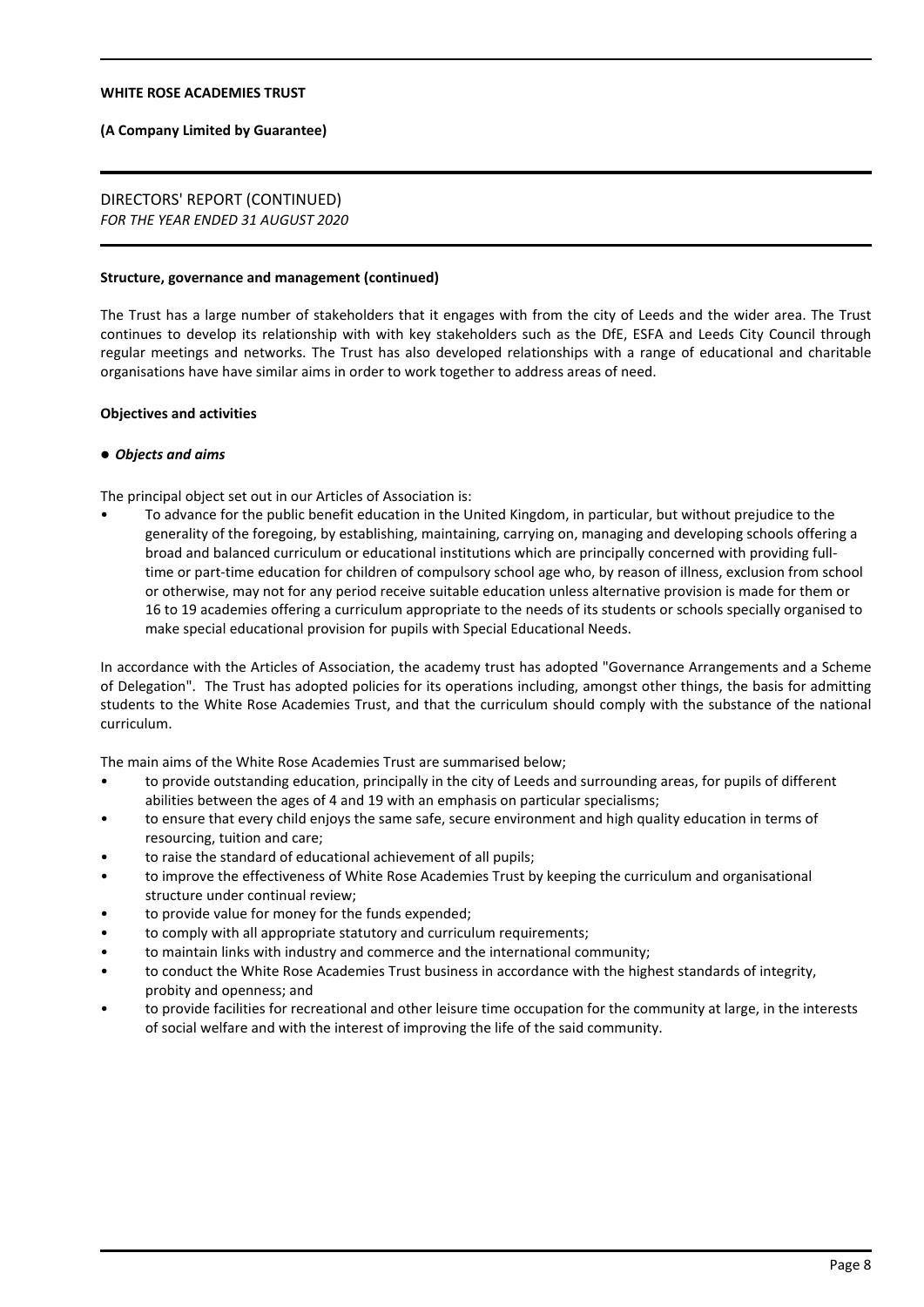#### **(A Company Limited by Guarantee)**

#### DIRECTORS' REPORT (CONTINUED) *FOR THE YEAR ENDED 31 AUGUST 2020*

#### **Objectives and activities (continued)**

#### *Objectives, strategies and activities*

The White Rose Academies Trust's vision is to be an exceptional and responsive academy group providing life changing education, skills and experiences for individuals in our academies and in their communities.

Our objective is to prepare our learners for the next stage of their education or to move into the world of work so that they are successful in their chosen destination and realise their full potential.

The academies in the trust use a number of initiatives to prepare students to be positive members of the community and for the world of work. These include citizenship theme days, immersion curriculum experience weeks, the enhancement and enrichment programme and step up days.

#### *Public benefit*

In setting objectives and planning for activities, the Directors have given due consideration to general guidance published by the Charity Commission relating to public benefit, including the guidance 'Public benefit: running a charity (PB2)'.

#### *Strategic report*

#### *Achievements and performance*

#### *Key performance indicators*

The Board considers that the following are key performance indicators for the Trust:

- Pupils numbers;
- Ofsted inspection outcomes;
- Student attendance;
- Academic outcomes for students;
- Students' positive and sustained destinations, post-16;
- Financial sustainability.

Building on the success of the previous years the following key achievements were made in 2019/20:

#### **Leadership and management**

- In order to support the growth agenda, a leaderships structure to ensure growth is sustainable has been implemented.
- The substantive Executive Principal has been appointed as Chief Executive Officer
- The revised role of Executive Principal has been recruited during the year and brings together strategic leadership and oversight of two existing secondary academies, the central School Improvement Team and any new academies into a single leadership structure
- Stability in Principal positions has been secured. The Substantive Head of School at Leeds West Academy has adopted Acting Principal role to secure clear successor.
- Established a leadership forum to provide oversight in relation to the Trust's risks, mitigations and actions associated with the Covid-19 pandemic.
- The Trust established a strategy and framework for effectively supporting all Academies and other service areas through the Covid-19 pandemic, which is ongoing.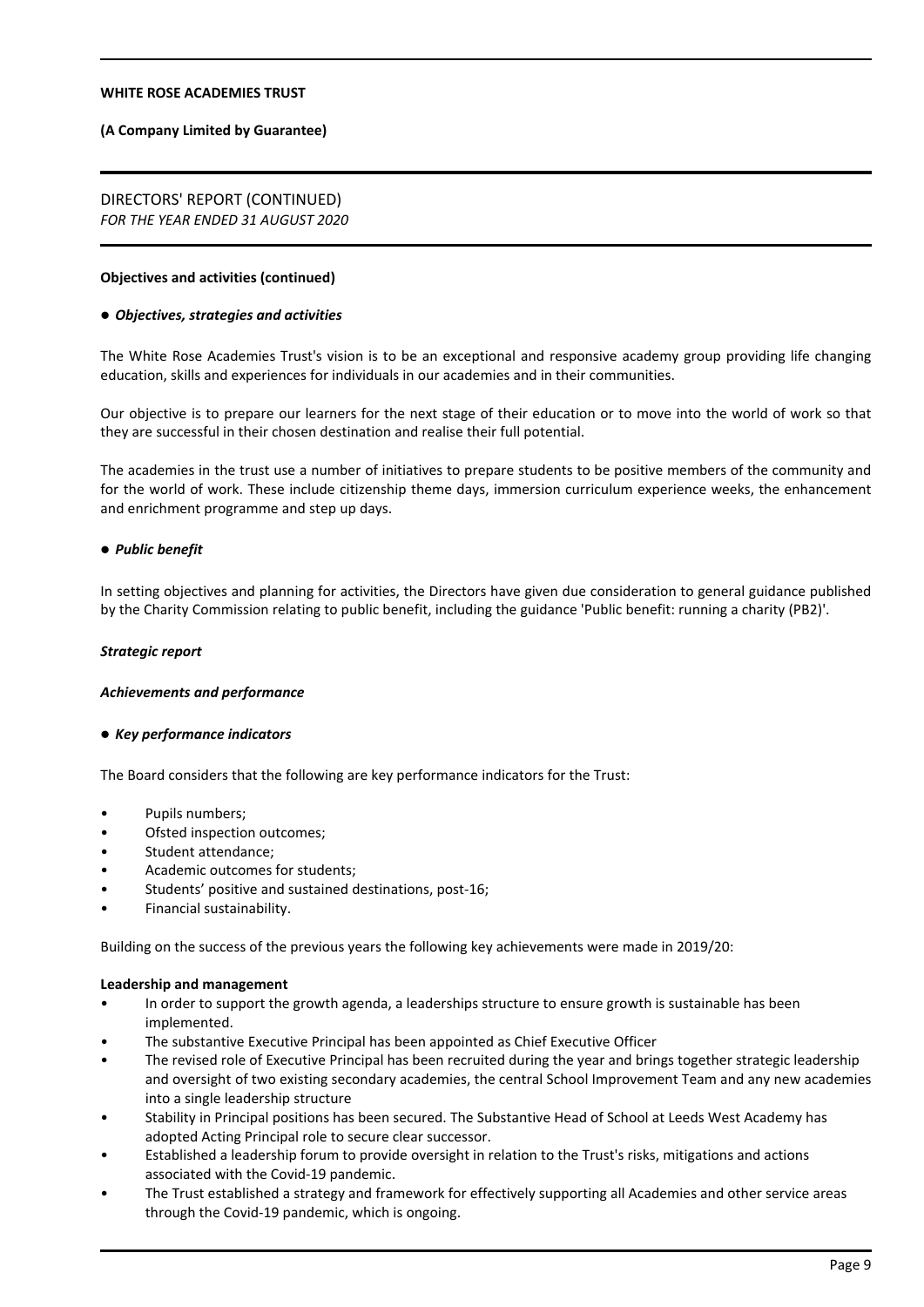#### **(A Company Limited by Guarantee)**

#### DIRECTORS' REPORT (CONTINUED) *FOR THE YEAR ENDED 31 AUGUST 2020*

#### **Strategic report (continued)**

#### **Achievements and performance (continued)**

#### **Support for academies**

- Deployment of expertise between academies piloted, developed and implemented throughout the year. Key deployments are ongoing and leading to measurable improvement in targeted areas
- Leadership structure as described above has enabled the development of a refined deployment model to support strategic areas for improvement based on identified risk
- Initial deployment of support to Mill Field Primary School to initiate its transfer into the Trust, expected during the 2020-21 academic year
- Across the Trust, we have secured designation of one Local Leader of Education, and two Specialist Leaders of Education through the Exceed Academies Trust Teaching School Alliance. There is an ambition to develop a WRATwide network of expert practitioners, both operationally and educationally, to provide appropriate capacity for a growing demand for school improvement support.

#### **High quality learning**

- Collectively, 100% of students currently within the trust are attending 'good' schools as judged by Ofsted
- Board appointed Academy Improvement Partner completed key quality visits and reported to the board, including a series of curriculum deep dives. All reports indicated the quality of education at all three academies remained 'good' with some areas of exceptional practice.
- The rapid development of a programme of remote learning, in keeping with the government 'Blended Learning' agenda has been established in response to Covid-19. The quality of this provision has been externally scrutinised by the board-appointed Academy Improvement Partner.
- Initial engagement with High Performance Learning as a key strategic partner has been established, with a view to launching the HOPL programme across all academies during the 2020-21 academic year.
- Outcomes continue to improve for students progressing from WRAT academies. Whilst GCSE outcomes in 2020 are based on Centre Assessed Grades and headline measures are therefore not published for 2020, the outcomes secured were based on a robust and externally scrutinised methodology, ensuring students were awarded grades that were fair and based on strong evidence.
- The proportion of students leaving in 2020 securing positive destinations, is testament to the quality of teaching, careers education, advice and guidance delivered across the Trust.
- At Leeds City Academy, 96% of students are currently in education or employment with training.
- At Leeds East Academy, this figure is 98%.
- Similarly at Leeds West Academy, the proportion of students securing positive destinations stands at 95%.

#### **Growth**

- Each Academy has grown in popularity within their respective communities, evident in the number of students on roll, which has grown materially over the past four years, but most significantly in 2019-20
- Leeds City Academy's number on roll has grown to 687 and the school was approached by Leeds City Council to accept an additional 60 students in September 2020.
- The number of students on roll at Leeds East Academy grew during the 2019-20 academic year, from 875 to 952.
- Leeds West Academy is oversubscribed and has consistently recruited over its Published Admission Number for the last four years. In 2019-20, the school admitted 270 students into Year 7, as requested by the Local Authority as a temporary increase in PAN. The academy agreed to admit 300 students into Year 7 on the same basis for the 2020- 21 academic year and has consulted on making this a permanent increase, attracting significant capital investment in the building to enable the school to safely and effectively educate as a school of 1500 students by 2023.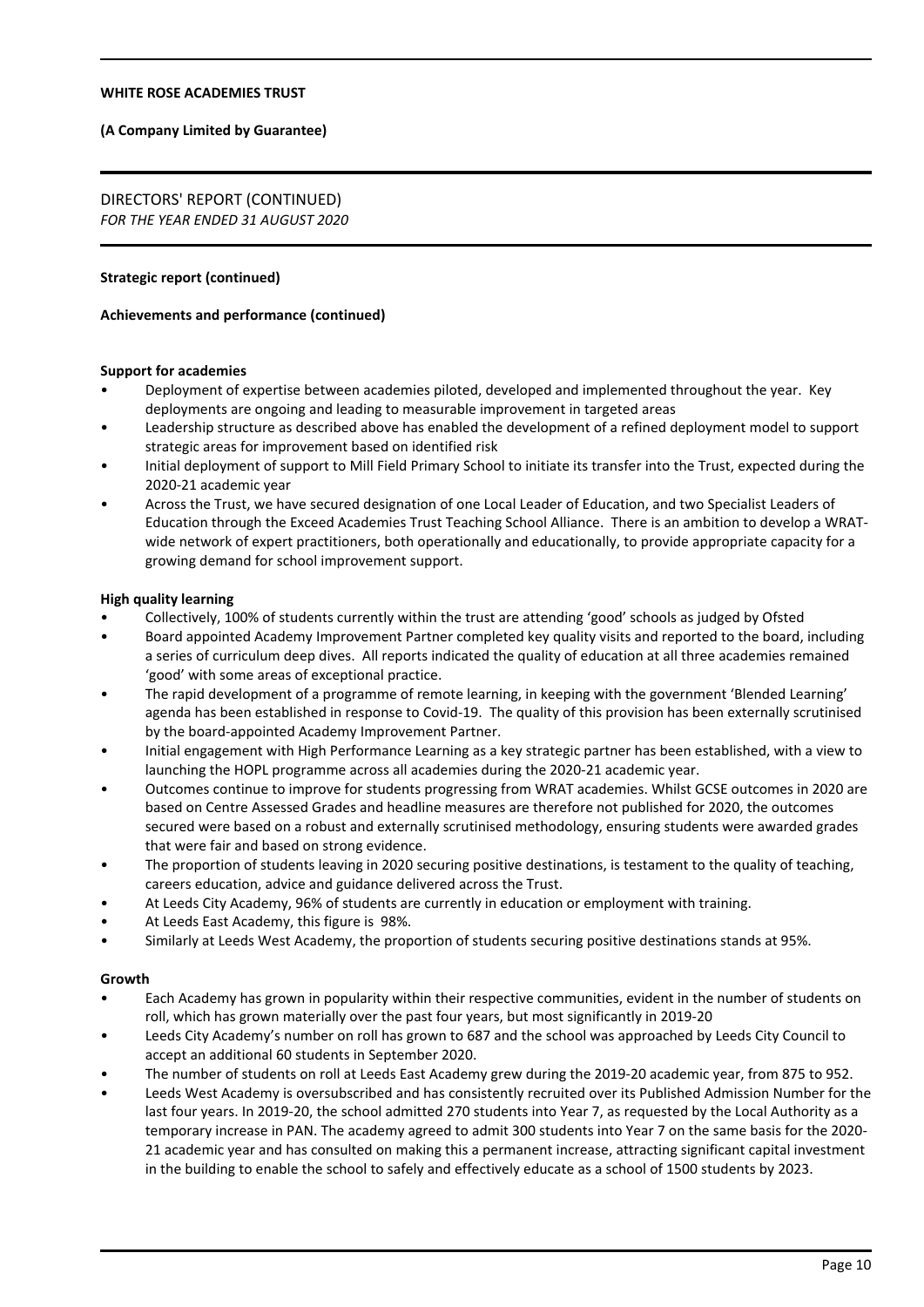#### **(A Company Limited by Guarantee)**

#### DIRECTORS' REPORT (CONTINUED) *FOR THE YEAR ENDED 31 AUGUST 2020*

#### **Strategic report (continued)**

#### **Achievements and performance (continued)**

- The WRAT remains a small Trust, in relation to number of academies, with ambition and a clear mandate for growth endorsed by the Regional Schools Commissioner for North West and Humber
- Appropriate due diligence work was completed on the first allocated sponsored academy. Conversion was delayed due to identified building condition concerns and is now expected by the end of the 2020 calendar year.
- Conversion of the first sponsored primary academy will take number the of academies within the trust to four. One further academy is expected to join voluntarily in the next twelve months.
- The Trust continues to explore and extend partnerships across the region. Ongoing high-level engagement with Local Authority partners, and through partnership with the Leeds Learning Alliance and TogetherEd, should maximise opportunities for growth and influence in the region.
- The Trust was unsuccessful in its bidding for one 11-16 Free School and two Special Free Schools but remains committed to growth and continuously explores opportunity to exert further positive impact on the quality of education in the region.

#### **Workforce development**

The Trust Leadership and Wider Leadership Groups continued leading Trust-wide development thinking on:

- Wellbeing
- Recruitment and Retention
- Professional Development
- Teaching and Learning
- The WRAT CPD programme continues to invest in the professional development of colleagues from all academies, underpinning effective induction, embracing the principles of the Early Career Framework and ensuring development is appropriate for all career stages, up to and including Principal level.

#### *Going concern*

The Directors have considered the impact of Covid-19 on the Trust's income and beneficiaries, as well as the wider economy. Whilst it is not considered practical to accurately assess the duration and extent of the disruption, the Directors are confident that they have plans in place to deal with and mitigate any financial losses that may arise. The Directors therefore consider that the level of reserves for the Trust are adequate. The Directors continue to adopt the going concern basis of preparation for these financial statements.

#### *Financial review*

#### *Review of financial period*

The majority of income for educational operations received by White Rose Academies Trust during the year was from the Education & Skills Funding Agency (ESFA) in the form of recurrent grants. The grants received to support the three academies in the Trust are restricted in their use to the purposes defined in the master funding agreement and deed of grant.

The White Rose Academies Trust also receives capital grants from the ESFA. In accordance with the Charities Statement of Recommended Practice, 'Accounting and reporting by Charities' (SORP 2019), such grants are shown in the Statement of Financial Activities as restricted income in the fixed asset fund. The restricted fixed asset fund balance is reduced by annual depreciation charges over the expected useful life of the assets concerned.

During the year ended 31 August 2020, total income was £23,274k (2019: £19,789k).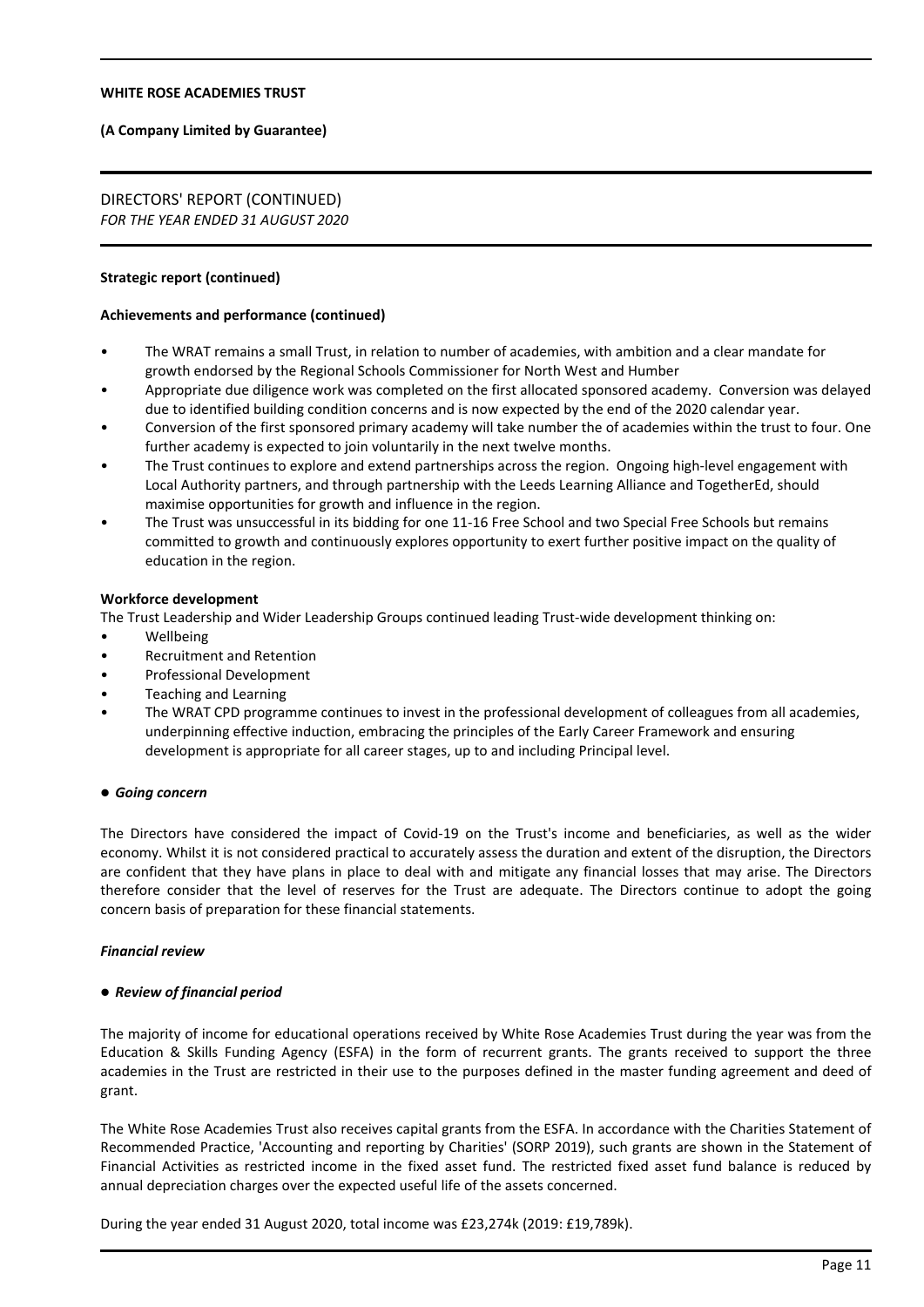#### **(A Company Limited by Guarantee)**

### DIRECTORS' REPORT (CONTINUED) *FOR THE YEAR ENDED 31 AUGUST 2020*

The operational deficit, excluding depreciation and pension liabilities, shown in the General fund has decreased by £415k in the year ended 31 August 2020 to £473k (2019: £315k) in the Restricted General fund and £nil (2019: (£257k)) in the Unrestricted General fund.

The net book value of tangible fixed assets at 31 August 2020 was £57,350k (2019: £57,351k).

As at the 31 August 2020 the trust had cash reserves and cash balances on deposit of £1,327k (2019: £576k).

#### *Reserves policy*

The directors review the reserve levels of the White Rose Academies Trust annually. This review encompasses the nature of income and expenditure streams, the need to match income with commitments and the nature of reserves.

The unrestricted reserves at 31 August 2020 of £nil (2019: (£257k)) are freely available for general purposes.

Restricted funds of £473k (2019: £315k) include those designated for a particular purpose such as unspent start-up grants which are disclosed in note 20 to these accounts. These funds will be expended as required dependent upon the level of core funding over the next three years.

#### *Investment policy*

Investments must be made only in accordance with written procedures approved by the board. In balancing risk against return the policy of White Rose Academies Trust is geared to risk reduction. Investment decisions take account of cash flows required to cover financial commitments.

All investments must be recorded in sufficient detail to identify the investment and to enable the current market value to be calculated. The information will normally be the date of purchase, the cost and description of the investment.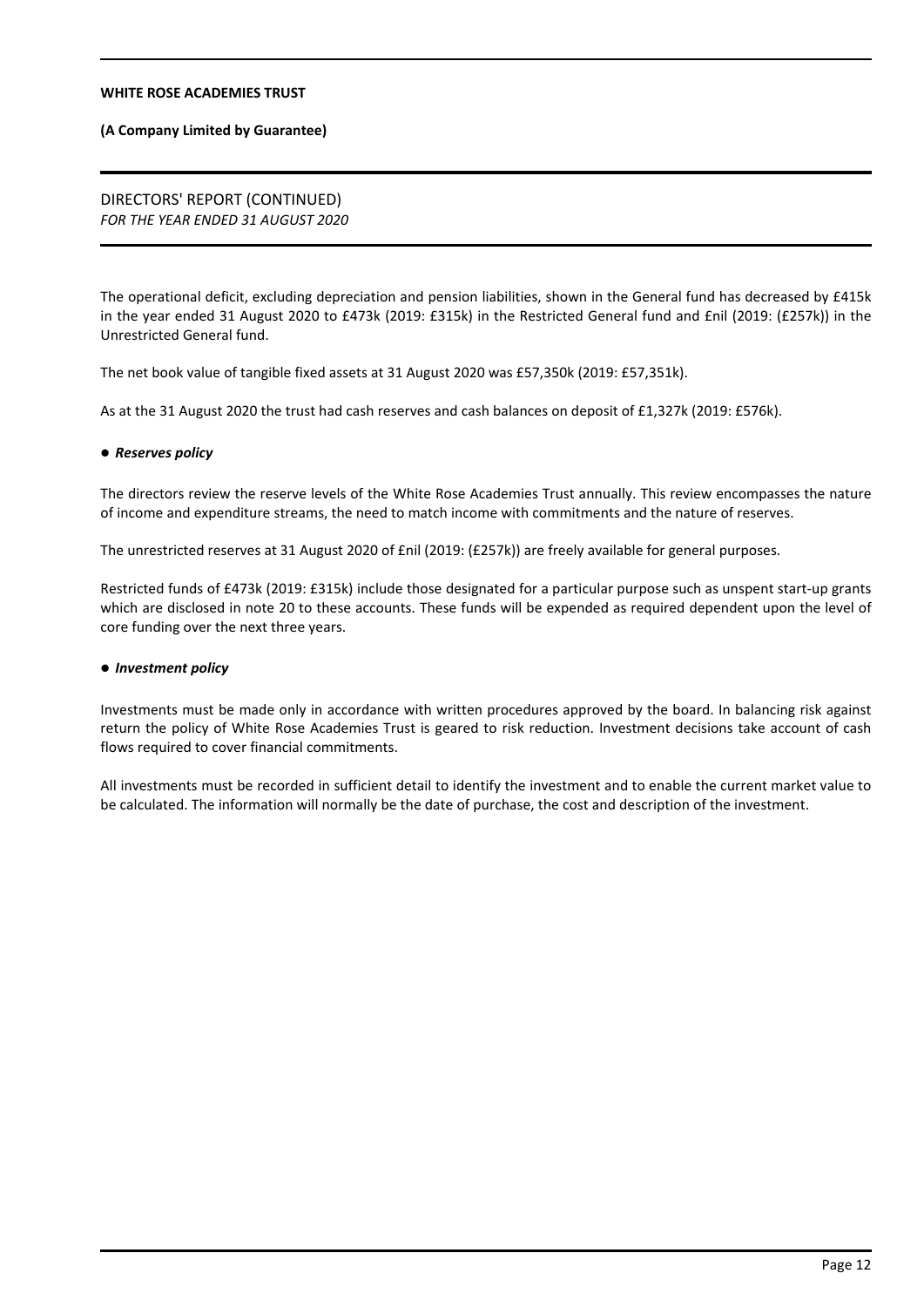#### **(A Company Limited by Guarantee)**

#### DIRECTORS' REPORT (CONTINUED) *FOR THE YEAR ENDED 31 AUGUST 2020*

#### *Principal risks and uncertainties*

The Trust is exposed to a range of risks and these risks are monitored and managed through the Risk Management Policy and Procedure that is in place at the Trust. Through this procedure, risk registers are maintained by each academy and a single risk register is maintained capturing the strategic risks for the whole trust. The strategic risk register is regularly reviewed by the senior leadership team and is also scrutinised by the Audit & Finance Committee. The Board regularly receive the strategic risk register and an annual risk report. The Trust has a range of internal controls that enable risks to be monitored and prompt mitigating action to be taken.

The Trust also utilises the services of external professionals, in areas such as health and safety, safeguarding and school improvement, who provide independent reports to Trustees on the trust's work to mitigate and alleviate risks in these key areas.

The principal risks to the Trust include:

1. Funding - The majority of the funding for the Trust's activities is in the form of grant funding from the ESFA and the Trust is exposed to the risk of changes to government policy and practice over which the Trust has no direct influence. The Trust is also monitoring the potential impact of Brexit on the communities where its academies are located and the impact on student numbers that could arise from the change in the composition of these communities.

2. Growth - Following the positive Ofsted results for the existing academies in the Trust in summer 2019, it is anticipated that the Trust will increase the number of academies in the coming years. Any growth opportunities will be subject to a rigorous due diligence process and the Trust will continually review its level of capacity in terms of personnel, processes and systems to ensure that the growth is managed in a controlled and sustainable manner.

'3. Pensions - The trust continues to be exposed to the risk of future increases in the employer pension contributions arising from triennial revaluations in future years. The West Yorkshire Pension Fund continues to have a strong funding position (106% as at 31 March 2019) and the 2019 increase in the employers teachers' pension contributions was supported with grant funding. The potential financial impact of future increase in employers pension contributions for the two pension schemes will be kept under review.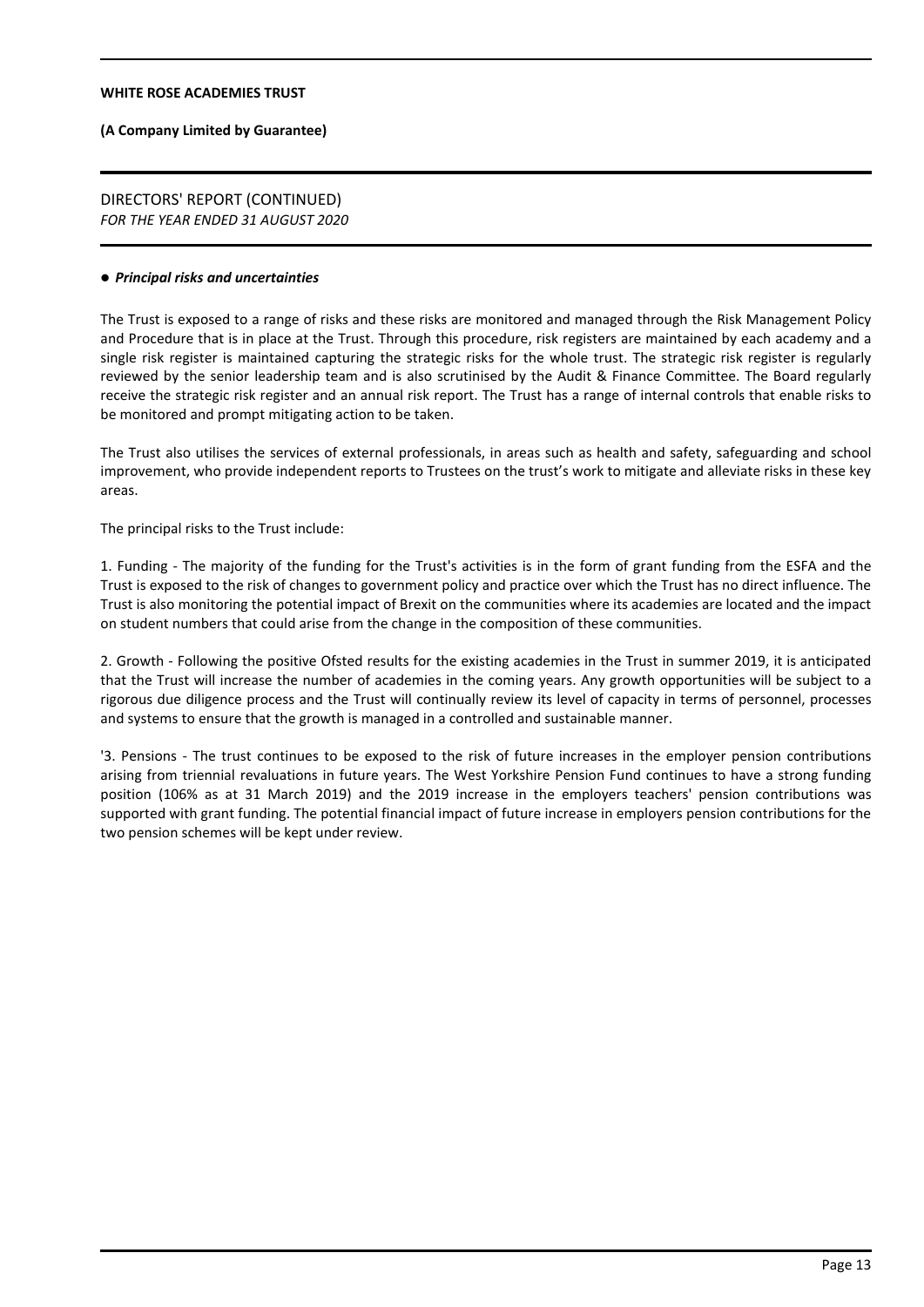#### **(A Company Limited by Guarantee)**

#### DIRECTORS' REPORT (CONTINUED) *FOR THE YEAR ENDED 31 AUGUST 2020*

#### *Streamlined Energy and Carbon Reporting*

| UK Greenhouse Gas Emissions and Energy Use Data for the period 1                                       |                                                |
|--------------------------------------------------------------------------------------------------------|------------------------------------------------|
| September 2019 to 31 August 2020                                                                       |                                                |
| Energy consumption used to calculate emissions                                                         |                                                |
| Energy consumption breakdown<br>Gas<br>٠.<br>Electricity<br><b>Transport Fuel</b>                      | 2,235,980 kWh<br>1,109,960 kWh<br>25,221 miles |
| Scope 1 - Emissions in metric tonnes CO2e<br>Gas consumption<br>٠<br>Owned Transport - Mini Buses<br>۰ | 411<br>8.                                      |
| Scope 2 - Emissions in metric tonnes CO2e<br><b>Purchased Electricity</b>                              | 284                                            |
| Scope 3 - Emissions in metric tonnes CO2e<br>Business travel in employee owned vehicles<br>٠           | 2                                              |
| Total gross emissions in metric tonnes CO2e                                                            | 705                                            |
| Intensity Ratio<br>Tonnes CO2e per pupil (October 2019 census, 2,890 pupils)                           | 0.244                                          |

#### Quantification and Reporting Methodology

We have followed the 2019 HM Government Environmental Reporting Guidelines. We have also used the Greenhouse Gas Reporting Protocol – Corporate Standard and have used the 2020 UK Government's conversion factors for company reporting.

#### Intensity Measurement

The chosen intensity measurement ratio is total gross emissions in metric tonnes CO2e per pupil, the recommended ratio for the sector.

Measures taken to improve energy efficiency

We have an ongoing programme to replace lighting units within our academies with energy efficient LED units.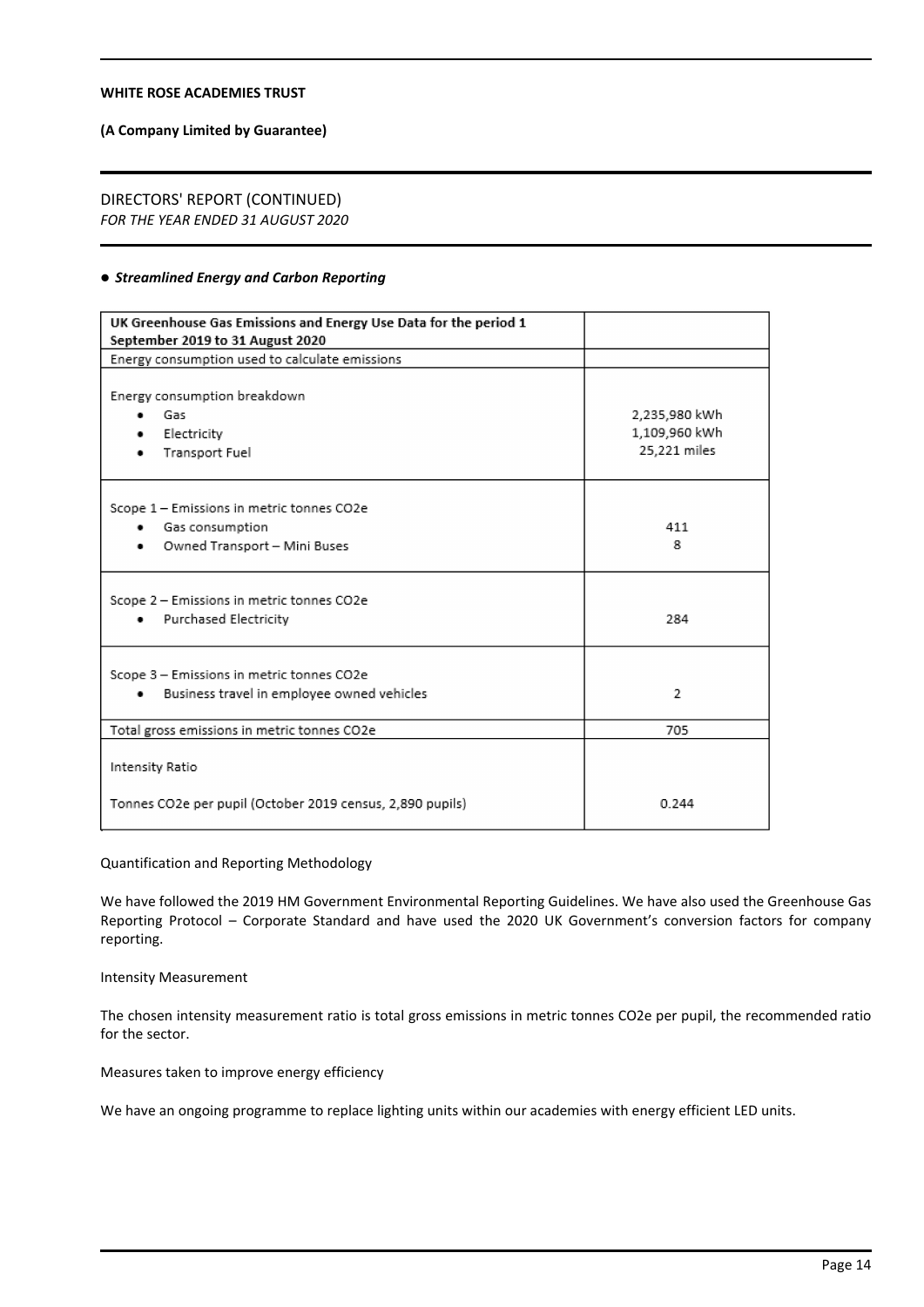#### **(A Company Limited by Guarantee)**

#### DIRECTORS' REPORT (CONTINUED) *FOR THE YEAR ENDED 31 AUGUST 2020*

#### *Fundraising*

The Academy Trust has not actively participated in fundraising practices in the financial year. However, the directors are aware of the requirements of the Charities (Protection and Social Investment) Act 2016 in relation to fundraising practices.

#### **Plans for future periods**

The Academy Trust plans to build upon the success of the recent Ofsted inspections at the three academies to further improve the educational experience provided to our young people. This will be delivered through the rigorous implementation of the locally developed Academy Development and Improvement Plans (ADIPs), shaped through the ongoing scrutiny and challenge of our external Academy Improvement Partner. The Academy Trust will explore potential growth opportunities that arise where the option is a logical step for the Trust and will result in sustained growth for the Trust. We will continue to invest in our staff and facilities to ensure that our students achieve the best possible outcomes.

#### *Employee involvement*

The Trust actively engages with all its employees on a continual basis and during the past year has:

- Undertaken a Trust wide annual staff survey, with 98% staff stating that they were proud to work for the Trust
- Created a trust wide wellbeing group to develop a range of wellbeing initiatives, including the appointment of wellbeing representatives at each academy.
- Undertaken an extensive programme of communications to provide support to staff during the Covid-19 including the creation of a confidential staff welfare e-mail address for staff to raise concerns.

#### *Disclosure of information to auditors*

Insofar as the Directors are aware:

- there is no relevant audit information of which the charitable company's auditors are unaware, and
- that Directors have taken all steps that they ought to have taken to make themselves aware of any relevant audit information and to establish that the auditors are aware of that information.

The Directors' Report, incorporating a strategic report, was approved by order of the Board of Directors, as the company directors and signed on its behalf by:

Helena Phillips (Dec 11, 2020 07:15 GMT) [Helena Phillips](https://eu1.documents.adobe.com/verifier?tx=CBJCHBCAABAArSP-qXSLJZqF54sfDlzbK2Hylk9BMLPu)

**H Philips** (Chair of Directors)

Date: Dec 11, 2020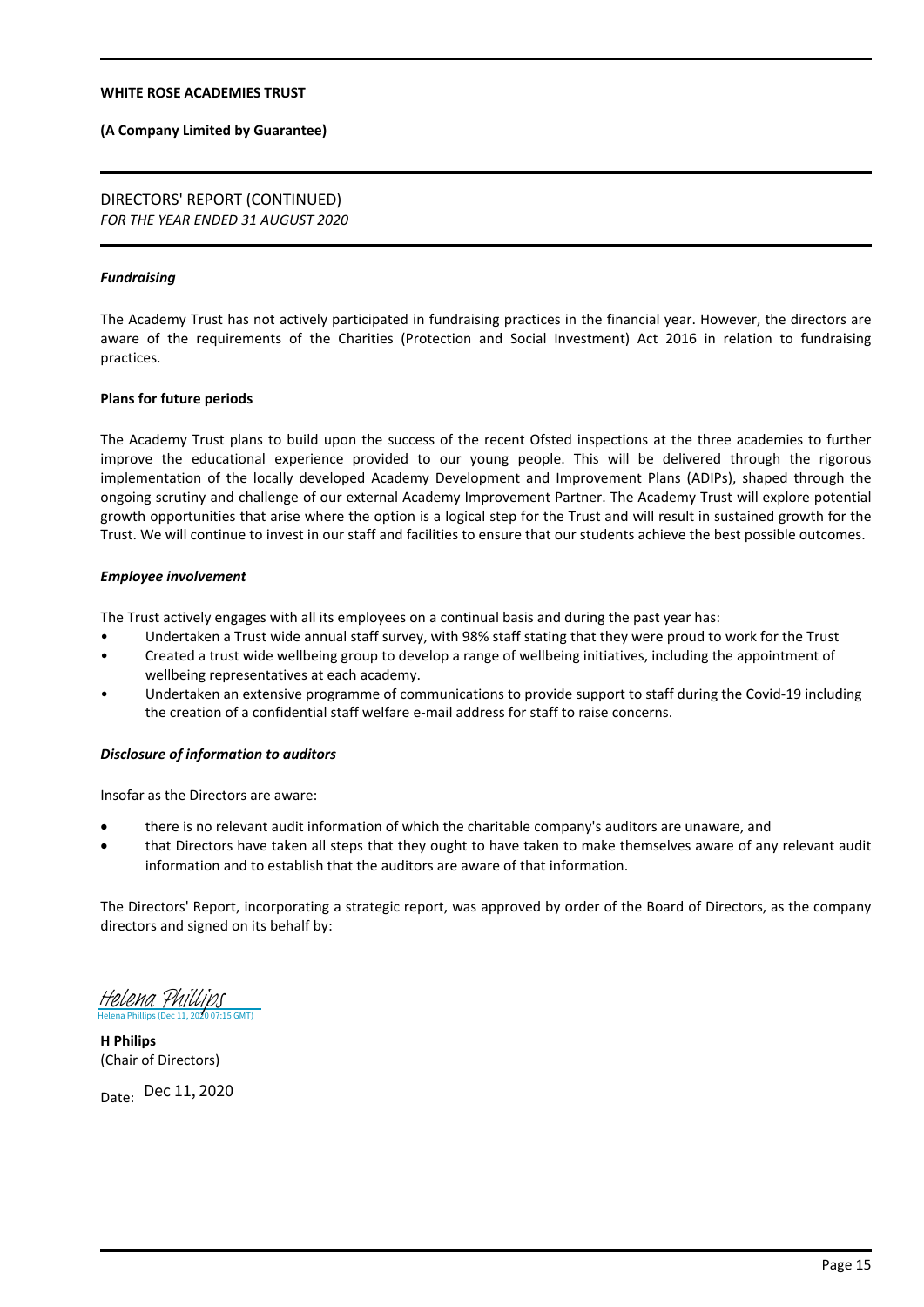#### **(A Company Limited by Guarantee)**

#### GOVERNANCE STATEMENT

#### **Scope of responsibility**

The Board of Directors has overall responsibility for ensuring that White Rose Academies Trust has an effective and appropriate system of control - financial and otherwise.

As directors, we have reviewed and taken account of the guidance in DfE's Governance Handbook and competency framework for governance.

The board delegates the day-to-day responsibility for running the Trust to the Chief Executive Officer. The Chief Executive Officer is also the Trust's Accounting Officer and is responsible for ensuring that financial controls conform with the requirements of both propriety and good financial management and comply with the requirements and responsibilities assigned to it in the funding agreement between White Rose Academies Trust and the Secretary of State for Education. The Accounting Officer is also responsible for reporting to the Board of Directors any material weaknesses or breakdowns in internal control.

The information provided in this section supplements that which is referred to in the Directors' Report and in the Statement of Directors' Responsibilities.

#### **Board of directors**

The board of have formally met 6 times during the year.

Attendance by directors at meetings of the Board was as follows:

| Director                                   | Meetings attended | Out of a possible |
|--------------------------------------------|-------------------|-------------------|
| J Pither (resigned 18 December 2019)       | 2                 |                   |
| H Philips, Chair                           | 4                 |                   |
| C Booth OBE                                | 4                 | 6                 |
| L Devenny                                  | 5                 | 6                 |
| Cllr C Gruen                               | 6                 | 6                 |
| E Hiorns                                   | 6                 | 6                 |
| P Morrissey                                | 3                 | 6                 |
| M Parkes (appointed 1 September 2019)      | 2                 | 6                 |
| K A Pearlman-Shaw                          |                   | 6                 |
| C Rix                                      |                   |                   |
| Prof D Shickle (resigned 13 December 2019) |                   |                   |
| D Strachan                                 | 6                 | 6                 |
| A Whitaker                                 | 5                 | 6                 |
| C Williams                                 | 5                 | 6                 |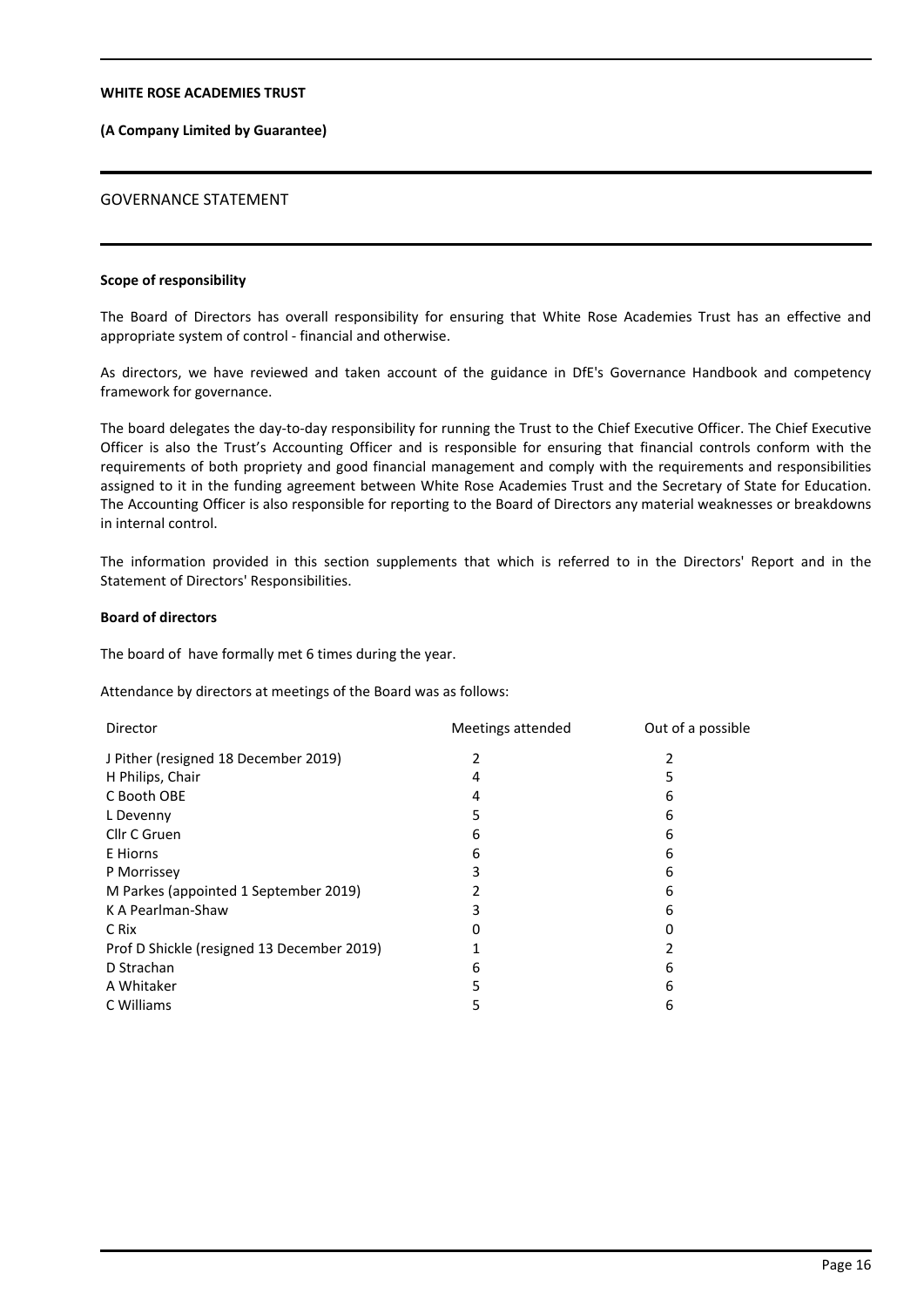#### **(A Company Limited by Guarantee)**

# GOVERNANCE STATEMENT (CONTINUED)

#### **Board of directors (continued)**

A new Chair of the Board, Helena Philips, was appointed on 27 February 2020.

The Board commenced a Board Development Programme, sponsored by the Department for Education, during the 2019/20 academic year, though this was delayed due to the resignation of Jane Pither, the Chair of the Board at the time, followed by the pandemic. The Board have committed to continuing with the programme during the 2020/21 academic year.

As the Trust has matured, data and other information provided to the Board, Board Committee and Local Accountability Boards has been subject to ongoing review and enhancement.

All Terms of Reference and other constitutional documents and arrangements have been reviewed, with the aim of further increasing the range and rigour of information provided throughout the governance structure.

#### **Audit and Finance Committee**

The Audit and Finance Committee is a committee of the Trust Board, established under the terms of Article 101 of the Trust's Articles of Association. The purpose of the committee is to assist the decision-making of the Trust by providing a process for independent checking of financial controls, systems, transactions and risks, independent of management.

The Academies Financial Handbook published by the Education Funding Agency (ESFA) requires that the Audit & Finance Committee's work must focus on providing assurance to the Board of Directors that risks are being adequately identified and managed by reviewing the risks to internal financial control at the Trust; and agreeing a programme of work to address, and provide assurance on, those risks.

As part of a multi-academy trust (MAT), the Committee's oversight extends to the financial controls and risks at constituent academies.

The committee's oversight includes information submitted to DfE and ESFA that affects funding, including pupil number returns and funding claims completed by the Trust and its constituent academies, is accurate and in compliance with funding criteria.

The committee met formally 4 times during the year. Attendance during the year at meetings was as follows:

| Meetings attended | Out of a possible |  |  |
|-------------------|-------------------|--|--|
|                   |                   |  |  |
| Д                 |                   |  |  |
| Д                 |                   |  |  |
|                   |                   |  |  |

#### **Focus on Governance**

The Audit and Finance Committee has gained further additional assurance in relation to the Trust's governance framework from a consultant from the National Governors Association who provided the following comments in relation to governance in their report dated September 2020:

*It is very clear how much thought there has been and how much work has already been done to strengthen governance arrangements and the super Ofsted outcomes in the spring are a tribute to everyone's efforts. There is a definite consensus that development of the Trust is 'A work in progress'*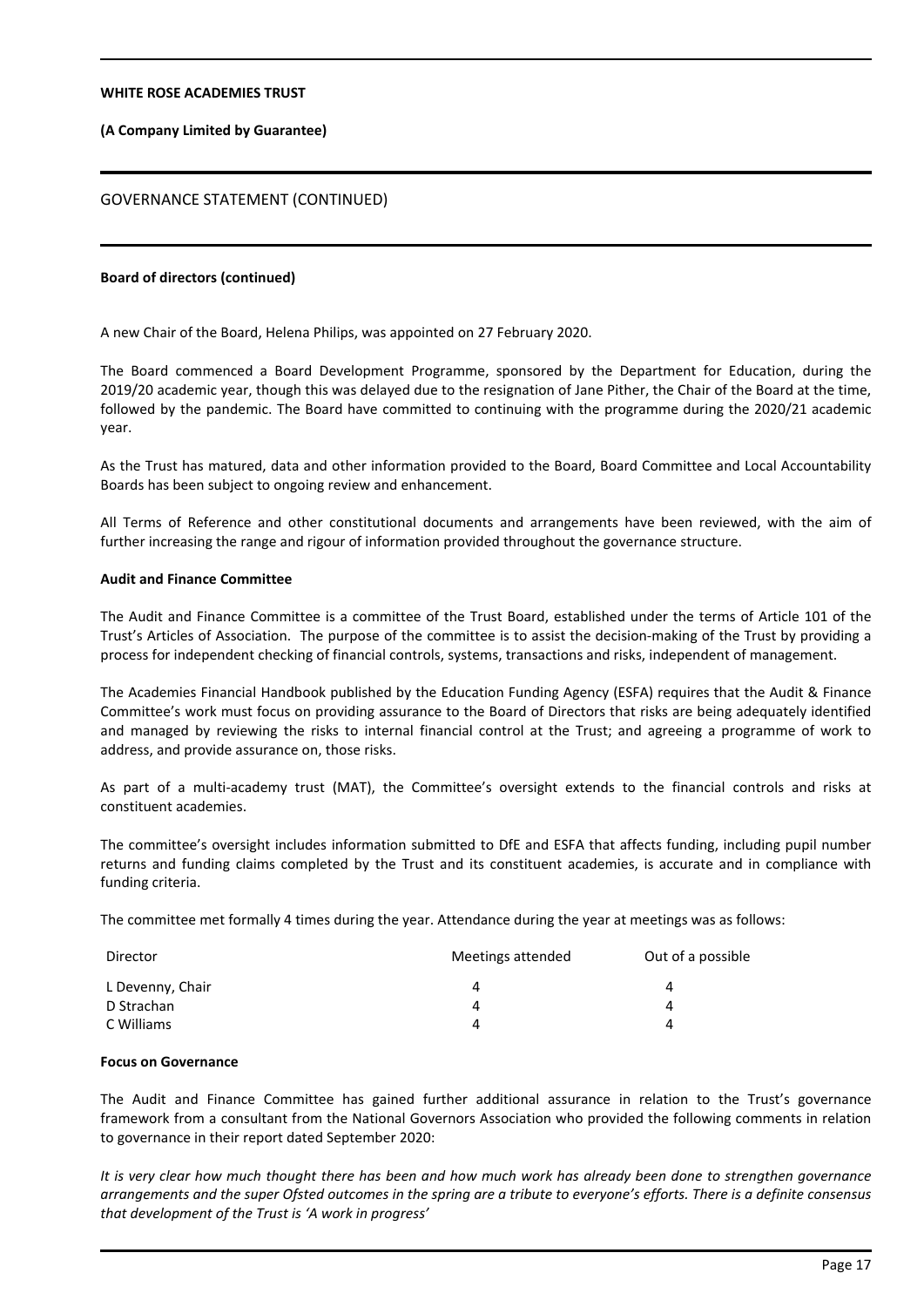#### **(A Company Limited by Guarantee)**

# GOVERNANCE STATEMENT (CONTINUED)

#### **Board of directors (continued)**

In the report on the review of the trust finances and future financial plans in autumn 2019, the DfE's School Resource Manager Advisor commented that:

*'I have confidence there is a current, and an improving financial forecast in place'.* 

The Audit and Finance Committee produced an annual report which was submitted to the Trust Board before this Statement of Governance was signed. A copy of this report will also be submitted to the funding body.

#### **Review of value for money**

As accounting officer, the Chief Executive Officer has responsibility for ensuring that the Academy Trust delivers good value in the use of public resources. The Accounting Officer understands that value for money refers to the educational and wider societal outcomes achieved in return for the taxpayer resources received.

The Accounting Officer considers how the Trust's use of its resources has provided good value for money during each academic year, and reports to the board of directors where value for money can be improved, including the use of benchmarking data where appropriate. The Accounting Officer has delivered improved value for money during the year by:

- Utilising the Central Trust team to provide support in academy improvement and various support services including Finance, HR, ICT, Marketing, Professional Development and Governance.
- Recruitment to shared posts across a number of academies and the secondment of staff across the Trust.
- The adoption of common processes and systems in the academies across the Trust.
- The provision of a number of services from Leeds City College, the Trust Sponsor, on an at cost basis.
- The procurement of a number of supplies across the Trust including broadband, catering, cleaning, internal audit, telephones, utility broker and utility supplies. These new contractual arrangements are expected to deliver improved value for money whilst minimising administrative burden.

#### **The purpose of the system of internal control**

The system of internal control is designed to manage risk to a reasonable level rather than to eliminate all risk of failure to achieve policies, aims and objectives. It can, therefore, only provide reasonable and not absolute assurance of effectiveness. The system of internal control is based on an on-going process designed to identify and prioritise the risks to the achievement of Academy Trust policies, aims and objectives, to evaluate the likelihood of those risks being realised and the impact should they be realised, and to manage them efficiently, effectively and economically. The system of internal control has been in place in White Rose Academies Trust for the year 1 September 2019 to 31 August 2020 and up to the date of approval of the annual report and financial statements.

#### **Capacity to handle risk**

The board of has reviewed the key risks to which the Academy Trust is exposed together with the operating, financial and compliance controls that have been implemented to mitigate those risks. The board of is of the view that there is a formal ongoing process for identifying, evaluating and managing the Academy Trust's significant risks that has been in place for the year 1 September 2019 to 31 August 2020 and up to the date of approval of the annual report and financial statements. This process is regularly reviewed by the board of .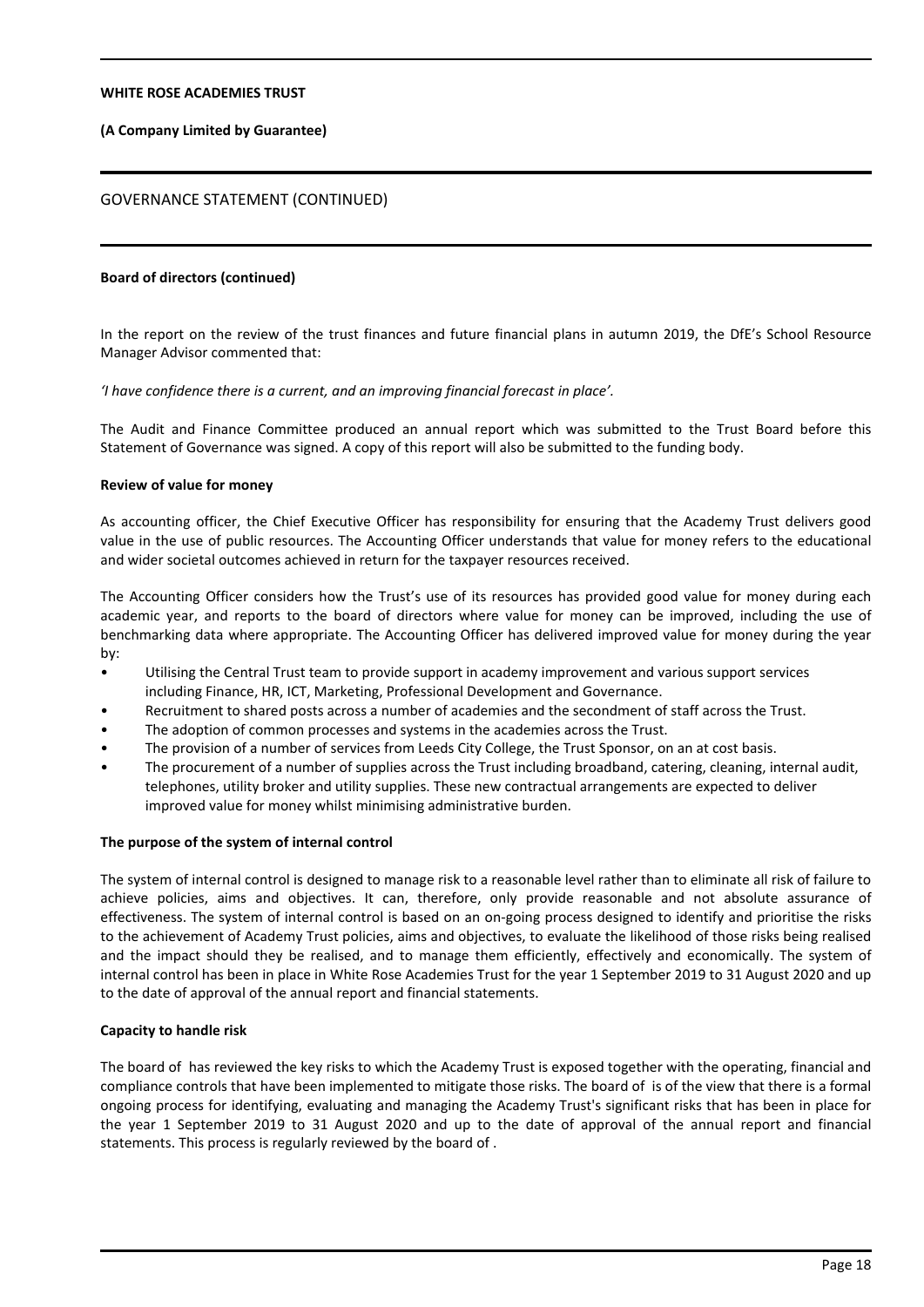#### **(A Company Limited by Guarantee)**

# GOVERNANCE STATEMENT (CONTINUED)

#### **The risk and control framework**

The Academy Trust's system of internal financial control is based on a framework of regular management information and administrative procedures including the segregation of duties and a system of delegation and accountability. In particular, it includes:

- comprehensive budgeting and monitoring systems with an annual budget and periodic financial reports which are reviewed and agreed by the board of
- regular reviews by the Audit and Finance Committee of reports which indicate financial performance against the forecasts and of major purchase plans, capital works and expenditure programmes
- setting targets to measure financial and other performance
- clearly defined purchasing (asset purchase or capital investment) guidelines
- identification and management of risks

#### **The Board of Directors has decided to employ Moorlands Learning Trust as internal auditor.**

The internal auditor's role includes giving advice on financial matters and performing a range of checks on the Academy Trust's financial systems. In particular the checks carried out in the current period included:

- HR, recruitment and payroll
- **Finance**
- Covid-19 key controls

On a termly basis, the internal auditor reports to the board of through the Audit and Finance Committee on the operation of the systems of control and on the discharge of the ' financial responsibilities.

The internal auditor delivered their programme of work as planned and confirmed there were no material control issues noted during the testing.

#### **Review of effectiveness**

As Accounting Officer, the Chief Executive Officer has responsibility for reviewing the effectiveness of the system of internal control. During the year in question the review has been informed by:

- on discharge of the Board of Directors financial decisions to help the committee consider actions and assess year on year progress
- the work of the external ;
- the financial management and governance self-assessment process;
- the work of the executive managers within the Academy Trust who have responsibility for the development and maintenance of the internal control framework.

The Accounting Officer has been advised of the implications of the result of their review of the system of internal control by the Audit and Finance Committee and a plan to ensure continuous improvement of the system is in place.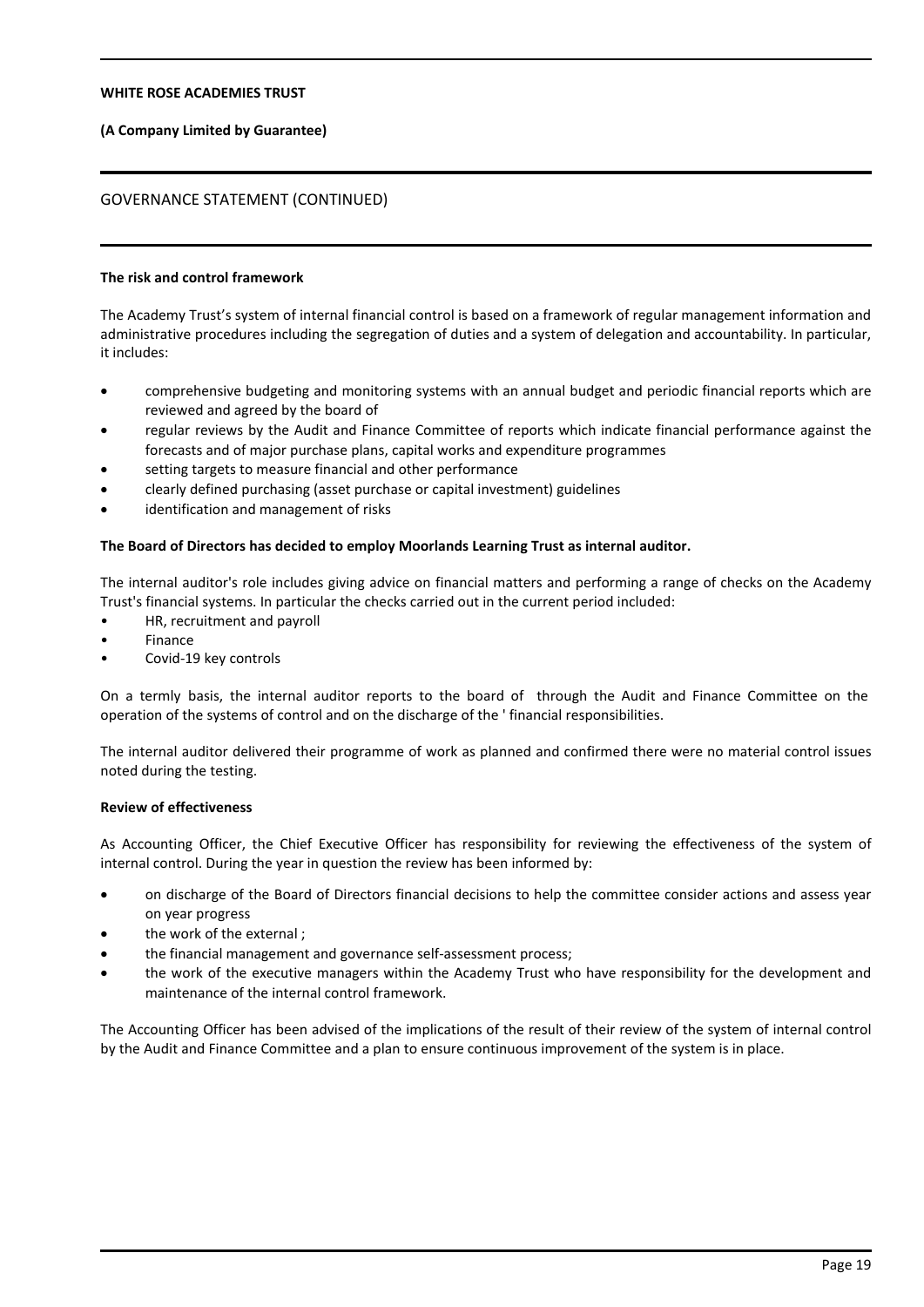**(A Company Limited by Guarantee)**

# GOVERNANCE STATEMENT (CONTINUED)

Approved by order of the members of the Board of Directors and signed on their behalf by:

Helena Phillips (Dec 11, 2020 07:15 GMT) [Helena Phillips](https://eu1.documents.adobe.com/verifier?tx=CBJCHBCAABAArSP-qXSLJZqF54sfDlzbK2Hylk9BMLPu)

**H Philips** Chair of Directors

Date: Dec 11, 2020

 $\overline{\text{GMT}}}$ [Andrew Whitaker](https://eu1.documents.adobe.com/verifier?tx=CBJCHBCAABAArSP-qXSLJZqF54sfDlzbK2Hylk9BMLPu)

**A Whitaker** Accounting Officer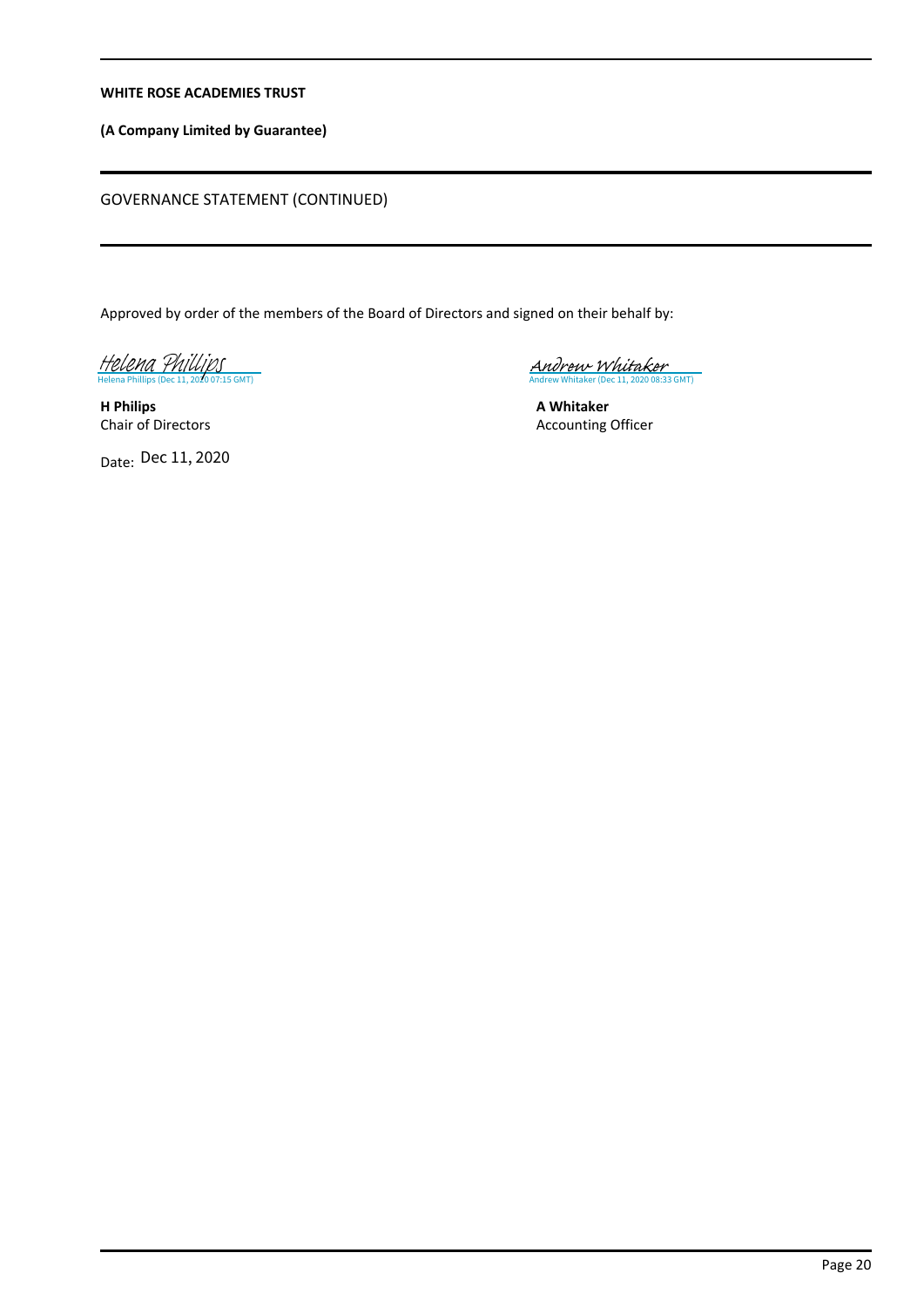**(A Company Limited by Guarantee)**

# STATEMENT ON REGULARITY, PROPRIETY AND COMPLIANCE

As Accounting Officer of White Rose Academies Trust I have considered my responsibility to notify the Academy Trust board of Directors and the Education & Skills Funding Agency (ESFA) of material irregularity, impropriety and noncompliance with terms and conditions of all funding received by the Academy Trust, under the funding agreement in place between the Academy Trust and the Secretary of State for Education. As part of my consideration I have had due regard to the requirements of the Academies Financial Handbook 2019.

I confirm that I and the Academy Trust board of Directors are able to identify any material irregular or improper use of all funds by the Academy Trust, or material non-compliance with the terms and conditions of funding under the Academy Trust's funding agreement and the Academies Financial Handbook 2019.

I confirm that no instances of material irregularity, impropriety or funding non-compliance have been discovered to date. If any instances are identified after the date of this statement, these will be notified to the board of Directors and ESFA.

Andrew Whitaker (Dec 11, 2020 08:33 GMT) [Andrew Whitaker](https://eu1.documents.adobe.com/verifier?tx=CBJCHBCAABAArSP-qXSLJZqF54sfDlzbK2Hylk9BMLPu)

**A Whitaker** Accounting Officer

Date: Dec 11, 2020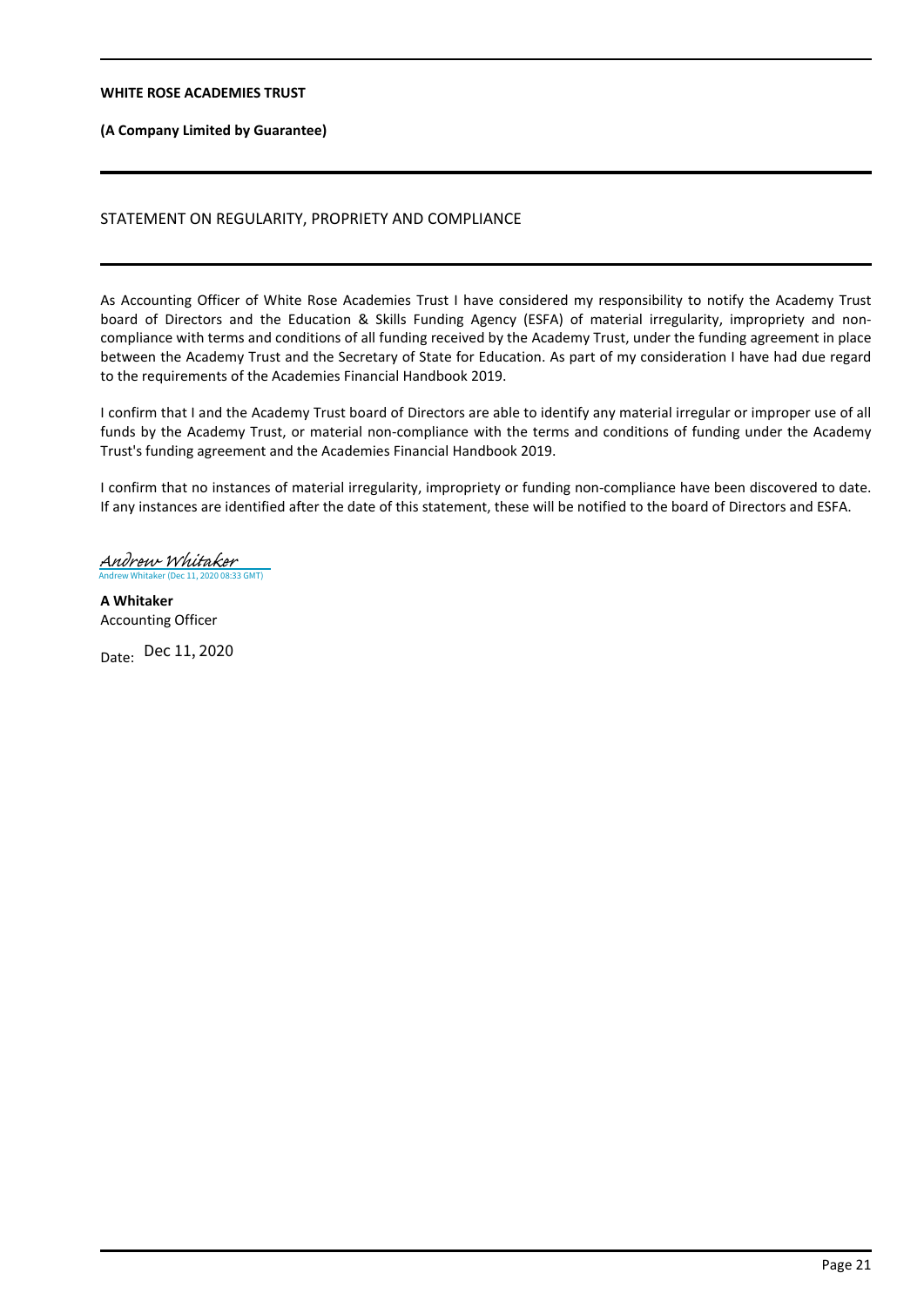#### **(A Company Limited by Guarantee)**

### STATEMENT OF DIRECTORS' RESPONSIBILITIES *FOR THE YEAR ENDED 31 AUGUST 2020*

The Directors (who are also the directors of the charitable company for the purposes of company law) are responsible for preparing the Directors' Report and the financial statements in accordance with the Academies Accounts Direction published by the Education and Skills Funding Agency, United Kingdom Accounting Standards (United Kingdom Generally Accepted Accounting Practice) and applicable law and regulations.

Company law requires the Directors to prepare financial statements for each financial . Under company law, the Directors must not approve the financial statements unless they are satisfied that they give a true and fair view of the state of affairs of the charitable company and of its incoming resources and application of resources, including its income and expenditure, for that period. In preparing these financial statements, the Directors are required to:

- select suitable accounting policies and then apply them consistently;
- observe the methods and principles of the Charities SORP 2019 and the Academies Accounts Direction 2019 to 2020;
- make judgments and accounting estimates that are reasonable and prudent;
- state whether applicable UK Accounting Standards have been followed, subject to any material departures disclosed and explained in the financial statements;
- prepare the financial statements on the going concern basis unless it is inappropriate to presume that the charitable company will continue in business.

The Directors are responsible for keeping adequate accounting records that are sufficient to show and explain the charitable company's transactions and disclose with reasonable accuracy at any time the financial position of the charitable company and enable them to ensure that the financial statements comply with the Companies Act 2006. They are also responsible for safeguarding the assets of the charitable company and hence for taking reasonable steps for the prevention and detection of fraud and other irregularities.

The Directors are responsible for ensuring that in its conduct and operation the charitable company applies financial and other controls, which conform with the requirements both of propriety and of good financial management. They are also responsible for ensuring grants received from ESFA/DfE have been applied for the purposes intended.

The Directors are responsible for the maintenance and integrity of the corporate and financial information included on the charitable company's website. Legislation in the United Kingdom governing the preparation and dissemination of financial statements may differ from legislation in other jurisdictions.

Approved by order of the members of the Board of Directors and signed on its behalf by:

[Helena Phillips](https://eu1.documents.adobe.com/verifier?tx=CBJCHBCAABAArSP-qXSLJZqF54sfDlzbK2Hylk9BMLPu) (Dec 11, 2020 07:15 GMT)

**H Philips** Chair of Directors

Date: Dec 11, 2020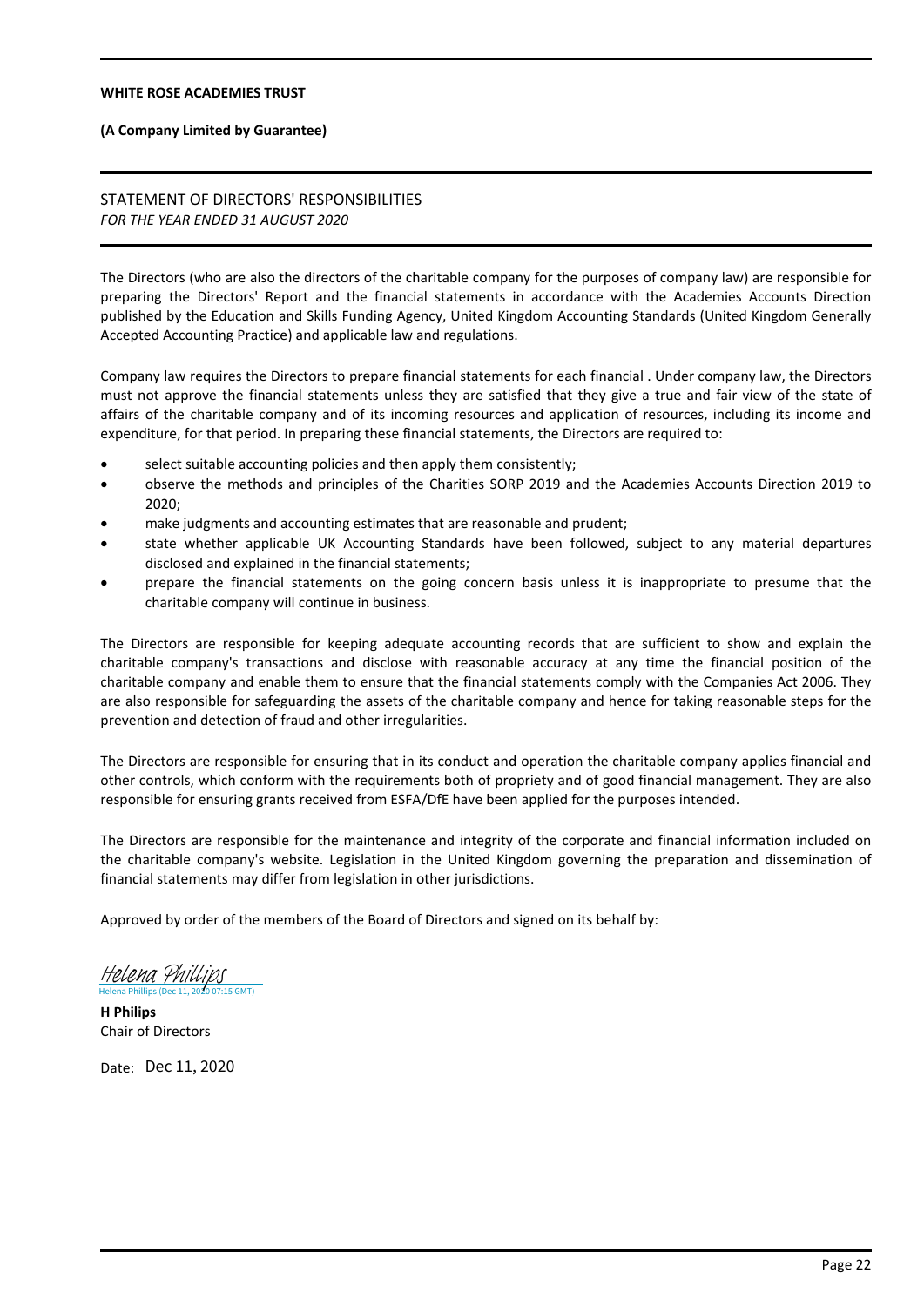#### **(A Company Limited by Guarantee)**

# INDEPENDENT AUDITORS' REPORT ON THE FINANCIAL STATEMENTS TO THE MEMBERS OF WHITE ROSE ACADEMIES TRUST

#### **Opinion**

We have audited the financial statements of White Rose Academies Trust (the 'academy trust') for the year ended 31 August 2020 which comprise the Statement of Financial Activities, the Balance Sheet, the Statement of Cash Flows and the related notes, including a summary of significant accounting policies. The financial reporting framework that has been applied in their preparation is applicable law, United Kingdom Accounting Standards (United Kingdom Generally Accepted Accounting Practice), including Financial Reporting Standard 102 'The Financial Reporting Standard applicable in the UK and Republic of Ireland', the Charities SORP 2019 and the Academies Accounts Direction 2019 to 2020 issued by the Education & Skills Funding Agency.

In our opinion the financial statements:

- give a true and fair view of the state of the Academy Trust's affairs as at 31 August 2020 and of its incoming resources and application of resources, including its income and expenditure for the year then ended;
- have been properly prepared in accordance with United Kingdom Generally Accepted Accounting Practice; and
- have been prepared in accordance with the requirements of the Companies Act 2006, the Charities SORP 2019 and the Academies Accounts Direction 2019 to 2020 issued by the Education & Skills Funding Agency.

#### **Basis for opinion**

We conducted our audit in accordance with International Standards on Auditing (UK) (ISAs (UK)) and applicable law. Our responsibilities under those standards are further described in the Auditors' responsibilities for the audit of the financial statements section of our report. We are independent of the Academy Trust in accordance with the ethical requirements that are relevant to our audit of the financial statements in the United Kingdom, including the Financial Reporting Council's Ethical Standard, and we have fulfilled our other ethical responsibilities in accordance with these requirements. We believe that the audit evidence we have obtained is sufficient and appropriate to provide a basis for our opinion.

#### **Conclusions relating to going concern**

We have nothing to report in respect of the following matters in relation to which the ISAs (UK) require us to report to you where:

- the Directors' use of the going concern basis of accounting in the preparation of the financial statements is not appropriate; or
- the Directors have not disclosed in the financial statements any identified material uncertainties that may cast significant doubt about the Academy Trust's ability to continue to adopt the going concern basis of accounting for a period of at least twelve months from the date when the financial statements are authorised for issue.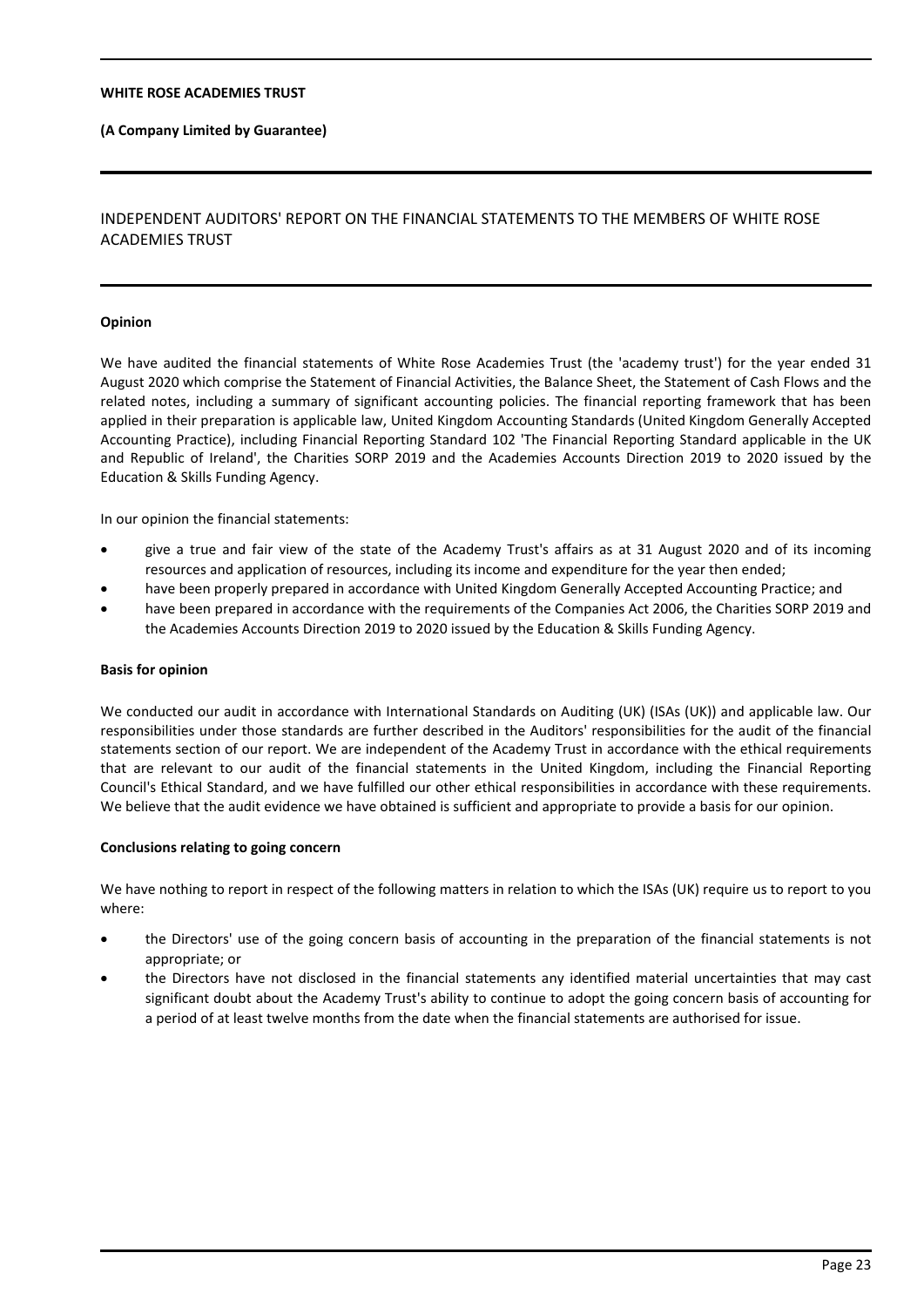#### **(A Company Limited by Guarantee)**

# INDEPENDENT AUDITORS' REPORT ON THE FINANCIAL STATEMENTS TO THE MEMBERS OF WHITE ROSE ACADEMIES TRUST (CONTINUED)

#### **Other information**

The Directors are responsible for the other information. The other information comprises the information included in the Annual Report, other than the financial statements and our Auditors' Report thereon. Other information includes the Reference and Administrative Details, the Directors' Report including the Strategic Report, and the Governance Statement. Our opinion on the financial statements does not cover the other information and, except to the extent otherwise explicitly stated in our report, we do not express any form of assurance conclusion thereon.

In connection with our audit of the financial statements, our responsibility is to read the other information and, in doing so, consider whether the other information is materially inconsistent with the financial statements or our knowledge obtained in the audit or otherwise appears to be materially misstated. If we identify such material inconsistencies or apparent material misstatements, we are required to determine whether there is a material misstatement in the financial statements or a material misstatement of the other information. If, based on the work we have performed, we conclude that there is a material misstatement of this other information, we are required to report that fact.

We have nothing to report in this regard.

#### **Opinion on other matters prescribed by the Companies Act 2006**

In our opinion, based on the work undertaken in the course of the audit:

- the information given in the Directors' Report incorporating the Strategic Report for the financial year for which the financial statements are prepared is consistent with the financial statements.
- the Strategic Report and the Directors' Report have been prepared in accordance with applicable legal requirements.

#### **Matters on which we are required to report by exception**

In the light of our knowledge and understanding of the Academy Trust and its environment obtained in the course of the audit, we have not identified material misstatements in the Strategic Report and the Directors' Report.

We have nothing to report in respect of the following matters in relation to which the Companies Act 2006 requires us to report to you if, in our opinion:

- adequate accounting records have not been kept, or returns adequate for our audit have not been received from branches not visited by us; or
- the financial statements are not in agreement with the accounting records and returns; or
- certain disclosures of Directors' remuneration specified by law are not made; or
- we have not received all the information and explanations we require for our audit.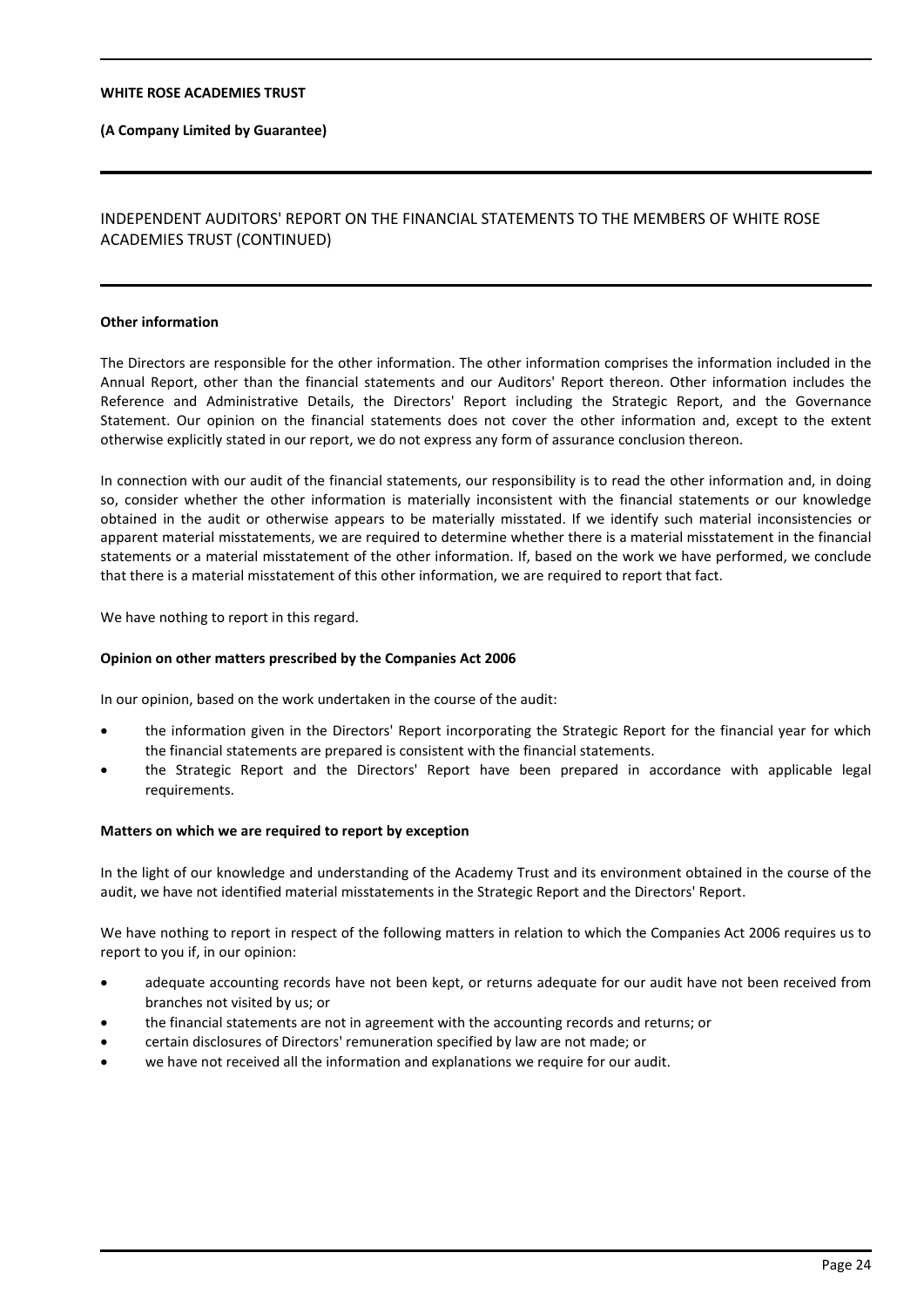#### **(A Company Limited by Guarantee)**

# INDEPENDENT AUDITORS' REPORT ON THE FINANCIAL STATEMENTS TO THE MEMBERS OF WHITE ROSE ACADEMIES TRUST (CONTINUED)

#### **Responsibilities of directors**

As explained more fully in the Directors' Responsibilities Statement, the Directors (who are also the directors of the Academy Trust for the purposes of company law) are responsible for the preparation of the financial statements and for being satisfied that they give a true and fair view, and for such internal control as the Directors determine is necessary to enable the preparation of financial statements that are free from material misstatement, whether due to fraud or error.

In preparing the financial statements, the Directors are responsible for assessing the Academy Trust's ability to continue as a going concern, disclosing, as applicable, matters related to going concern and using the going concern basis of accounting unless the Directors either intend to liquidate the Academy Trust or to cease operations, or have no realistic alternative but to do so.

#### **Auditors' responsibilities for the audit of the financial statements**

Our objectives are to obtain reasonable assurance about whether the financial statements as a whole are free from material misstatement, whether due to fraud or error, and to issue an Auditors' Report that includes our opinion. Reasonable assurance is a high level of assurance, but is not a guarantee that an audit conducted in accordance with ISAs (UK) will always detect a material misstatement when it exists. Misstatements can arise from fraud or error and are considered material if, individually or in the aggregate, they could reasonably be expected to influence the economic decisions of users taken on the basis of these financial statements.

A further description of our responsibilities for the audit of the financial statements is located on the Financial Reporting Council's website at: www.frc.org.uk/auditorsresponsibilities. This description forms part of our Auditors' Report.

#### **Use of our report**

This report is made solely to the Academy Trust's members, as a body, in accordance with Chapter 3 of Part 16 of the Companies Act 2006. Our audit work has been undertaken so that we might state to the Academy Trust's members those matters we are required to state to them in an Auditors' Report and for no other purpose. To the fullest extent permitted by law, we do not accept or assume responsibility to anyone other than the Academy Trust and its members, as a body, for our audit work, for this report, or for the opinions we have formed.

**Lesley Kendrew (Senior Statutory Auditor)** for and on behalf of **BHP LLP** Chartered Accountants New Chartford House

Centurion Way Cleckheaton BD19 3QB

Date: Dec 11, 2020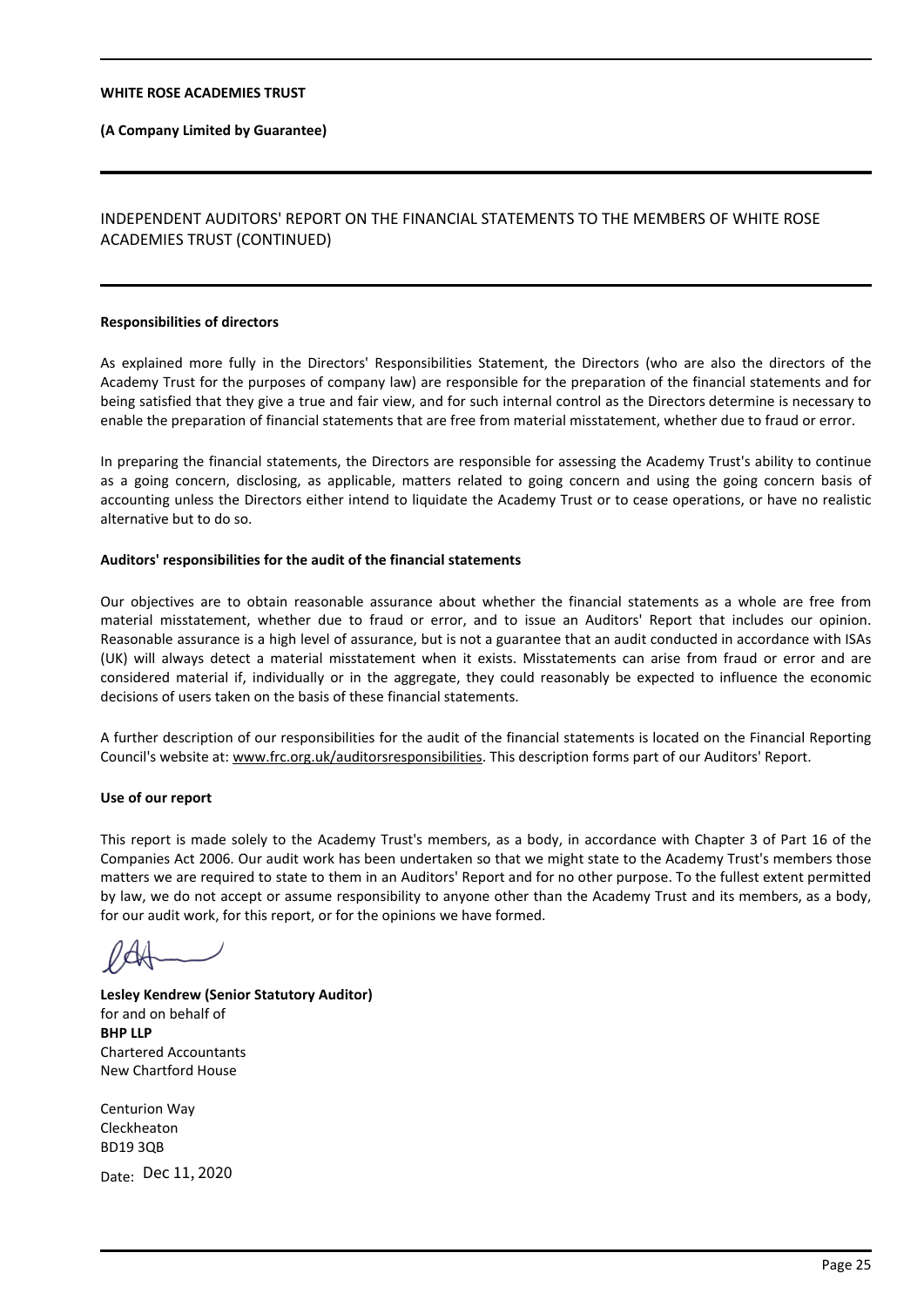#### **(A Company Limited by Guarantee)**

# INDEPENDENT REPORTING ACCOUNTANT'S ASSURANCE REPORT ON REGULARITY TO WHITE ROSE ACADEMIES TRUST AND THE EDUCATION & SKILLS FUNDING AGENCY

In accordance with the terms of our engagement letter dated 7 November 2017 and further to the requirements of the Education and Skills Funding Agency (ESFA) as included in the Academies Accounts Direction 2019 to 2020, we have carried out an engagement to obtain limited assurance about whether the expenditure disbursed and income received by White Rose Academies Trust during the year 1 September 2019 to 31 August 2020 have been applied to the purposes identified by Parliament and the financial transactions conform to the authorities which govern them.

This report is made solely to White Rose Academies Trust and ESFA in accordance with the terms of our engagement letter. Our work has been undertaken so that we might state to White Rose Academies Trust and ESFA those matters we are required to state in a report and for no other purpose. To the fullest extent permitted by law, we do not accept or assume responsibility to anyone other than White Rose Academies Trust and ESFA, for our work, for this report, or for the conclusion we have formed.

#### **Respective responsibilities of White Rose Academies Trust's accounting officer and the reporting accountant**

The accounting officer is responsible, under the requirements of White Rose Academies Trust's funding agreement with the Secretary of State for Education dated 31 July 2014 and the Academies Financial Handbook, extant from 1 September 2019, for ensuring that expenditure disbursed and income received is applied for the purposes intended by Parliament and the financial transactions conform to the authorities which govern them.

Our responsibilities for this engagement are established in the United Kingdom by our profession's ethical guidance and are to obtain limited assurance and report in accordance with our engagement letter and the requirements of the Academies Accounts Direction 2019 to 2020. We report to you whether anything has come to our attention in carrying out our work which suggests that in all material respects, expenditure disbursed and income received during the year 1 September 2019 to 31 August 2020 have not been applied to purposes intended by Parliament or that the financial transactions do not conform to the authorities which govern them.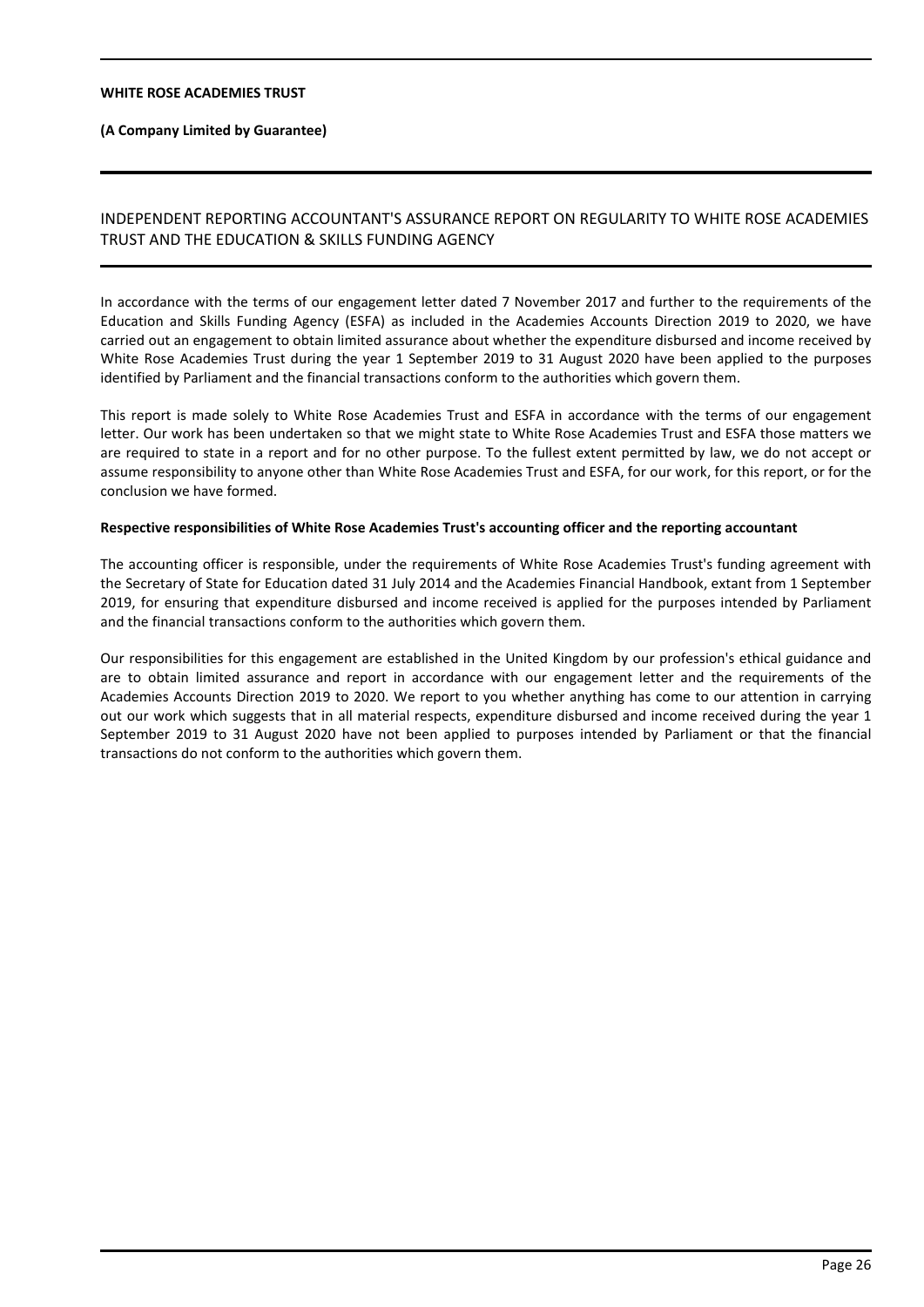#### **(A Company Limited by Guarantee)**

# INDEPENDENT REPORTING ACCOUNTANT'S ASSURANCE REPORT ON REGULARITY TO WHITE ROSE ACADEMIES TRUST AND THE EDUCATION & SKILLS FUNDING AGENCY (CONTINUED)

#### **Approach**

We conducted our engagement in accordance with the Academies Accounts Direction 2019 to 2020 issued by ESFA. We performed a limited assurance engagement as defined in our engagement letter.

The objective of a limited assurance engagement is to perform such procedures as to obtain information and explanations in order to provide us with sufficient appropriate evidence to express a negative conclusion on regularity.

A limited assurance engagement is more limited in scope than a reasonable assurance engagement and consequently does not enable us to obtain assurance that we would become aware of all significant matters that might be identified in a reasonable assurance engagement. Accordingly, we do not express a positive opinion.

Our engagement includes examination, on a test basis, of evidence relevant to the regularity and propriety of the Academy Trust's income and expenditure.

The work undertaken to draw to our conclusion includes:

- checking that the academy trust's activities are consistent with its framework and its charitable objectives,
- checking that the governors and key staff have disclosed their interest in related parties, discussing the same with management and reviewing transactions during the period for undisclosed related party transactions,
- checking that any related party transactions during the period are conducted at normal commercial rates,
- checking that academy trust expenditure is permitted by its funding agreement,
- checking that any borrowings entered into, including leases, are in accordance with the Academies Handbook,
- checking that any land and building transactions, especially disposals, are in line with the funding agreement and Academies Handbook.

#### **Conclusion**

In the course of our work, nothing has come to our attention which suggest in all material respects the expenditure disbursed and income received during the year 1 September 2019 to 31 August 2020 has not been applied to purposes intended by Parliament and the financial transactions do not conform to the authorities which govern them.

Lesley Kendrew Reporting Accountant **BHP LLP**

Chartered Accountants New Chartford House Centurion Way Cleckheaton BD19 3QB

Date: Dec 11, 2020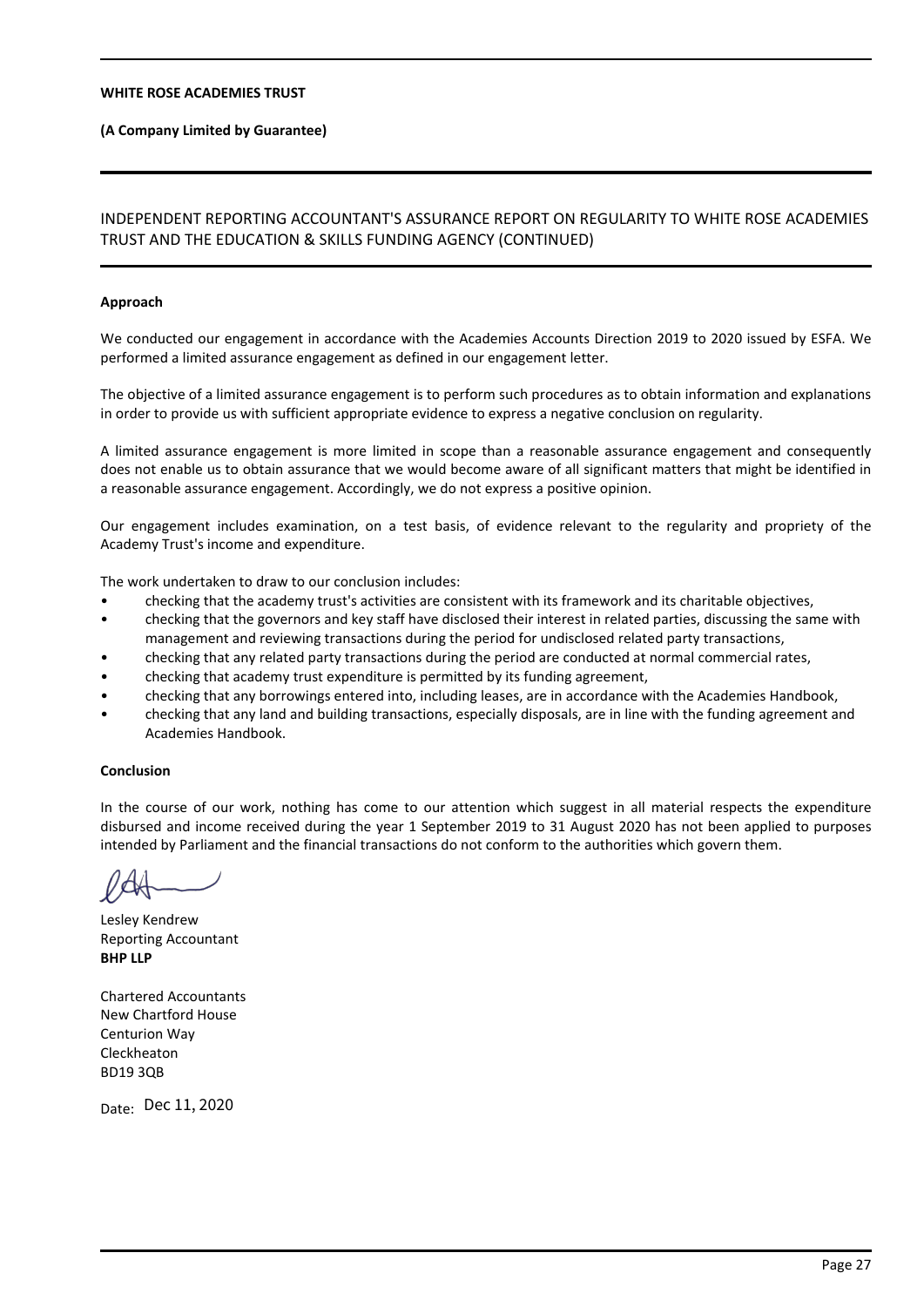# **(A Company Limited by Guarantee)**

# STATEMENT OF FINANCIAL ACTIVITIES (INCORPORATING INCOME AND EXPENDITURE ACCOUNT) *FOR THE YEAR ENDED 31 AUGUST 2020*

|                                                     | <b>Note</b> | <b>Unrestricted</b><br>funds<br>2020<br>£000 | funds<br>2020<br>£000 | <b>Restricted Restricted fixed</b><br>asset funds<br>2020<br>£000 | <b>Total</b><br>funds<br>2020<br>£000 | Total<br>funds<br>2019<br>£000 |
|-----------------------------------------------------|-------------|----------------------------------------------|-----------------------|-------------------------------------------------------------------|---------------------------------------|--------------------------------|
| Income from:                                        |             |                                              |                       |                                                                   |                                       |                                |
| Donations and capital<br>grants                     | 3           | $\mathbf{2}$                                 |                       | 1,503                                                             | 1,505                                 | 242                            |
| Charitable activities                               | 4           |                                              | 21,201                |                                                                   | 21,201                                | 18,929                         |
| Other trading activities                            | 5           | 567                                          |                       |                                                                   | 567                                   | 613                            |
| Investments                                         | 6           | 1                                            |                       |                                                                   | 1                                     | 5                              |
| <b>Total income</b>                                 |             | 570                                          | 21,201                | 1,503                                                             | 23,274                                | 19,789                         |
| <b>Expenditure on:</b>                              |             |                                              |                       |                                                                   |                                       |                                |
| Charitable activities                               | 7,8         | 1,909                                        | 20,306                | 1,694                                                             | 23,909                                | 22,908                         |
| <b>Total expenditure</b>                            |             | 1,909                                        | 20,306                | 1,694                                                             | 23,909                                | 22,908                         |
| <b>Net</b><br>(expenditure)/income                  |             | (1, 339)                                     | 895                   | (191)                                                             | (635)                                 | (3, 119)                       |
| Transfers between funds                             | 20          | 1,596                                        | (1, 811)              | 215                                                               |                                       |                                |
| Net movement in funds<br>before other<br>recognised |             |                                              |                       |                                                                   |                                       |                                |
| gains/(losses)                                      |             | 257                                          | (916)                 | 24                                                                | (635)                                 | (3, 119)                       |
| Other recognised<br>gains/(losses):                 |             |                                              |                       |                                                                   |                                       |                                |
| Actuarial losses on                                 |             |                                              |                       |                                                                   |                                       |                                |
| defined benefit pension<br>schemes                  | 26          |                                              | (2,460)               |                                                                   | (2,460)                               | (2,799)                        |
| Net movement in funds                               |             | 257                                          | (3, 376)              | 24                                                                | (3,095)                               | (5, 918)                       |
| <b>Reconciliation of funds:</b>                     |             |                                              |                       |                                                                   |                                       |                                |
| Total funds brought<br>forward                      | 20          | (257)                                        | (6, 223)              | 57,460                                                            | 50,980                                | 56,898                         |
| Net movement in funds                               | 20          | 257                                          | (3, 376)              | 24                                                                | (3,095)                               | (5, 918)                       |
| <b>Total funds carried</b><br>forward               | 20          |                                              | (9,599)               | 57,484                                                            | 47,885                                | 50,980                         |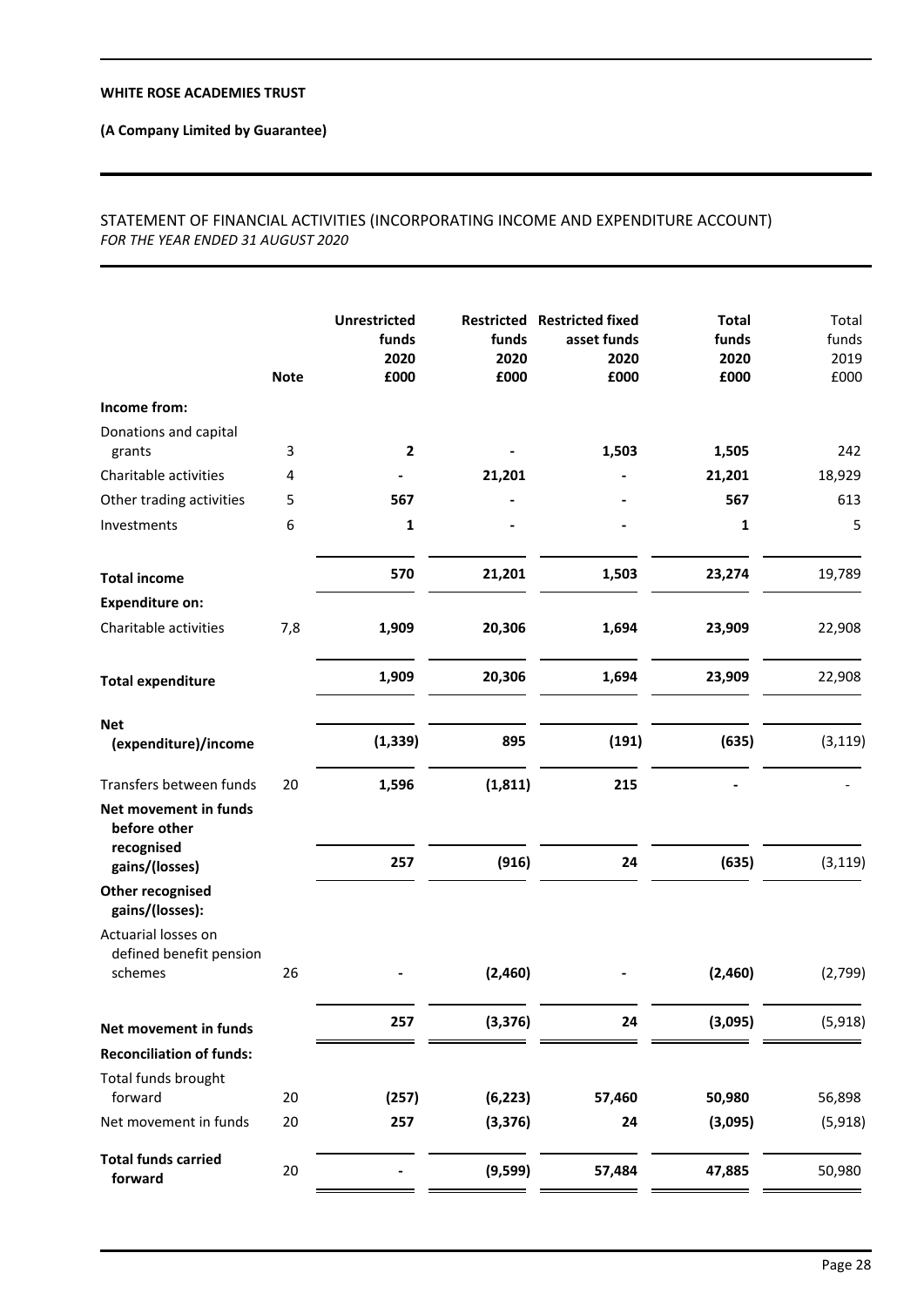**(A Company Limited by Guarantee)**

# STATEMENT OF FINANCIAL ACTIVITIES (INCORPORATING INCOME AND EXPENDITURE ACCOUNT) (CONTINUED) *FOR THE YEAR ENDED 31 AUGUST 2020*

The Statement of Financial Activities includes all gains and losses recognised in the year.

The notes on pages 33 to 64 form part of these financial statements.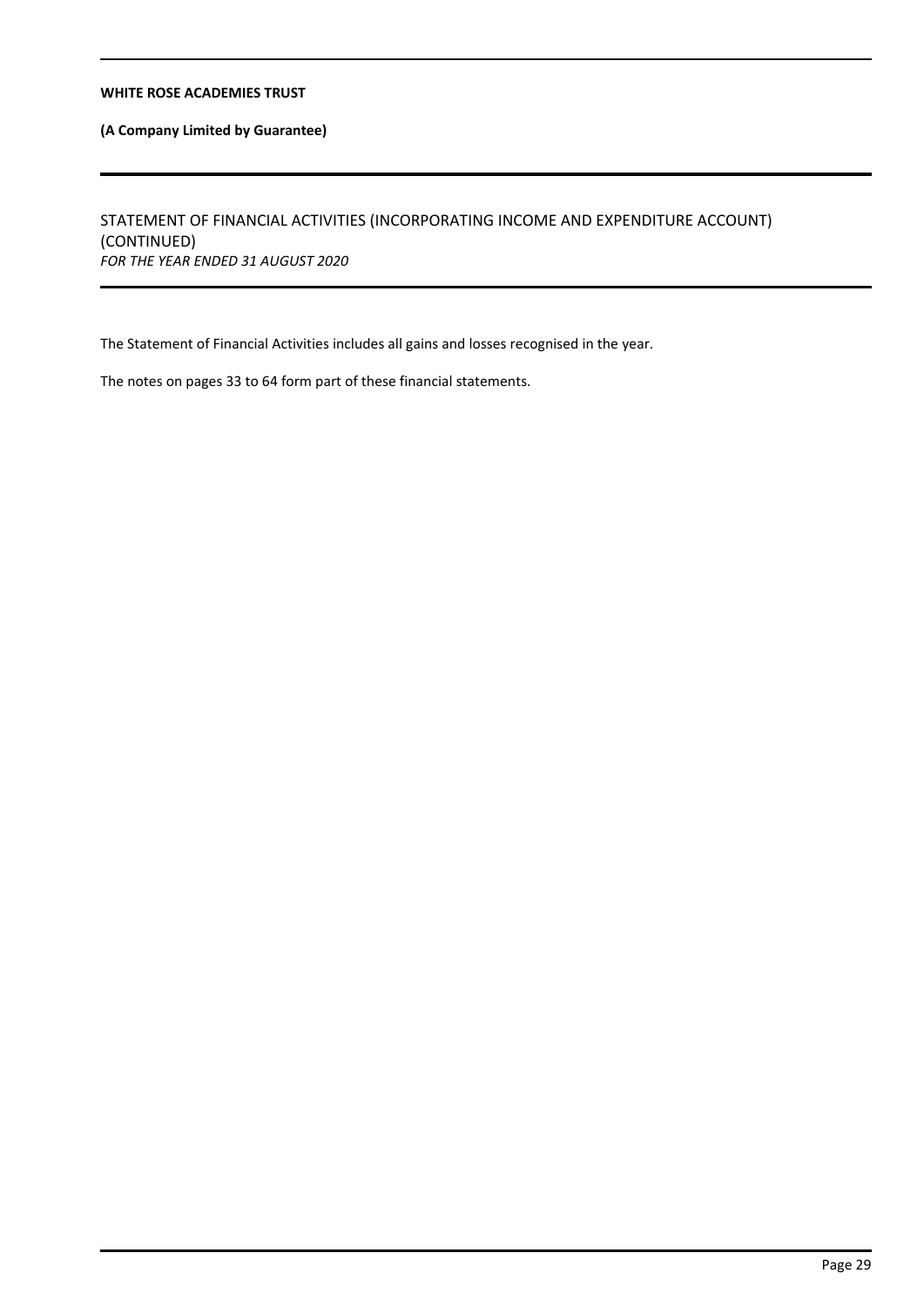# **(A Company Limited by Guarantee)**

REGISTERED NUMBER: 07958615

# BALANCE SHEET *AS AT 31 AUGUST 2020*

| <b>Note</b> |          | 2020<br>£000 |         | 2019<br>£000 |
|-------------|----------|--------------|---------|--------------|
|             |          |              |         |              |
| 14          |          |              |         | 2            |
| 15          |          | 57,350       |         | 57,351       |
|             |          | 57,350       |         | 57,353       |
|             |          |              |         |              |
| 16          | 20       |              | 94      |              |
| 17          | 1,748    |              | 928     |              |
|             | 1,327    |              | 576     |              |
|             | 3,095    |              | 1,598   |              |
| 18          | (2, 463) |              | (1,403) |              |
|             |          | 632          |         | 195          |
|             |          | 57,982       |         | 57,548       |
| 19          |          | (25)         |         | (30)         |
|             |          | 57,957       |         | 57,518       |
| 26          |          | (10,072)     |         | (6, 538)     |
|             |          | 47,885       |         | 50,980       |
|             |          |              |         |              |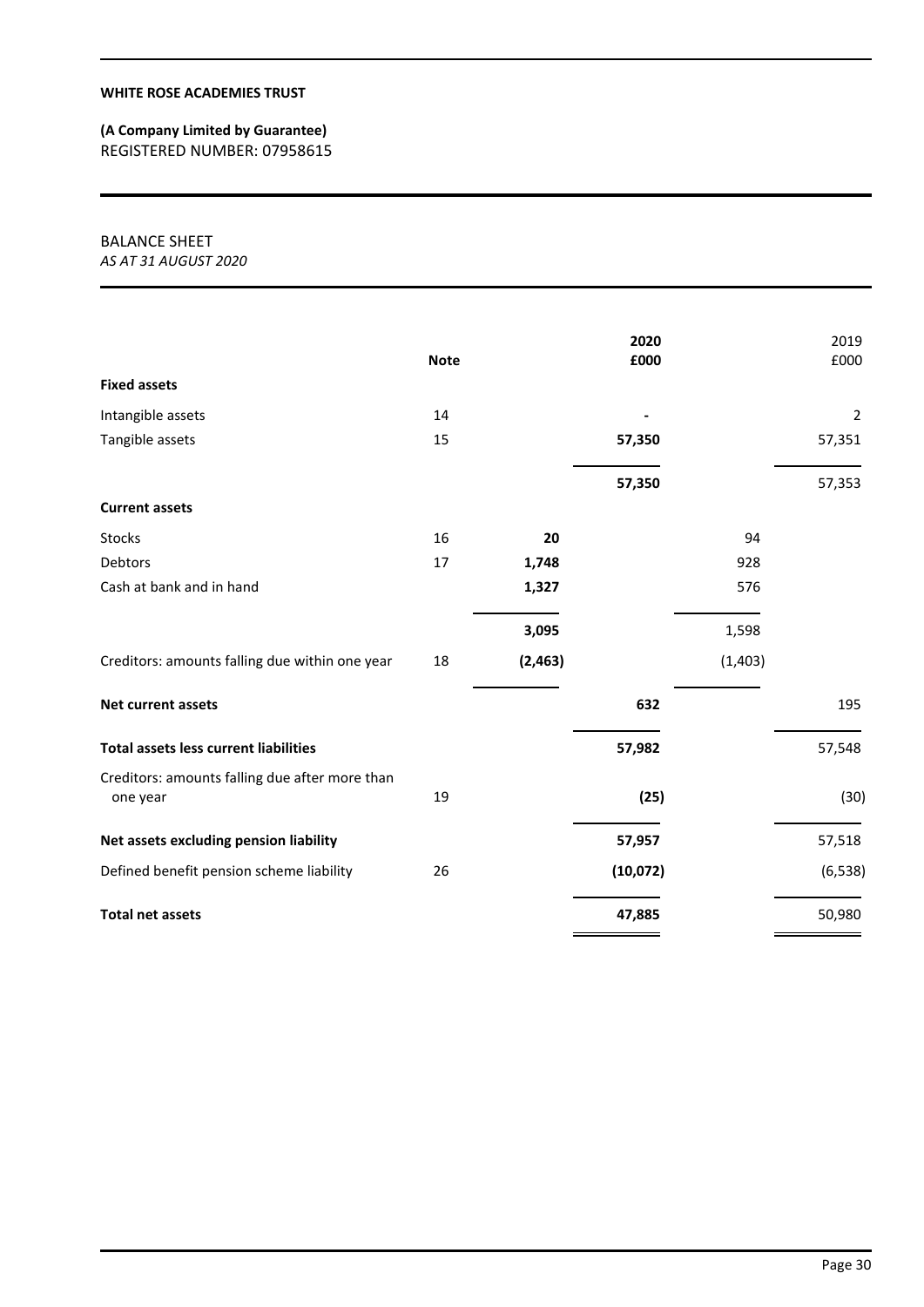#### **(A Company Limited by Guarantee)**

# BALANCE SHEET (CONTINUED) *AS AT 31 AUGUST 2020*

| <b>Funds of the Academy Trust</b> | <b>Note</b> |          | 2020<br>£000             |          | 2019<br>£000 |
|-----------------------------------|-------------|----------|--------------------------|----------|--------------|
| <b>Restricted funds:</b>          |             |          |                          |          |              |
| Fixed asset funds                 | 20          | 57,484   |                          | 57,460   |              |
| Restricted income funds           | 20          | 473      |                          | 315      |              |
| Pension reserve                   | 20          | (10,072) |                          | (6, 538) |              |
| <b>Total restricted funds</b>     | 20          |          | 47,885                   |          | 51,237       |
| Unrestricted income funds         | 20          |          | $\overline{\phantom{a}}$ |          | (257)        |
| <b>Total funds</b>                |             |          | 47,885                   |          | 50,980       |

The financial statements on pages 28 to 64 were approved and authorised for issue by the Directors and are signed on their behalf, by:

[Helena Phillips](https://eu1.documents.adobe.com/verifier?tx=CBJCHBCAABAArSP-qXSLJZqF54sfDlzbK2Hylk9BMLPu) (Dec 11, 2020 07:15 GMT)

**H Philips** Chair of Directors

Date: Dec 11, 2020

The notes on pages 33 to 64 form part of these financial statements.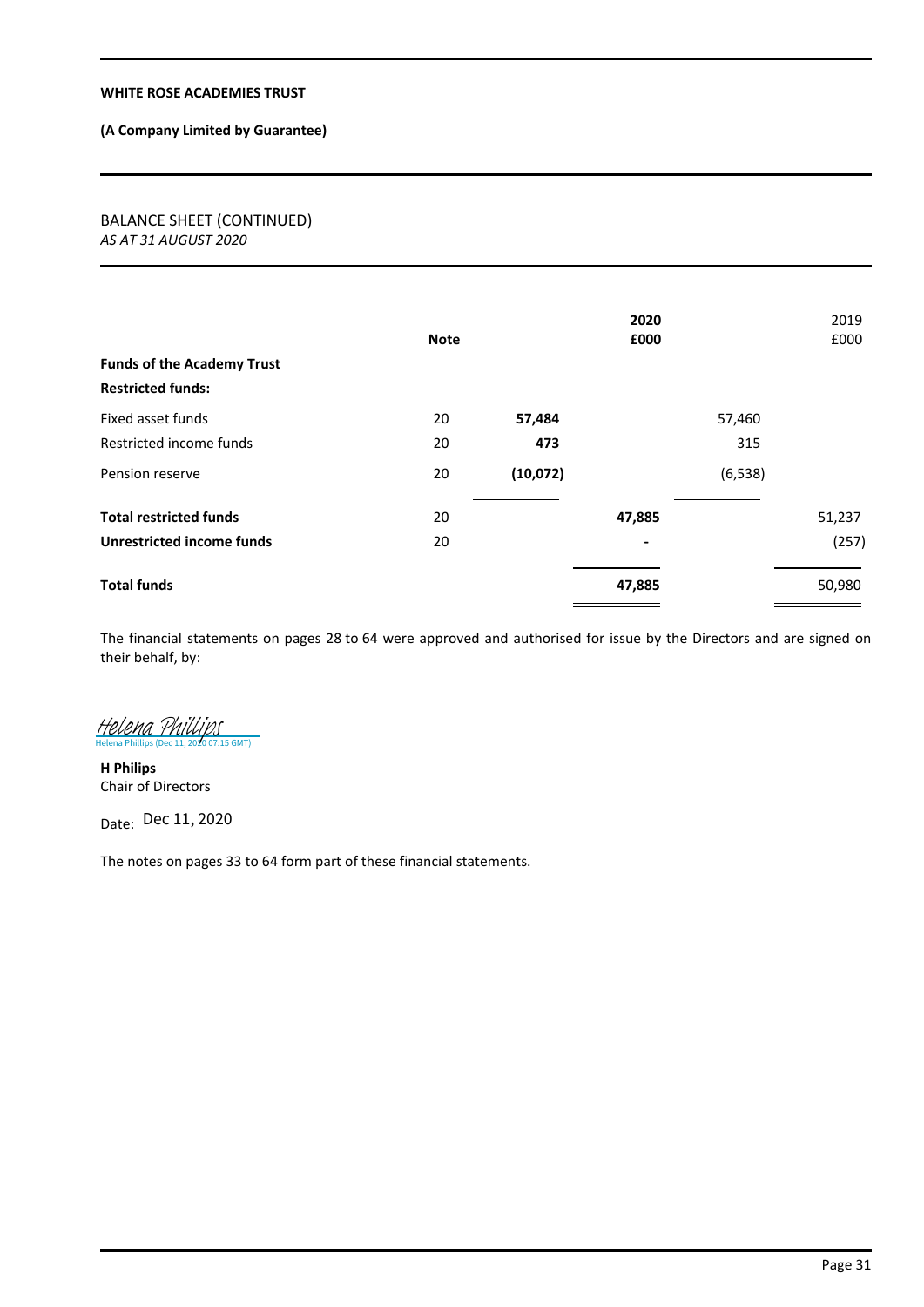# **(A Company Limited by Guarantee)**

# STATEMENT OF CASH FLOWS

*FOR THE YEAR ENDED 31 AUGUST 2020*

| Cash flows from operating activities                   | <b>Note</b> | 2020<br>£000 | 2019<br>£000 |
|--------------------------------------------------------|-------------|--------------|--------------|
| Net cash provided by/(used in) operating activities    | 22          | 942          | (654)        |
| Cash flows from investing activities                   | 23          | (191)        | (163)        |
| Change in cash and cash equivalents in the year        |             | 751          | (817)        |
| Cash and cash equivalents at the beginning of the year |             | 576          | 1,393        |
| Cash and cash equivalents at the end of the year       | 24, 25      | 1,327        | 576          |

The notes on pages 33 to 64 form part of these financial statements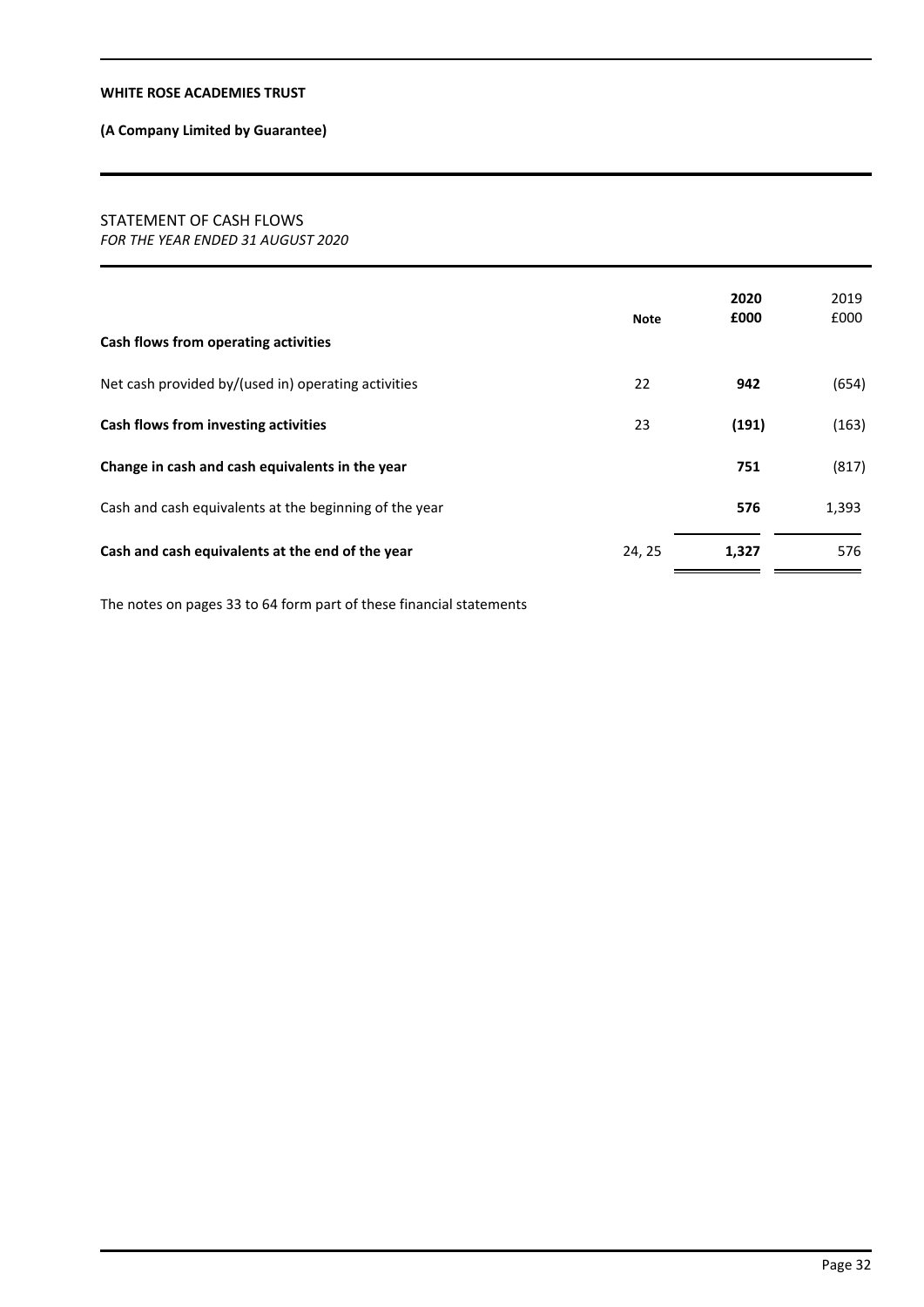#### **(A Company Limited by Guarantee)**

### NOTES TO THE FINANCIAL STATEMENTS *FOR THE YEAR ENDED 31 AUGUST 2020*

#### **1. Accounting policies**

A summary of the principal accounting policies adopted (which have been applied consistently, except where noted), judgments and key sources of estimation uncertainty, is set out below.

#### *1.1 Basis of preparation of financial statements*

The financial statements of the Academy Trust, which is a public benefit entity under FRS 102, have been prepared under the historic cost convention in accordance with the Financial Reporting Standard Applicable in the UK and Republic of Ireland (FRS 102), the Accounting and Reporting by Charities: Statement of Recommended Practice applicable to charities preparing their accounts in accordance with the Financial Reporting Standard applicable in the UK and Republic of Ireland (FRS 102) (Charities SORP (FRS 102)), the Academies Accounts Direction 2019 to 2020 issued by ESFA, the Charities Act 2011 and the Companies Act 2006.

#### *1.2 Going concern*

The Directors have considered the impact of Covid-19 on the Trust's income and beneficiaries, as well as the wider economy. Whilst it is not considered practical to accurately assess the duration and extent of the disruption, the Directors are confident that they have plans in place to deal with and mitigate any financial losses that may arise. The Directors therefore consider that the level of reserves for the Trust are adequate. The Directors continue to adopt the going concern basis of preparation for these financial statements.

#### *1.3 Income*

All incoming resources are recognised when the Academy Trust has entitlement to the funds, the receipt is probable and the amount can be measured reliably.

#### *Grants*

Grants are included on a receivable basis. The balance of income received for specific purposes but not expended during the period is shown in the relevant funds on the Balance Sheet. Where income is received in advance of meeting any performance-related conditions, there is not unconditional entitlement to the income and its recognition is deferred and included in creditors as deferred income until the performancerelated conditions are met. Where entitlement occurs before income is received, the income is accrued.

General Annual Grant is recognised in full in the year for which it is receivable and any abatement in respect of the year is deducted from income and recognised as a liability.

Capital grants are recognised in full when there is an unconditional entitlement to the grant. Unspent amounts of capital grants are reflected in the Balance Sheet in the restricted fixed asset fund. Capital grants are recognised when there is entitlement and are not deferred over the life of the asset on which they are expended.

#### *Sponsorship income*

Sponsorship income provided to the Academy Trust which amounts to a donation is recognised in the in the year in which it is receivable (where there are no performance-related conditions) where receipt is probable and it can be measured reliably.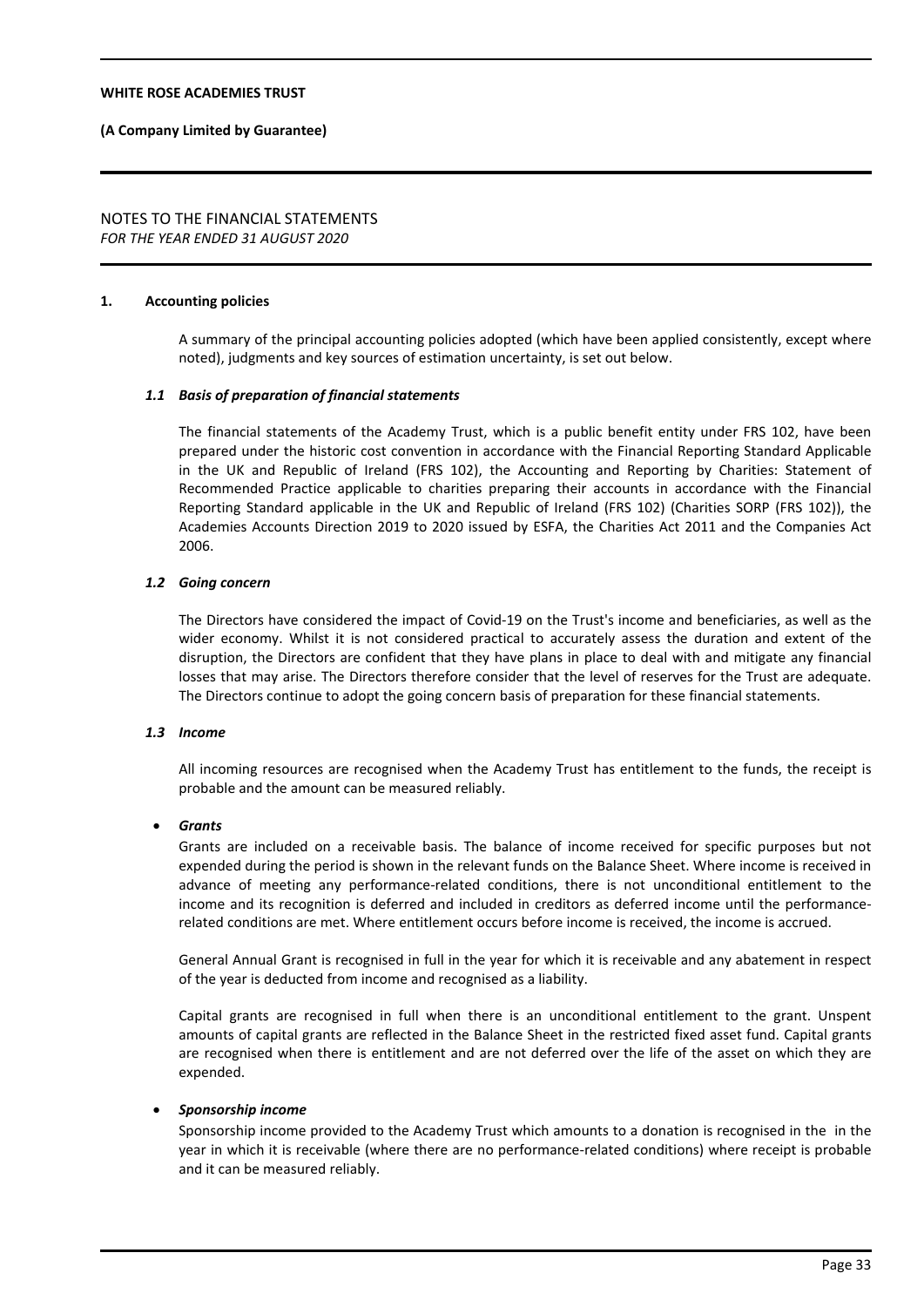#### **(A Company Limited by Guarantee)**

NOTES TO THE FINANCIAL STATEMENTS *FOR THE YEAR ENDED 31 AUGUST 2020*

#### **1. Accounting policies (continued)**

#### *1.3 Income (continued)*

#### *Donations*

Donations are recognised on a receivable basis (where there are no performance-related conditions) where the receipt is probable and the amount can be reliably measured.

#### *Other income*

Other income, including the hire of facilities, is recognised in the year it is receivable and to the extent the Academy Trust has provided the goods or services.

#### *Donated goods, facilities and services*

Goods donated for resale are included at fair value, being the expected proceeds from sale less the expected costs of sale. If it is practical to assess the fair value at receipt, it is recognised in 'Stocks' and 'Income from Other Trading Activities'. Upon sale, the value of the stock is charged against 'Income from Other Trading Activities' and the proceeds are recognised as 'Income from Other Trading Activities'. Where it is impractical to fair value the items due to the volume of low value items they are not recognised in the financial statements until they are sold. This income is recognised within 'Income from Other Trading Activities'.

#### Donated fixed assets (excluding transfers on conversion or into the Academy Trust)

Where the donated good is a fixed asset it is measured at fair value, unless it is impractical to measure this reliably, in which case the cost of the item to the donor should be used. The gain is recognised as 'Income from Donations and Capital Grants' and a corresponding amount is included in the appropriate fixed asset category and depreciated over the useful economic life in accordance with the Academy Trust's accounting policies.

In accordance with FRS102 when a long term lease has been entered into by White Rose Academies Trust it is included, following the fair valuation of the land and buildings, in the appropriate fixed asset category and depreciated over its useful economic life in accordance with the trust's accounting policy regarding tangible fixed assets.

The leasehold property was last valued as at April 2015 by Cushman Wakefield (formerly DTZ), who are RICS registered valuers and are independent of the trust. The valuation was prepared in accordance with International Financial Reporting Standards (IFRS). Under VS 1.9 and UKVS 4.3 of the RICS Valuation - Professional Standards, the valuation constitutes a Regulated Purpose Valuation.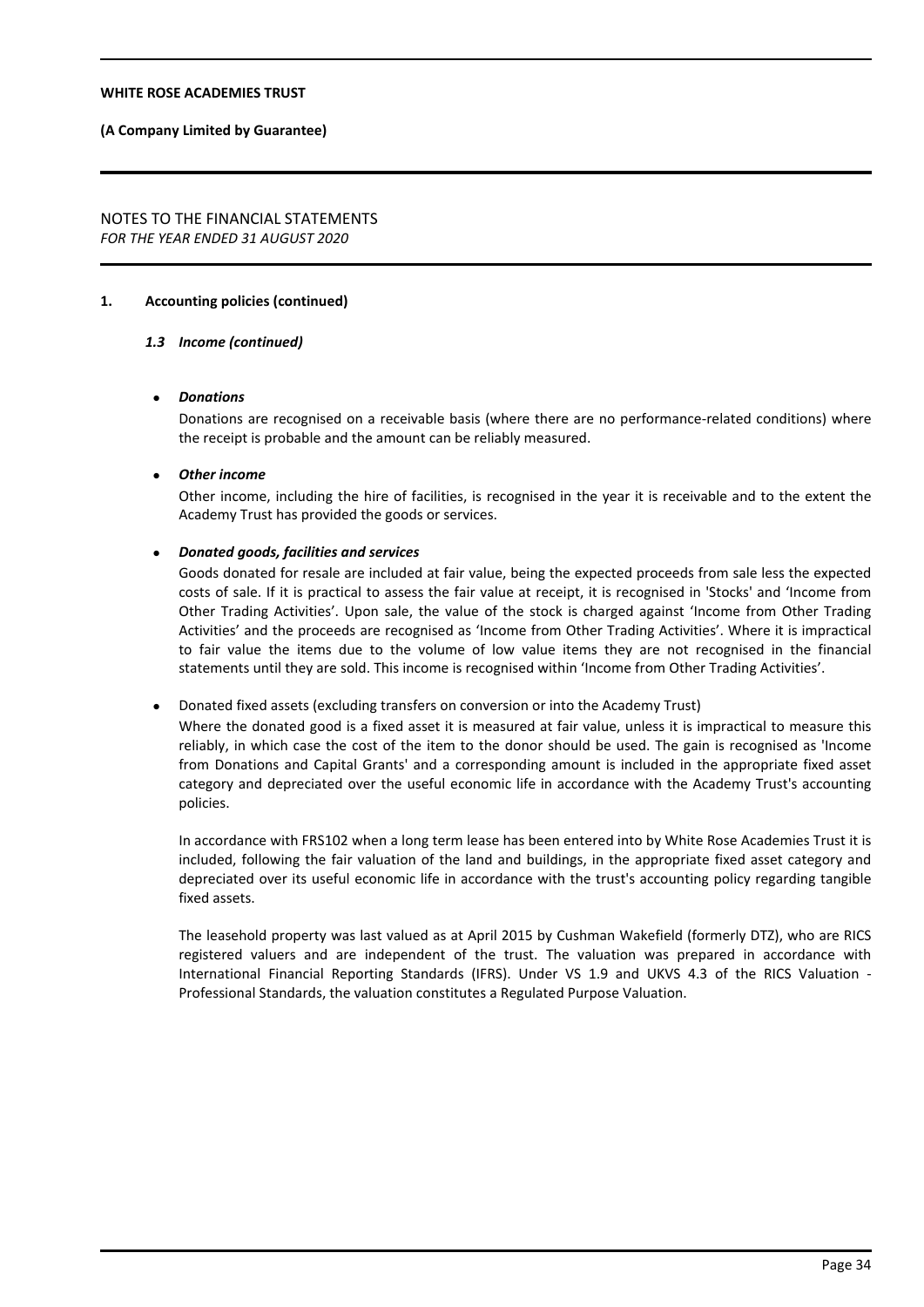#### **(A Company Limited by Guarantee)**

NOTES TO THE FINANCIAL STATEMENTS *FOR THE YEAR ENDED 31 AUGUST 2020*

#### **1. Accounting policies (continued)**

#### *1.4 Expenditure*

Expenditure is recognised once there is a legal or constructive obligation to transfer economic benefit to a third party, it is probable that a transfer of economic benefits will be required in settlement and the amount of the obligation can be measured reliably. Expenditure is classified by activity. The costs of each activity are made up of the total of direct costs and shared costs, including support costs involved in undertaking each activity. Direct costs attributable to a single activity are allocated directly to that activity. Shared costs which contribute to more than one activity and support costs which are not attributable to a single activity are apportioned between those activities on a basis consistent with the use of resources. Central staff costs are allocated on the basis of time spent, and depreciation charges allocated on the portion of the asset's use.

#### *Expenditure on raising funds*

This includes all expenditure incurred by the Academy Trust to raise funds for its charitable purposes and includes costs of all fundraising activities events and non-charitable trading.

#### *Charitable activities*

These are costs incurred on the Academy Trust's educational operations, including support costs and costs relating to the governance of the Academy Trust apportioned to charitable activities.

All resources expended are inclusive of irrecoverable VAT.

#### *1.5 Government grants*

Government grants relating to tangible fixed assets are treated as deferred income and released to the Statement of Financial Activities over the expected useful lives of the assets concerned. Other grants are credited to the Statement of Financial Activities as the related expenditure is incurred.

#### *1.6 Taxation*

The Academy Trust is considered to pass the tests set out in Paragraph 1 Schedule 6 of the Finance Act 2010 and therefore it meets the definition of a charitable company for UK corporation tax purposes.

Accordingly, the Academy Trust is potentially exempt from taxation in respect of income or capital gains received within categories covered by Part 11, chapter 3 of the Corporation Tax Act 2010 or Section 256 of the Taxation of Chargeable Gains Act 1992, to the extent that such income or gains are applied exclusively to charitable purposes.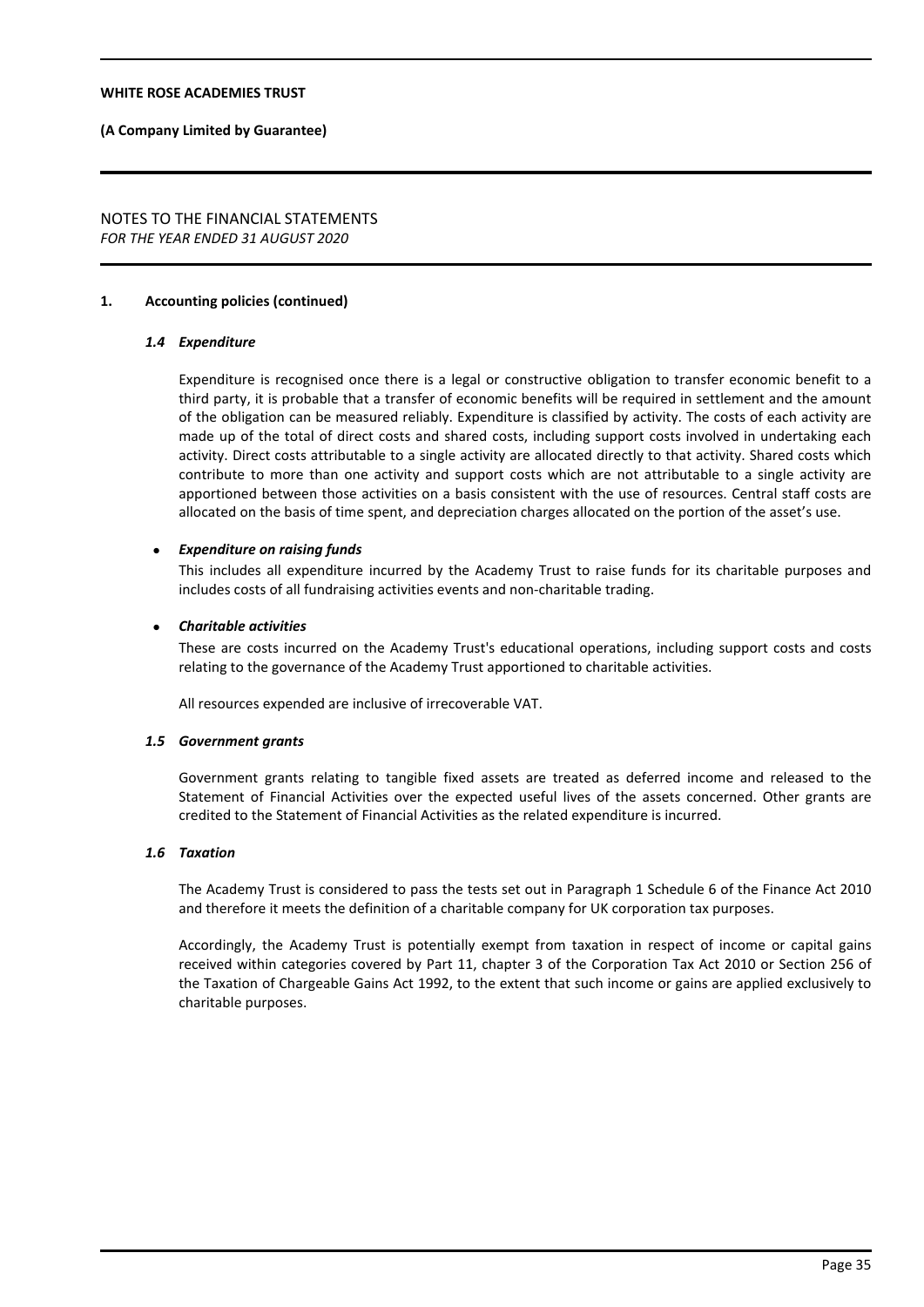#### **(A Company Limited by Guarantee)**

### NOTES TO THE FINANCIAL STATEMENTS *FOR THE YEAR ENDED 31 AUGUST 2020*

#### **1. Accounting policies (continued)**

#### *1.7 Intangible assets*

Intangible assets costing £2,500 or more are capitalised and recognised when future economic benefits are probable and the cost or value of the asset can be measured reliably.

Intangible assets are initially recognised at cost and are subsequently measured at cost net of amortisation and any provision for impairment.

Amortisation is provided on intangible assets at rates calculated to write off the cost of each asset on a straight-line basis over its expected useful life.

The estimated useful lives are as follows:

Amortisation is provided on the following basis:

Computer software The Computer software and the straight line basis

#### *1.8 Tangible fixed assets*

Assets costing £2,500 or more are capitalised as tangible fixed assets and are carried at cost, net of depreciation and any provision for impairment.

Where tangible fixed assets have been acquired with the aid of specific grants, either from the government or from the private sector, they are included in the Balance Sheet at cost and depreciated over their expected useful economic life. Where there are specific conditions attached to the funding requiring the continued use of the asset, the related grants are credited to a restricted fixed asset fund in the Statement of Financial Activities and carried forward in the Balance Sheet. Depreciation on the relevant assets is charged directly to the restricted fixed asset fund in the Statement of Financial Activities. Where tangible fixed assets have been acquired with unrestricted funds, depreciation on such assets is charged to the unrestricted fund.

Depreciation is provided on all tangible fixed assets other than freehold land and assets under construction, at rates calculated to write off the cost of each asset on a straight-line basis over its expected useful life, as follows:

Depreciation is provided on the following bases:

| Leasehold land and buildings | - 2% straight line basis  |
|------------------------------|---------------------------|
| Furniture and equipment      | - 20% straight line basis |
| Motor vehicles               | - 20% straight line basis |
| Computer hardware            | - 33% straight line basis |

A review for impairment of a fixed asset is carried out if events or changes in circumstances indicate that the carrying value of any fixed asset may not be recoverable. Shortfalls between the carrying value of fixed assets and their recoverable amounts are recognised as impairments. Impairment losses are recognised in the Statement of Financial Activities.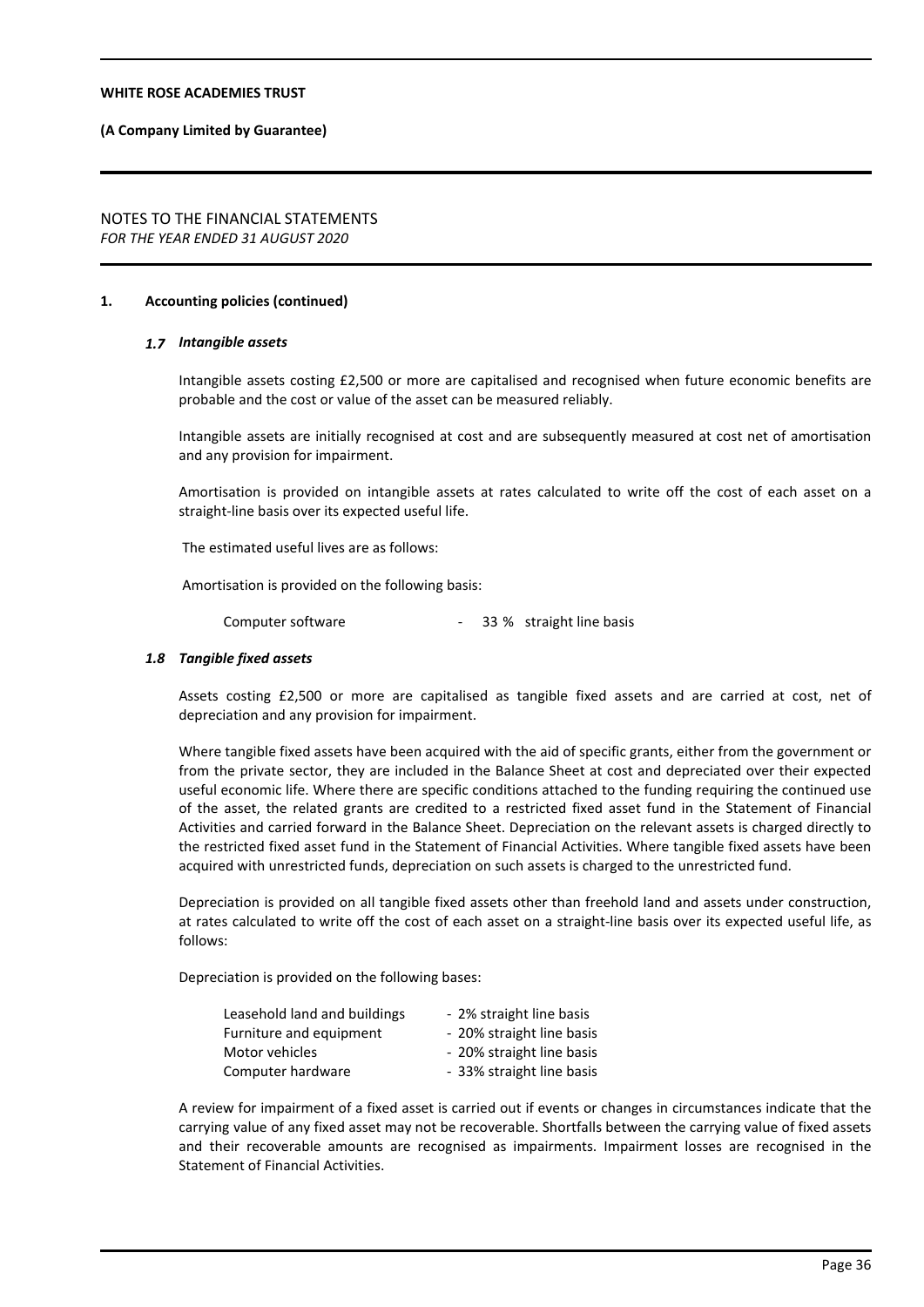#### **(A Company Limited by Guarantee)**

### NOTES TO THE FINANCIAL STATEMENTS *FOR THE YEAR ENDED 31 AUGUST 2020*

#### **1. Accounting policies (continued)**

#### *1.9 Stocks*

Stocks are valued at the lower of cost and net realisable value after making due allowance for obsolete and slow-moving stocks. Cost includes all direct costs and an appropriate proportion of fixed and variable overheads.

#### *1.10 Debtors*

Trade and other debtors are recognised at the settlement amount after any trade discount offered. Prepayments are valued at the amount prepaid net of any trade discounts due.

#### *1.11 Cash at bank and in hand*

Cash at bank and in hand includes cash and short-term highly liquid investments with a short maturity of three months or less from the date of acquisition or opening of the deposit or similar account.

#### *1.12 Liabilities and provisions*

Liabilities are recognised when there is an obligation at the Balance Sheet date as a result of a past event, it is probable that a transfer of economic benefit will be required in settlement, and the amount of the settlement can be estimated reliably. Liabilities are recognised at the amount that the Academy Trust anticipates it will pay to settle the debt or the amount it has received as advanced payments for the goods or services it must provide. Provisions are measured at the best estimate of the amounts required to settle the obligation. Where the effect of the time value of money is material, the provision is based on the present value of those amounts, discounted at the pre-tax discount rate that reflects the risks specific to the liability. The unwinding of the discount is recognised within interest payable and similar charges.

#### *1.13 Financial instruments*

The Academy Trust only holds basic financial instruments as defined in FRS 102. The financial assets and financial liabilities of the Academy Trust and their measurement bases are as follows:

Financial assets - trade and other debtors are basic financial instruments and are debt instruments measured at amortised cost as detailed in note 17. Prepayments are not financial instruments. Cash at bank is classified as a basic financial instrument and is measured at face value.

Cash at bank is classified as a basic financial instrument and is measured at face value.

Financial liabilities - trade creditors, accruals and other creditors are financial instruments, and are measured at amortised cost as detailed in notes 18 and 19. Taxation and social security are not included in the financial instruments disclosure definition. Deferred income is not deemed to be a financial liability, as the cash settlement has already taken place and there is an obligation to deliver services rather than cash or another financial instrument.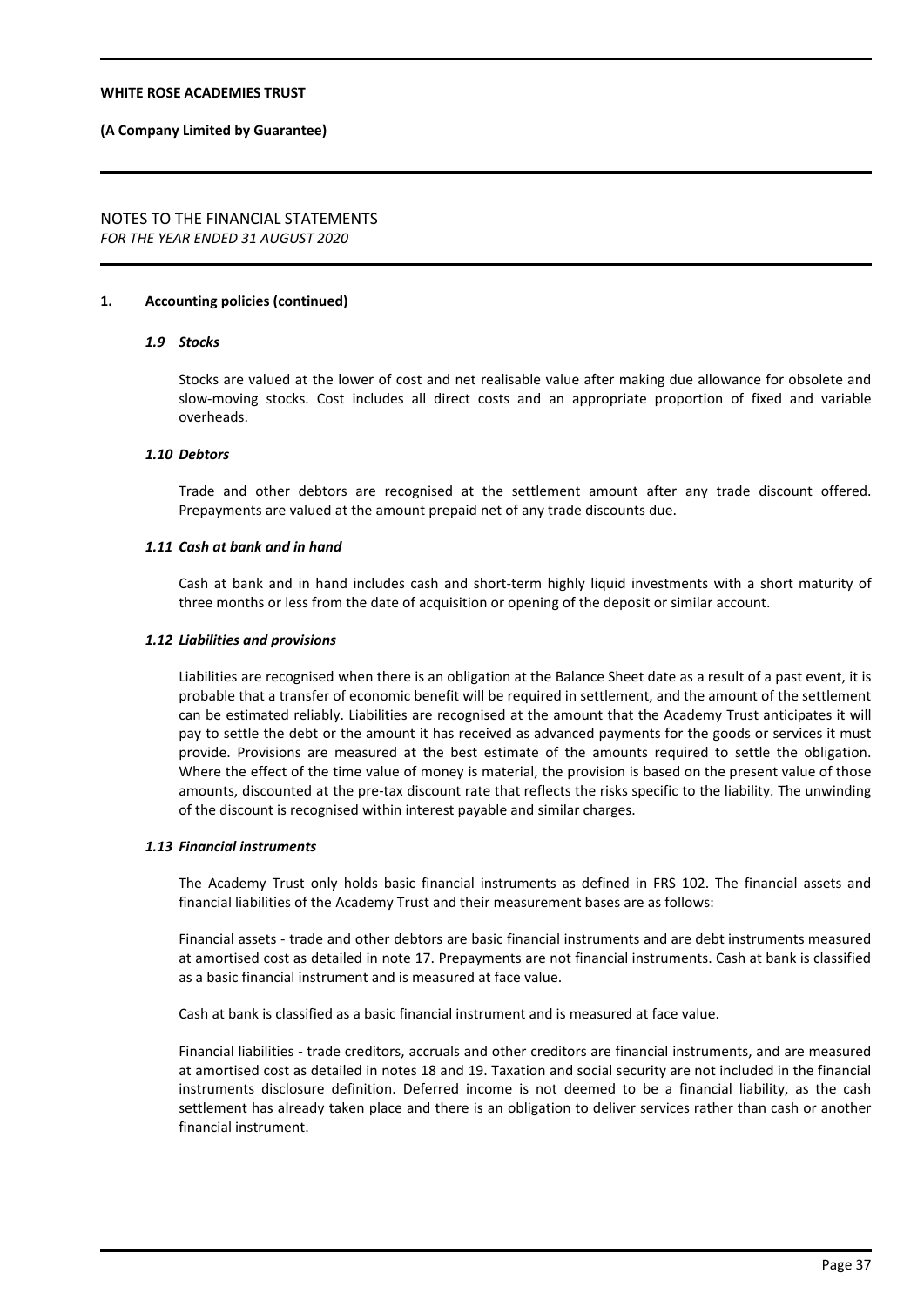#### **(A Company Limited by Guarantee)**

### NOTES TO THE FINANCIAL STATEMENTS *FOR THE YEAR ENDED 31 AUGUST 2020*

#### **1. Accounting policies (continued)**

#### *1.14 Operating leases*

Rentals paid under operating leases are charged to the Statement of Financial Activities on a straight line basis over the lease term.

#### *1.15 Pensions*

Retirement benefits to employees of the Academy Trust are provided by the Teachers' Pension Scheme ("TPS") and the Local Government Pension Scheme ("LGPS"). These are defined benefit schemes.

The TPS is an unfunded scheme and contributions are calculated so as to spread the cost of pensions over employees' working lives with the Academy Trust in such a way that the pension cost is a substantially level percentage of current and future pensionable payroll. The contributions are determined by the Government Actuary on the basis of quadrennial valuations using a prospective unit credit method. TPS is an unfunded multi-employer scheme with no underlying assets to assign between employers. Consequently, the TPS is treated as a defined contribution scheme for accounting purposes and the contributions recognised in the period to which they relate.

The LGPS is a funded multi-employer scheme and the assets are held separately from those of the Academy Trust in separate trustee administered funds. Pension scheme assets are measured at fair value and liabilities are measured on an actuarial basis using the projected unit credit method and discounted at a rate equivalent to the current rate of return on a high quality corporate bond of equivalent term and currency to the liabilities. The actuarial valuations are obtained at least triennially and are updated at each Balance Sheet date. The amounts charged to operating surplus are the current service costs and the costs of scheme introductions, benefit changes, settlements and curtailments. They are included as part of staff costs as incurred. Net interest on the net defined benefit liability/asset is also recognised in the Statement of Financial Activities and comprises the interest cost on the defined benefit obligation and interest income on the scheme assets, calculated by multiplying the fair value of the scheme assets at the beginning of the period by the rate used to discount the benefit obligations. The difference between the interest income on the scheme assets and the actual return on the scheme assets is recognised in other recognised gains and losses.

Actuarial gains and losses are recognised immediately in other recognised gains and losses.

#### *1.16 Fund accounting*

Unrestricted income funds represent those resources which may be used towards meeting any of the charitable objects of the Academy Trust at the discretion of the Directors.

Restricted fixed asset funds are resources which are to be applied to specific capital purposes imposed by the funders where the asset acquired or created is held for a specific purpose.

Restricted general funds comprise all other restricted funds received with restrictions imposed by the funder/donor and include grants from the Department for Education Group.

Investment income, gains and losses are allocated to the appropriate fund.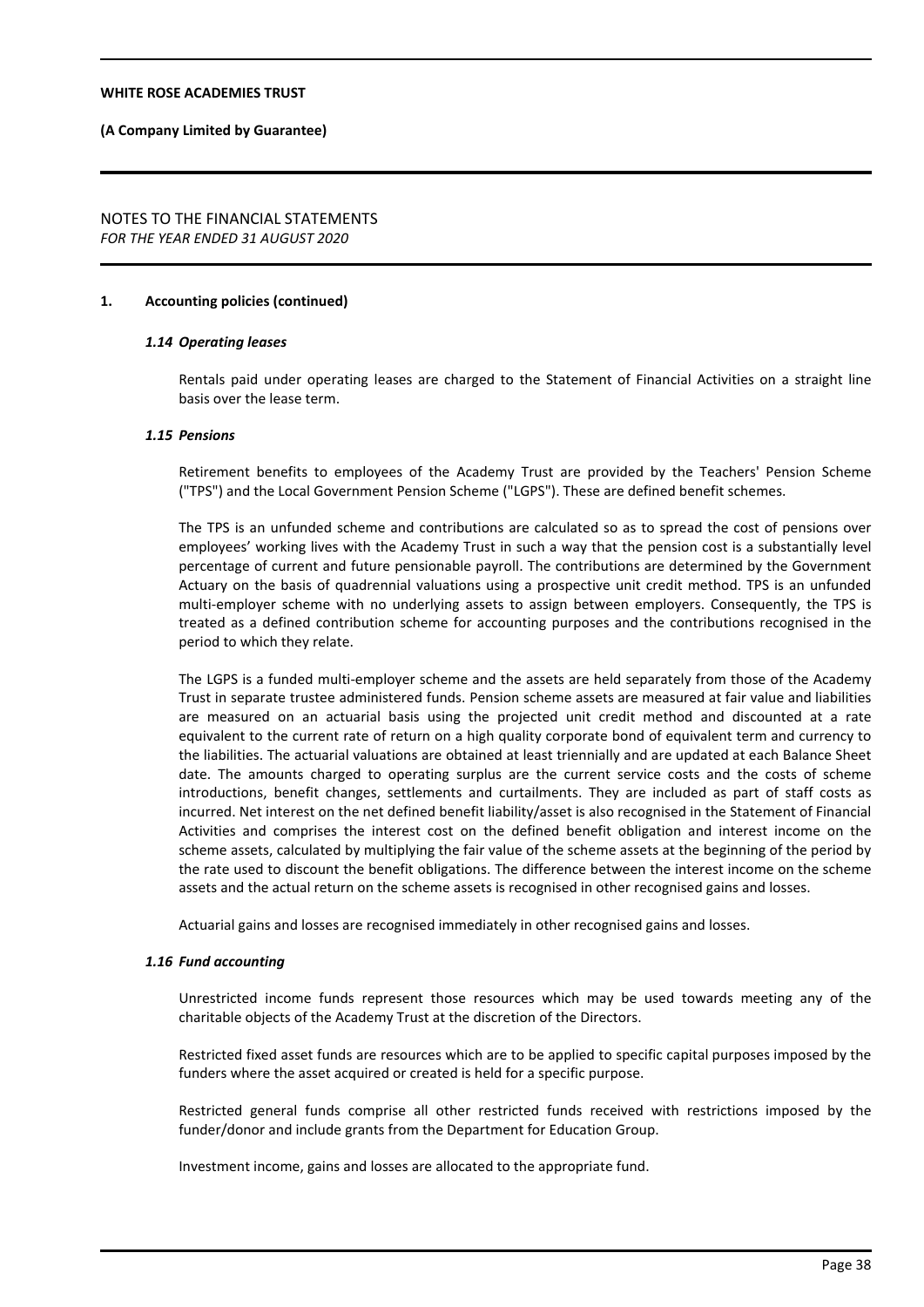#### **(A Company Limited by Guarantee)**

# NOTES TO THE FINANCIAL STATEMENTS *FOR THE YEAR ENDED 31 AUGUST 2020*

#### *2. Critical accounting estimates and areas of judgment*

Estimates and judgments are continually evaluated and are based on historical experience and other factors, including expectations of future events that are believed to be reasonable under the circumstances.

Critical accounting estimates and assumptions:

The Academy Trust makes estimates and assumptions concerning the future. The resulting accounting estimates and assumptions will, by definition, seldom equal the related actual results. The estimates and assumptions that have a significant risk of causing a material adjustment to the carrying amounts of assets and liabilities within the next financial year are discussed below.

The present value of the Local Government Pension Scheme defined benefit liability depends on a number of factors that are determined on an actuarial basis using a variety of assumptions. The assumptions used in determining the net cost or income for pensions include the discount rate. Any changes in these assumptions, which are disclosed in note 26, will impact the carrying amount of the pension liability. Furthermore a roll forward approach which projects results from the latest full actuarial valuation performed at 31 March 2016 has been used by the actuary in valuing the pensions liability at 31 August 2020. Any differences between the figures derived from the roll forward approach and a full actuarial valuation would impact on the carrying amount of the pension liability.

### **3. Income from donations and capital grants**

|                      |                     | <b>Restricted</b>        |              |       |
|----------------------|---------------------|--------------------------|--------------|-------|
|                      | <b>Unrestricted</b> | fixed asset              | <b>Total</b> | Total |
|                      | funds               | funds                    | funds        | funds |
|                      | 2020                | 2020                     | 2020         | 2019  |
|                      | £000                | £000                     | £000         | £000  |
| Donated fixed assets |                     | 1,014                    | 1,014        |       |
| <b>Donations</b>     | $\overline{2}$      | $\overline{\phantom{a}}$ | 2            | 5     |
| Capital grants       |                     | 489                      | 489          | 237   |
| <b>Total 2020</b>    | 2                   | 1,503                    | 1,505        | 242   |
|                      |                     |                          |              |       |
| <b>Total 2019</b>    | 5                   | 237                      | 242          |       |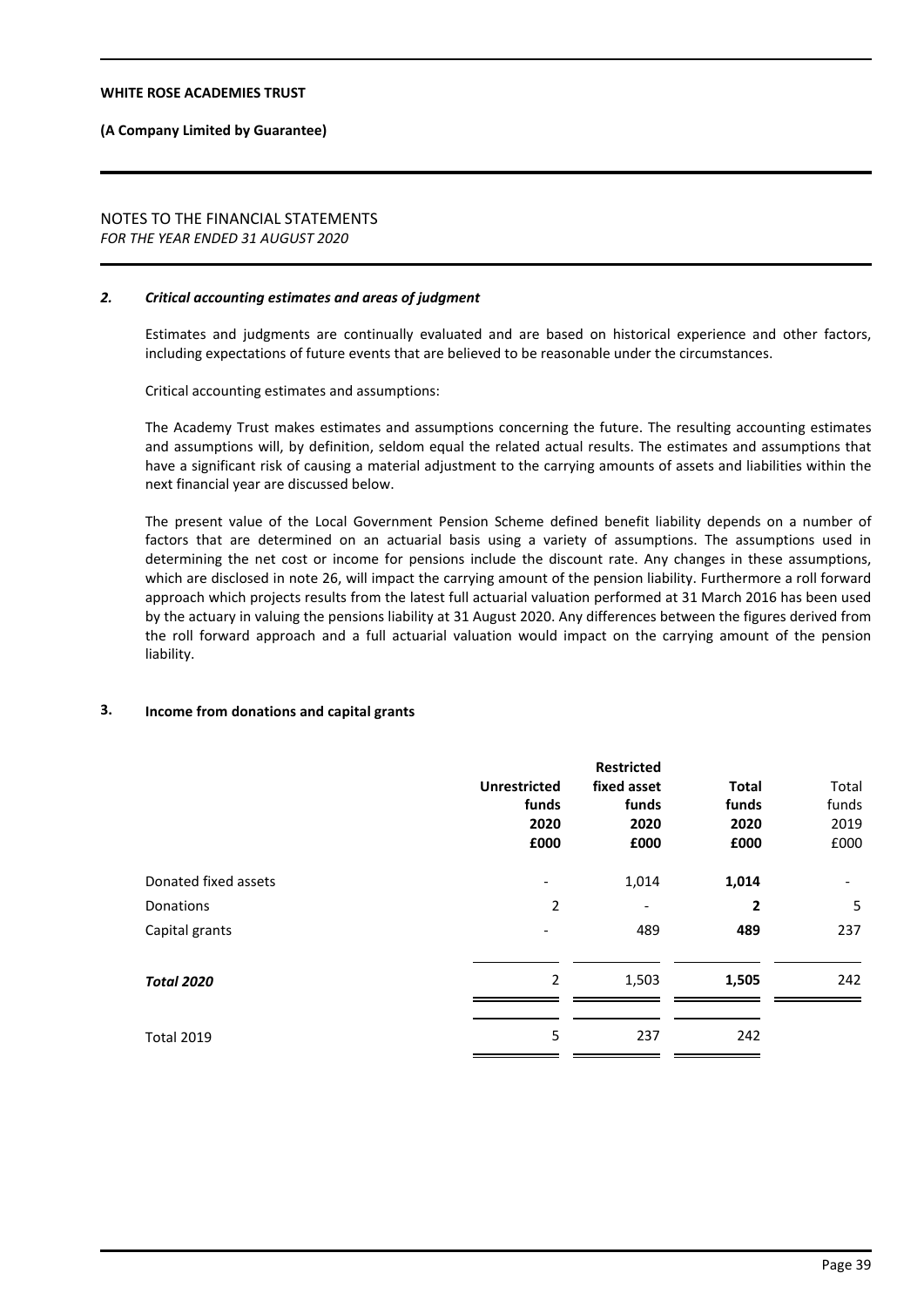**(A Company Limited by Guarantee)**

# NOTES TO THE FINANCIAL STATEMENTS *FOR THE YEAR ENDED 31 AUGUST 2020*

# **4. Funding for the Academy Trust's educational operations**

|                                   | <b>Restricted</b><br>funds<br>2020<br>£000 | <b>Total</b><br>funds<br>2020<br>£000 | Total<br>funds<br>2019<br>£000 |
|-----------------------------------|--------------------------------------------|---------------------------------------|--------------------------------|
| DfE/ESFA grants                   |                                            |                                       |                                |
| <b>General Annual Grant (GAG)</b> | 18,561                                     | 18,561                                | 17,174                         |
| Start up Grants                   | -                                          | $\qquad \qquad \blacksquare$          | 12                             |
| Other DfE/ESFA grants             | 2,240                                      | 2,240                                 | 1,406                          |
| <b>Special Educational Needs</b>  | 199                                        | 199                                   | 198                            |
| Local authority grants            | 45                                         | 45                                    | 139                            |
| Coronavirus exceptional support   | 156                                        | 156                                   |                                |
|                                   | 21,201                                     | 21,201                                | 18,929                         |
| <b>Total 2019</b>                 | 18,929                                     | 18,929                                |                                |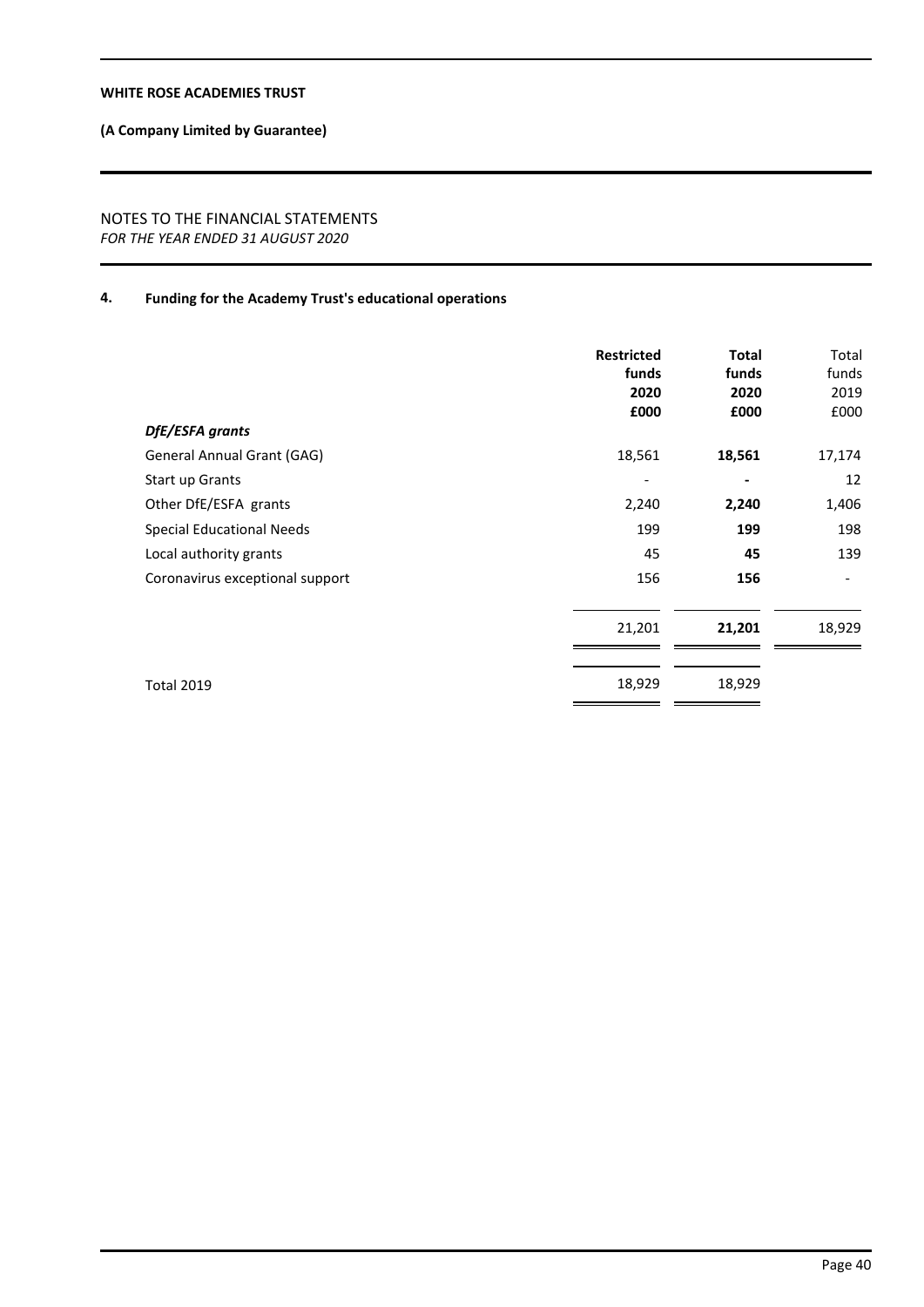**(A Company Limited by Guarantee)**

# NOTES TO THE FINANCIAL STATEMENTS *FOR THE YEAR ENDED 31 AUGUST 2020*

# **5. Income from other trading activities**

|                    | <b>Unrestricted</b><br>funds<br>2020<br>£000 | <b>Total</b><br>funds<br>2020<br>£000 | Total<br>funds<br>2019<br>£000 |
|--------------------|----------------------------------------------|---------------------------------------|--------------------------------|
| Hire of facilities | 33                                           | 33                                    | 25                             |
| Catering           | 271                                          | 271                                   | 412                            |
| Trip income        | 134                                          | 134                                   | 166                            |
| Insurance claims   | 37                                           | 37                                    | 5                              |
| Other income       | 92                                           | 92                                    | 5                              |
|                    | 567                                          | 567                                   | 613                            |
| <b>Total 2019</b>  | 613                                          | 613                                   |                                |

# **6. Investment income**

|                          | Unrestricted | Total | Total |
|--------------------------|--------------|-------|-------|
|                          | funds        | funds | funds |
|                          | 2020         | 2020  | 2019  |
|                          | £000         | £000  | £000  |
| Short term bank deposits | 1            | 1     | 5     |

In 2019 all investment income was unrestricted.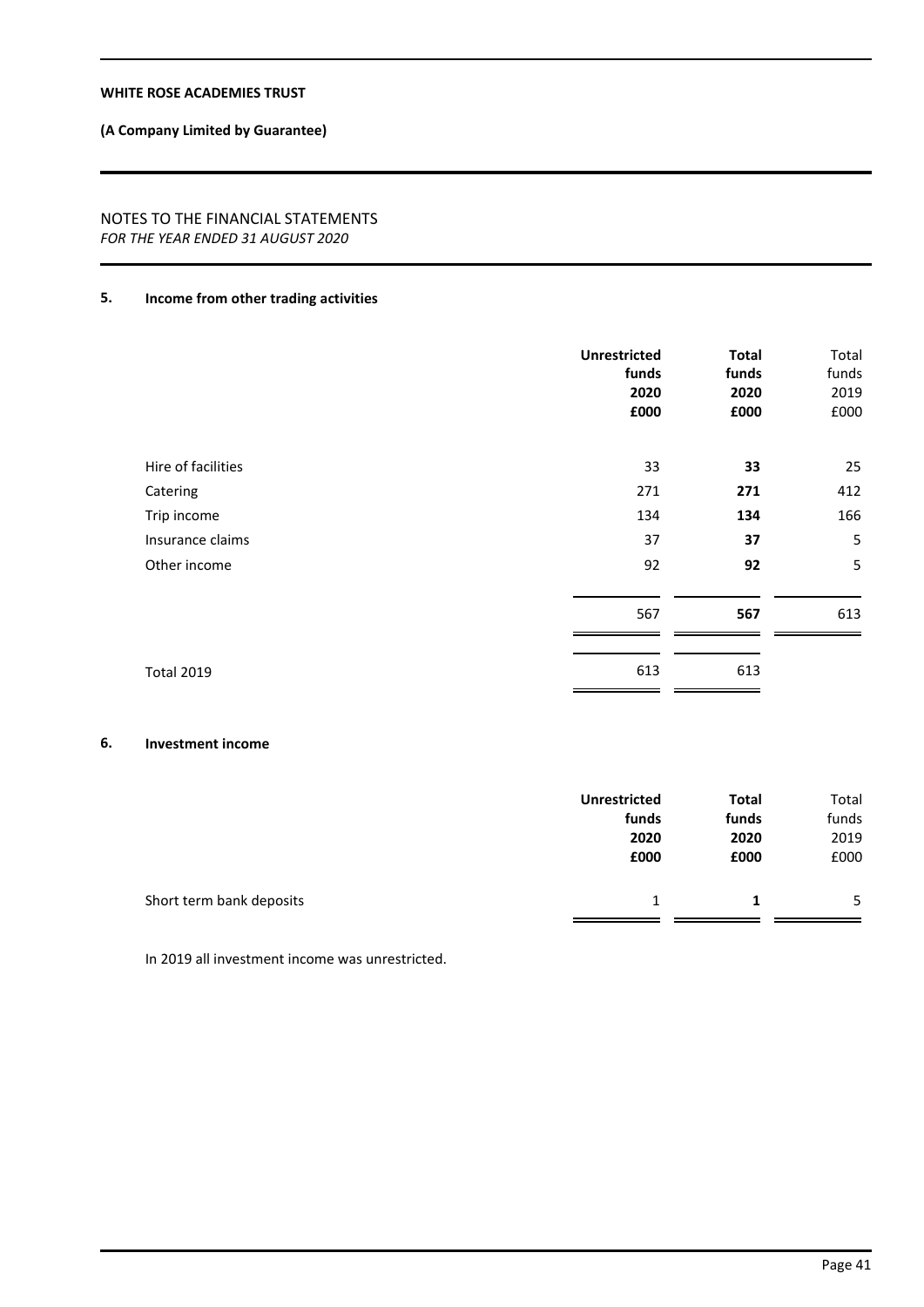# **(A Company Limited by Guarantee)**

### NOTES TO THE FINANCIAL STATEMENTS *FOR THE YEAR ENDED 31 AUGUST 2020*

# **7. Expenditure**

|                         | <b>Staff Costs</b><br>2020<br>£000 | <b>Premises</b><br>2020<br>£000 | Other<br>2020<br>£000 | <b>Total</b><br>2020<br>£000 | Total<br>2019<br>£000 |
|-------------------------|------------------------------------|---------------------------------|-----------------------|------------------------------|-----------------------|
| Education:              |                                    |                                 |                       |                              |                       |
| Direct costs            | 13,597                             | 1,694                           | 2,660                 | 17,951                       | 17,198                |
| Allocated support costs | 3,190                              | 1,256                           | 1,512                 | 5,958                        | 5,711                 |
|                         | 16,787                             | 2,950                           | 4,172                 | 23,909                       | 22,909                |
| <b>Total 2019</b>       | 15,669                             | 1,256                           | 5,984                 | 22,909                       |                       |

# **8. Analysis of expenditure by activities**

|                   | <b>Activities</b><br>undertaken<br>2020<br>£000 | directly Support costs<br>2020<br>£000 | <b>Total</b><br>funds<br>2020<br>£000 | Total<br>funds<br>2019<br>£000 |
|-------------------|-------------------------------------------------|----------------------------------------|---------------------------------------|--------------------------------|
| Education         | 17,951                                          | 5,958                                  | 23,909                                | 22,909                         |
| <b>Total 2019</b> | 17,198                                          | 5,711                                  | 22,909                                |                                |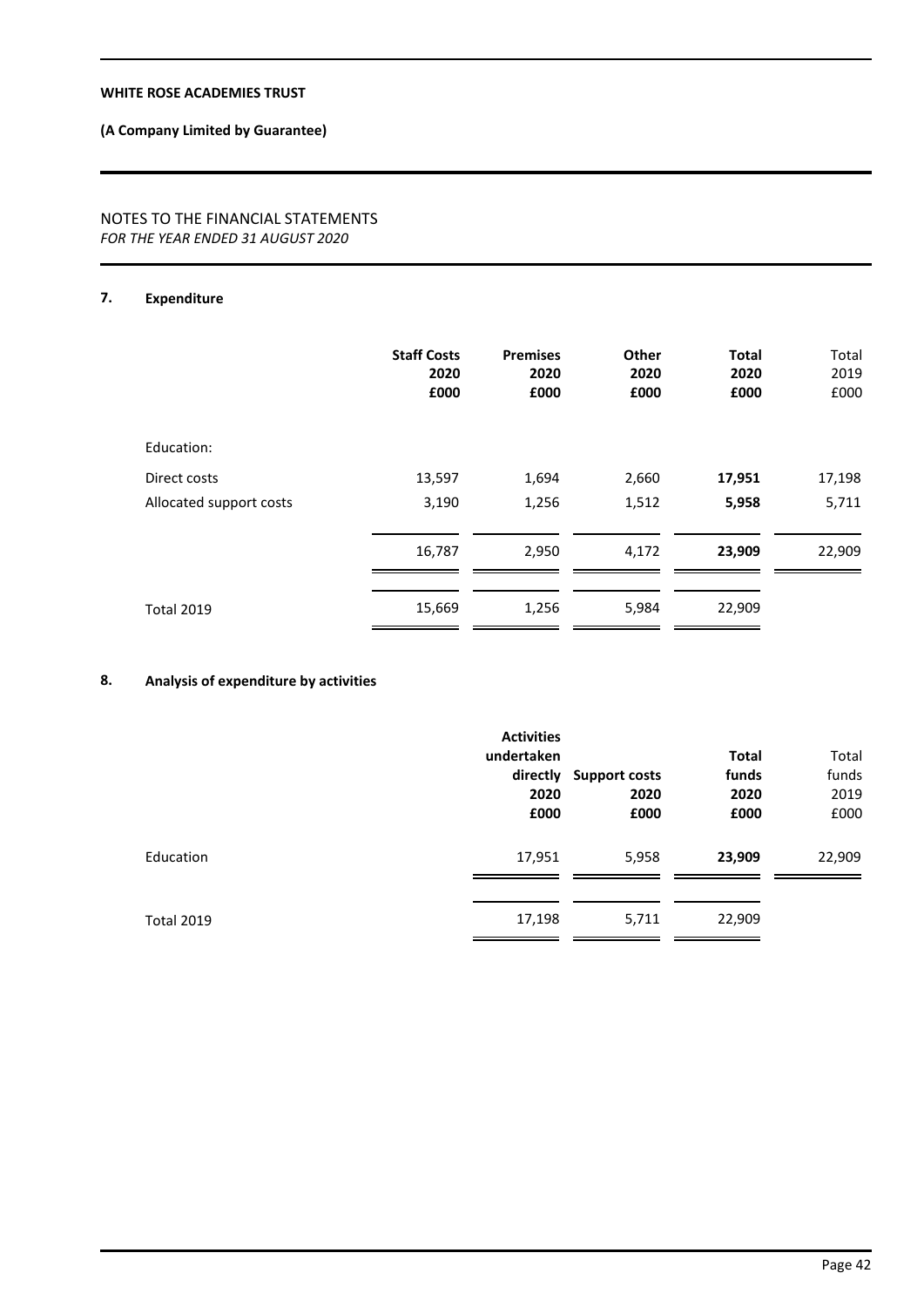### **(A Company Limited by Guarantee)**

# NOTES TO THE FINANCIAL STATEMENTS *FOR THE YEAR ENDED 31 AUGUST 2020*

### **8. Analysis of expenditure by activities (continued)**

### **Analysis of support costs**

|                                       | <b>Education</b><br>2020<br>£000 | <b>Total</b><br>funds<br>2020<br>£000 | Total<br>funds<br>2019<br>£000 |
|---------------------------------------|----------------------------------|---------------------------------------|--------------------------------|
| Staff costs                           | 2,699                            | 2,699                                 | 2,668                          |
| Depreciation                          | 10                               | 10                                    | 10                             |
| Other costs                           | 1,690                            | 1,690                                 | 1,615                          |
| Maintenance of premises and equipment | 1,309                            | 1,309                                 | 1,256                          |
| Technology costs                      | 231                              | 231                                   | 148                            |
| Governance                            | 19                               | 19                                    | 14                             |
|                                       | 5,958                            | 5,958                                 | 5,711                          |
| <b>Total 2019</b>                     | 5,711                            | 5,711                                 |                                |

 $=$   $=$ 

### **9. Net (expenditure)/income**

Net (expenditure)/income for the year includes:

|                                       | 2020  | 2019  |
|---------------------------------------|-------|-------|
|                                       | £000  | £000  |
| Depreciation of tangible fixed assets | 1,691 | 1,772 |
| Amortisation of intangible assets     | 2     | 15    |
| Fees paid to auditors for:            |       |       |
| - audit                               | 10    | 9     |
| - other assurance services            | 4     | 3     |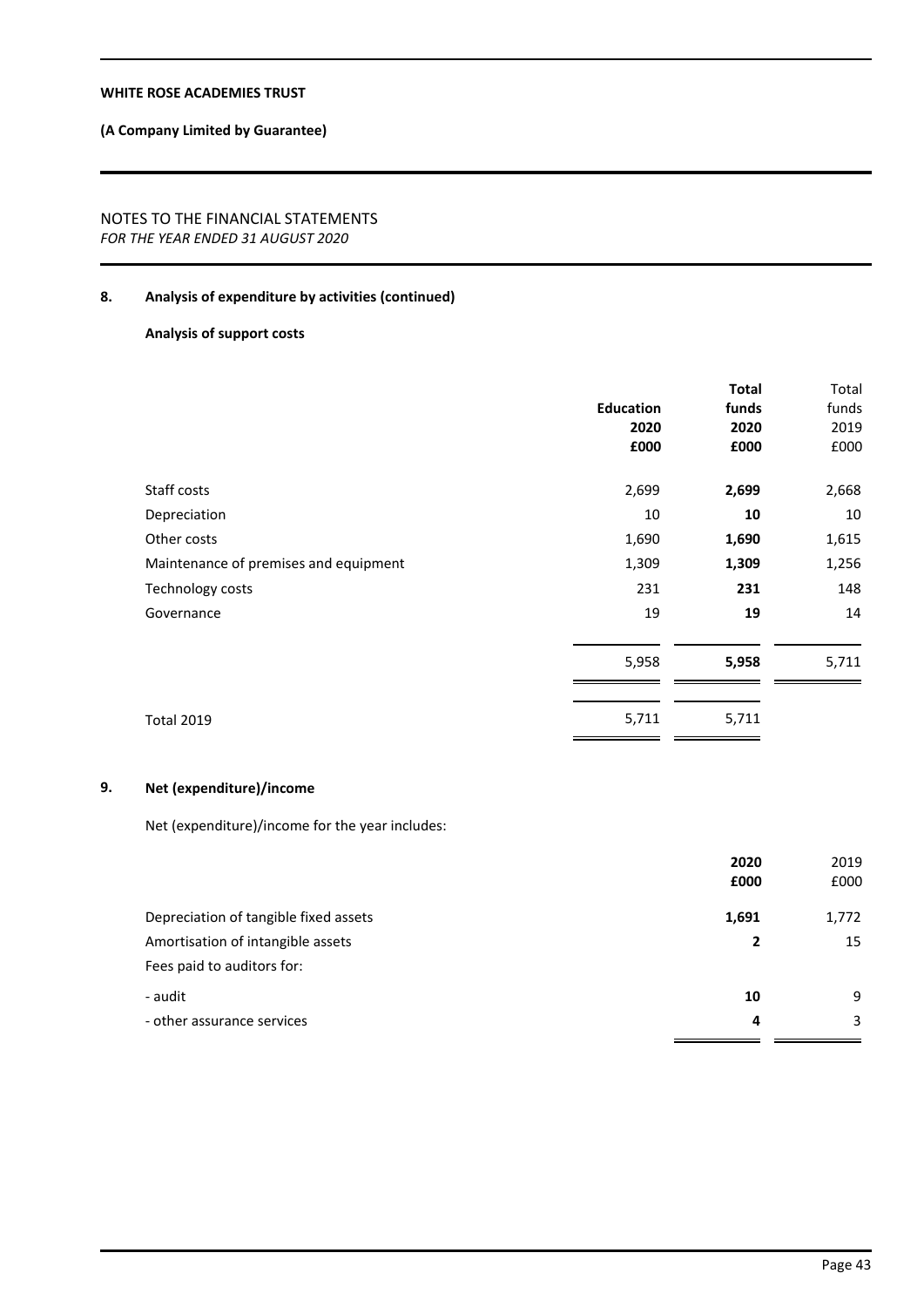# **(A Company Limited by Guarantee)**

### NOTES TO THE FINANCIAL STATEMENTS *FOR THE YEAR ENDED 31 AUGUST 2020*

# **10. Staff**

### **a. Staff costs**

Staff costs during the year were as follows:

|                                     | 2020           | 2019   |
|-------------------------------------|----------------|--------|
|                                     | £000           | £000   |
| Wages and salaries                  | 12,014         | 11,522 |
| Social security costs               | 1,193          | 1,137  |
| Pension costs                       | 3,325          | 2,458  |
|                                     | 16,532         | 15,117 |
| Agency staff costs                  | 130            | 469    |
| Staff restructuring costs           | 125            | 83     |
|                                     | 16,787         | 15,669 |
| Staff restructuring costs comprise: |                |        |
|                                     | 2020           | 2019   |
|                                     | £000           | £000   |
| Redundancy payments                 | $\overline{2}$ | 40     |
| Severance payments                  | 123            | 43     |
|                                     | 125            | 83     |

÷,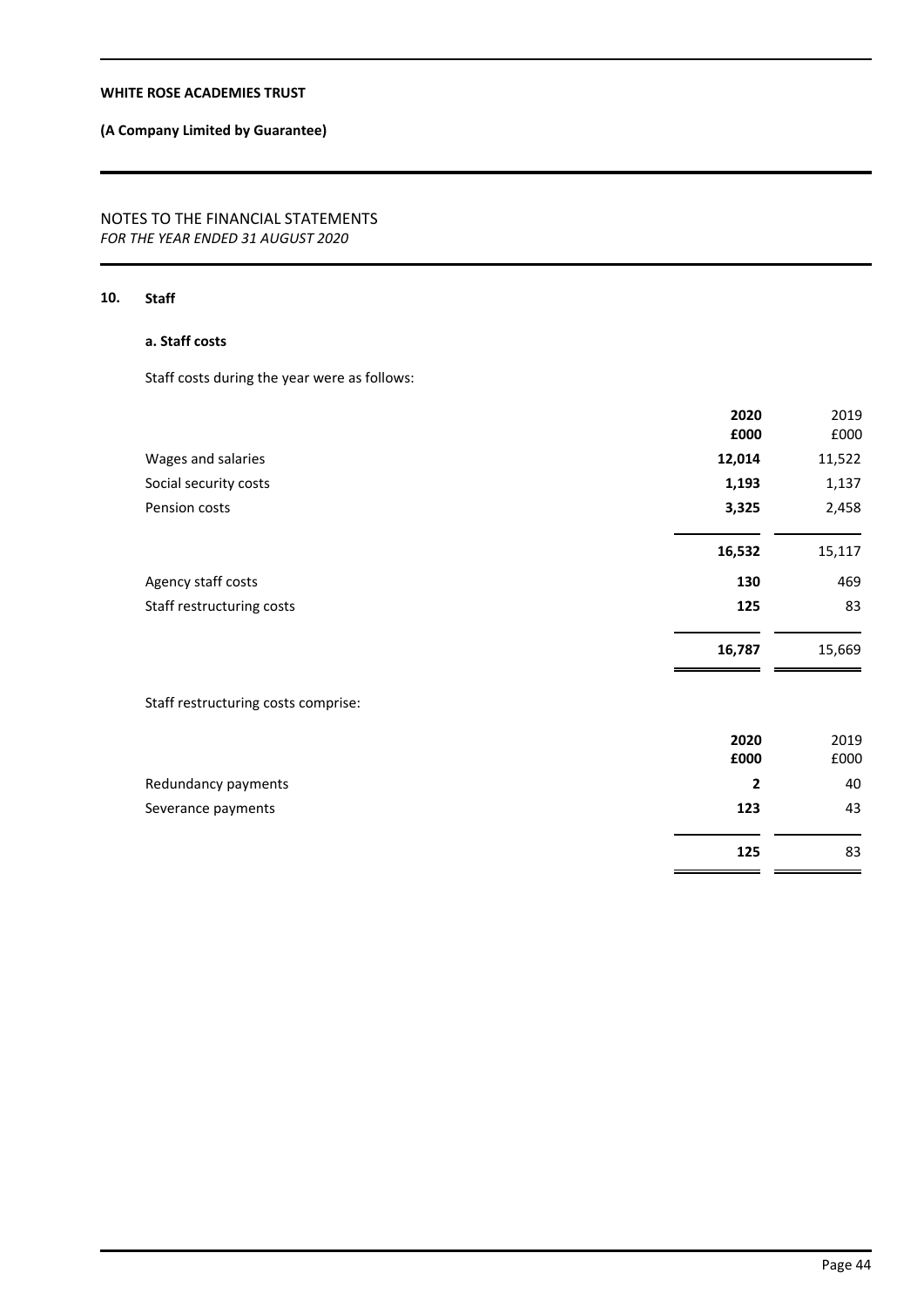#### **(A Company Limited by Guarantee)**

### NOTES TO THE FINANCIAL STATEMENTS *FOR THE YEAR ENDED 31 AUGUST 2020*

#### **10. Staff (continued)**

#### **b. Non-statutory/non-contractual staff severance payments**

Included in staff restructuring costs are non-statutory/non-contractual severance payments totalling £123k (2019 - £40k). Individually the payments were: £2,150, £2,625, £2,680, £4,200, £5,000, £5,599, £10,000, £13,000, £14,000, £15,000, £21,854, and £26,500.

#### **c. Staff numbers**

The average number of persons employed by the Academy Trust during the year was as follows:

|                            | 2020<br>No. | 2019<br>No. |
|----------------------------|-------------|-------------|
|                            |             |             |
| <b>Teachers</b>            | 218         | 207         |
| Administration and support | 156         | 162         |
| Management                 | 5           | 5           |
|                            | 379         | 374         |

#### **d. Higher paid staff**

The number of employees whose employee benefits (excluding employer pension costs) exceeded £60,000 was:

|                                 | 2020<br>No. | 2019<br>No.  |
|---------------------------------|-------------|--------------|
| In the band £60,001 - £70,000   | 8           |              |
| In the band £70,001 - £80,000   |             | 3            |
| In the band £80,001 - £90,000   | 1           | 1            |
| In the band £90,001 - £100,000  | 2           | $\mathbf{1}$ |
| In the band £100,001 - £110,000 | 1           |              |
| In the band £140,001 - £150,000 |             |              |

#### **e. Key management personnel**

The key management personnel of the Academy Trust comprise the Directors and the senior management team as listed on page 1. The total amount of employee benefits (including employer pension contributions and employer national insurance contributions) received by key management personnel for their services to the Academy Trust was £690k (2019 £698k).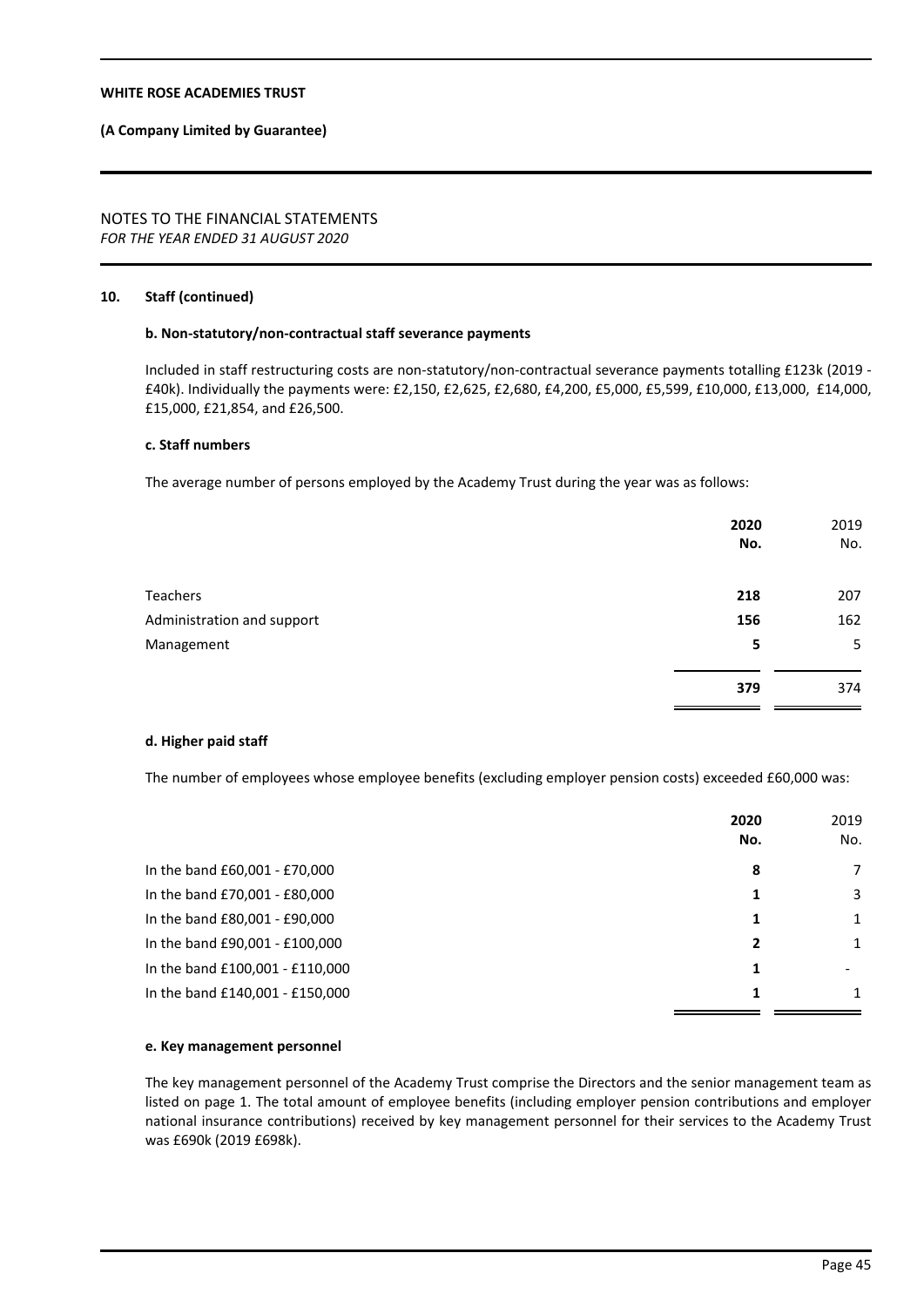#### **(A Company Limited by Guarantee)**

#### NOTES TO THE FINANCIAL STATEMENTS *FOR THE YEAR ENDED 31 AUGUST 2020*

#### **11. Central services**

The Academy Trust has provided the following central services to its academies during the year:

- Financial Services
- HR Services
- Marketing and Communication
- School Improvement Services
- Continuing professional development

The Academy Trust charges for these services on the following basis:

Flat percentage of 5% of GAG income

The actual amounts charged during the year were as follows:

|                    | 2020<br>£000 | 2019<br>£000 |
|--------------------|--------------|--------------|
| Leeds City Academy | 367          | 256          |
| Leeds East Academy | 333          | 279          |
| Leeds West Academy | 327          | 345          |
| Total              | 1,027        | 880          |

### **12. Directors' remuneration and expenses**

One or more Directors has been paid remuneration or has received other benefits from an employment with the Academy Trust. The principal and other staff Directors only receive remuneration in respect of services they provide undertaking the roles of principal and staff members under their contracts of employment. The value of Directors' remuneration and other benefits was as follows:

|                                      |                            | 2020      | 2019      |
|--------------------------------------|----------------------------|-----------|-----------|
|                                      |                            | £000      | £000      |
| A Whitaker - Chief Executive Officer | Remuneration               | 140 - 145 | 145 - 150 |
|                                      | Pension contributions paid | $30 - 35$ | $20 - 25$ |

During the year, retirement benefits were accruing to 1 Director (2019 - 1) in respect of defined contribution pension schemes.

During the year ended 31 August 2020, no Director expenses have been incurred (2019 - £NIL).

During the year ended 31 August 2020, no Director expenses have been incurred (2019 - £NIL).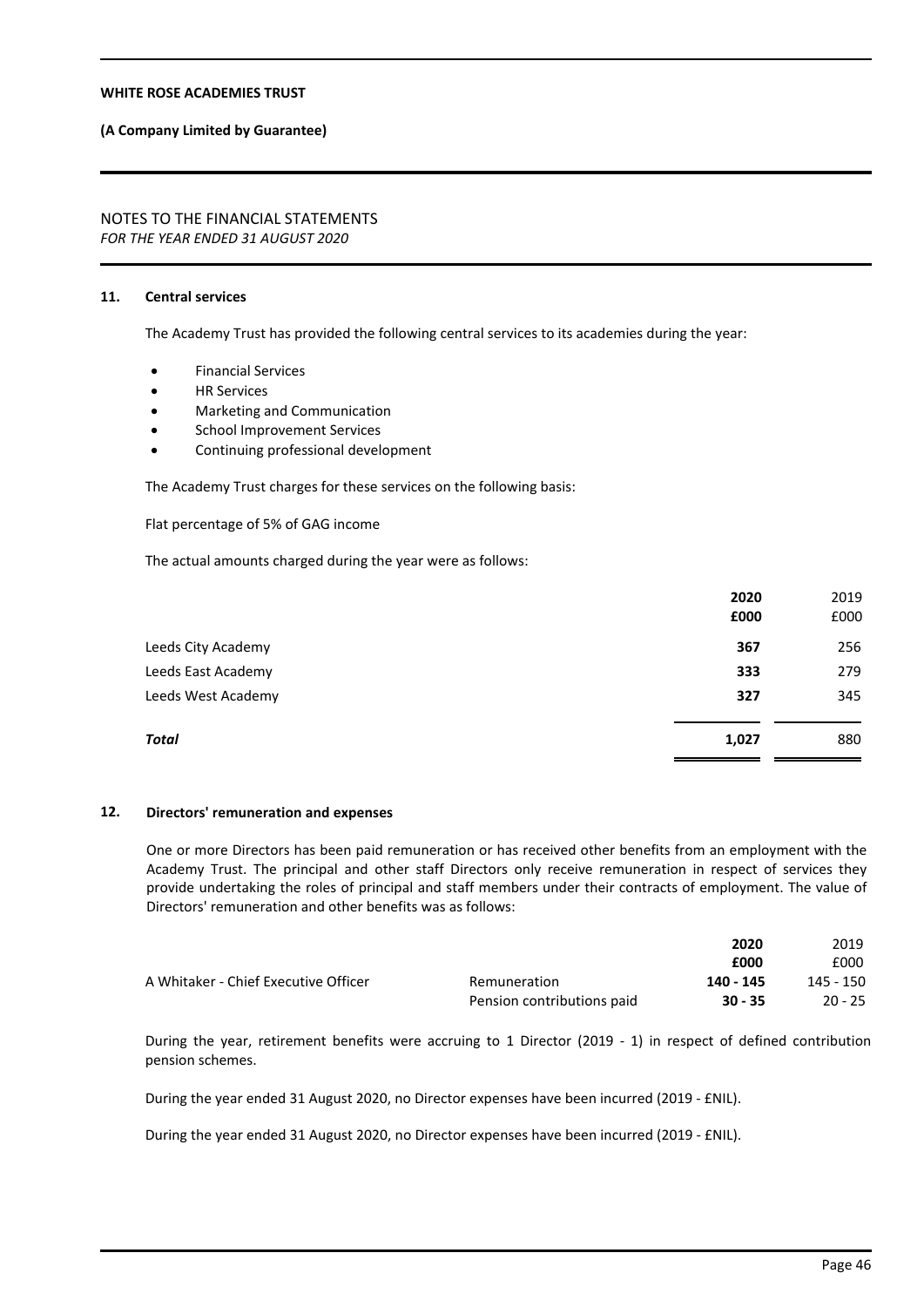**(A Company Limited by Guarantee)**

# NOTES TO THE FINANCIAL STATEMENTS *FOR THE YEAR ENDED 31 AUGUST 2020*

#### **13. Directors' and Officers' insurance**

In accordance with normal commercial practice, the Academy Trust has purchased insurance to protect directors and officers from claims arising from negligent acts, errors or omissions occurring whilst on academy business. The insurance provides cover up to £10,000k on any one claim and the costs for the year ended 31 August 2020 are not separable as the RPA charge is based on student numbers. The cost of this insurance is included in the total insurance cost.

#### **14. Intangible assets**

|                     | Computer<br>software<br>£000 |
|---------------------|------------------------------|
| Cost                |                              |
| At 1 September 2019 | 74                           |
| At 31 August 2020   | 74                           |
| <b>Amortisation</b> |                              |
| At 1 September 2019 | 72                           |
| Charge for the year | $\overline{\mathbf{2}}$      |
| At 31 August 2020   | 74                           |
| Net book value      |                              |
| At 31 August 2020   |                              |
| At 31 August 2019   | $\overline{2}$               |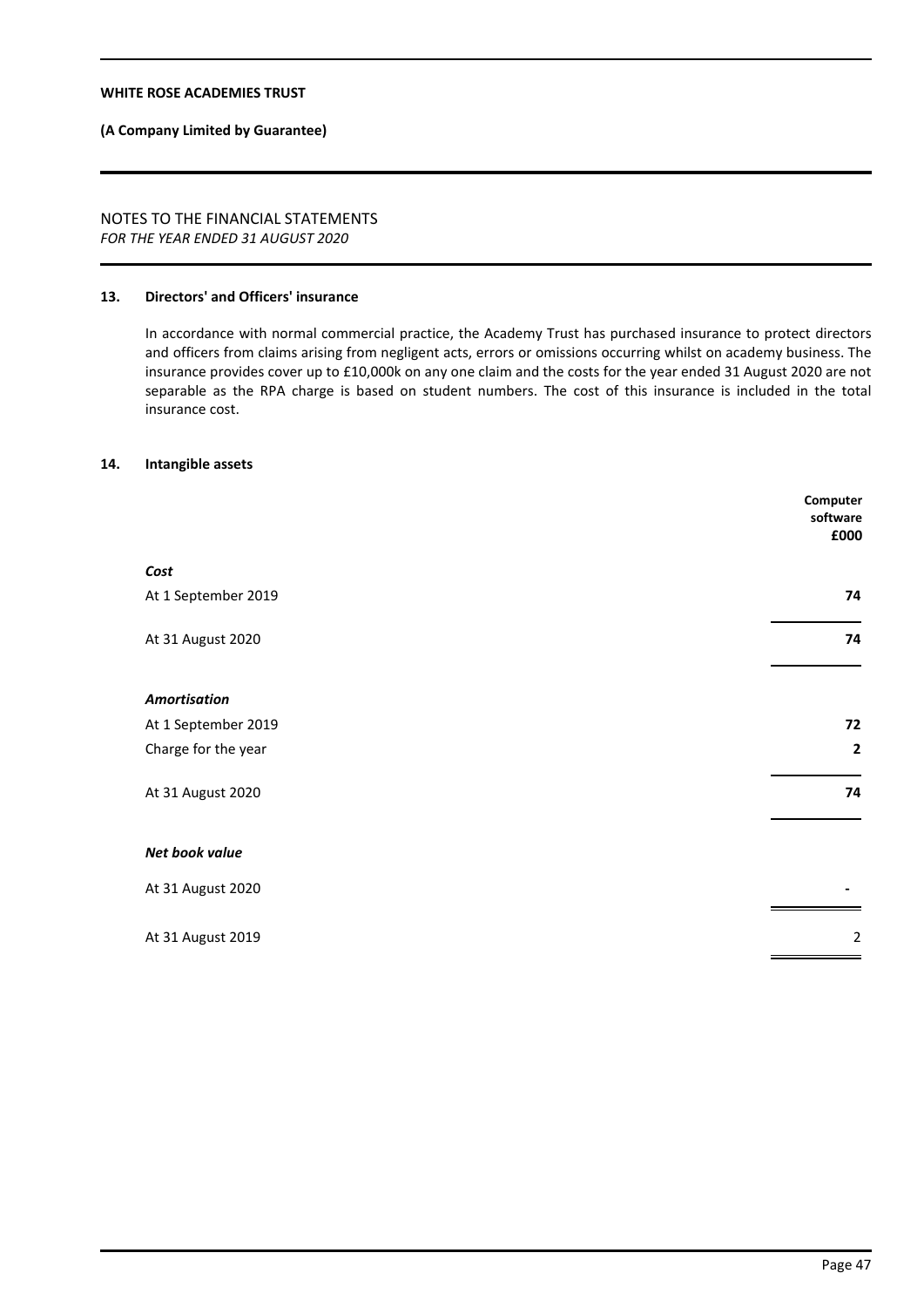**(A Company Limited by Guarantee)**

### NOTES TO THE FINANCIAL STATEMENTS *FOR THE YEAR ENDED 31 AUGUST 2020*

#### **15. Tangible fixed assets**

|                       | <b>Leasehold land</b><br>and buildings<br>£000 | <b>Furniture and</b><br>equipment<br>£000 | Computer<br>equipment<br>£000 | <b>Motor vehicles</b><br>£000 | <b>Total</b><br>£000 |
|-----------------------|------------------------------------------------|-------------------------------------------|-------------------------------|-------------------------------|----------------------|
| Cost or valuation     |                                                |                                           |                               |                               |                      |
| At 1 September 2019   | 62,254                                         | 3,530                                     | 1,444                         | 52                            | 67,280               |
| Additions             | 1,257                                          | 310                                       | 123                           | -                             | 1,690                |
| At 31 August 2020     | 63,511                                         | 3,840                                     | 1,567                         | 52                            | 68,970               |
| <b>Depreciation</b>   |                                                |                                           |                               |                               |                      |
| At 1 September 2019   | 6,078                                          | 2,543                                     | 1,267                         | 41                            | 9,929                |
| Charge for the year   | 1,247                                          | 307                                       | 127                           | 10                            | 1,691                |
| At 31 August 2020     | 7,325                                          | 2,850                                     | 1,394                         | 51                            | 11,620               |
| <b>Net book value</b> |                                                |                                           |                               |                               |                      |
| At 31 August 2020     | 56,186                                         | 990                                       | 173                           | $\mathbf{1}$                  | 57,350               |
| At 31 August 2019     | 56,176                                         | 987                                       | 177                           | 11                            | 57,351               |

#### Revaluations

The leasehold property class of fixed assets was independently revalued on 1 April 2015 at £62,254k on an existing use basis. The class of assets has a historical cost of £56,953k (2019 - £55,696k). The depreciation on this historical cost is £6,773k (2019 - £5,583k).

#### **16. Stocks**

|                                        | 2020 | 2019 |
|----------------------------------------|------|------|
|                                        | £000 | £000 |
| Uniform, planners, exercise books etc. | 20   | 94   |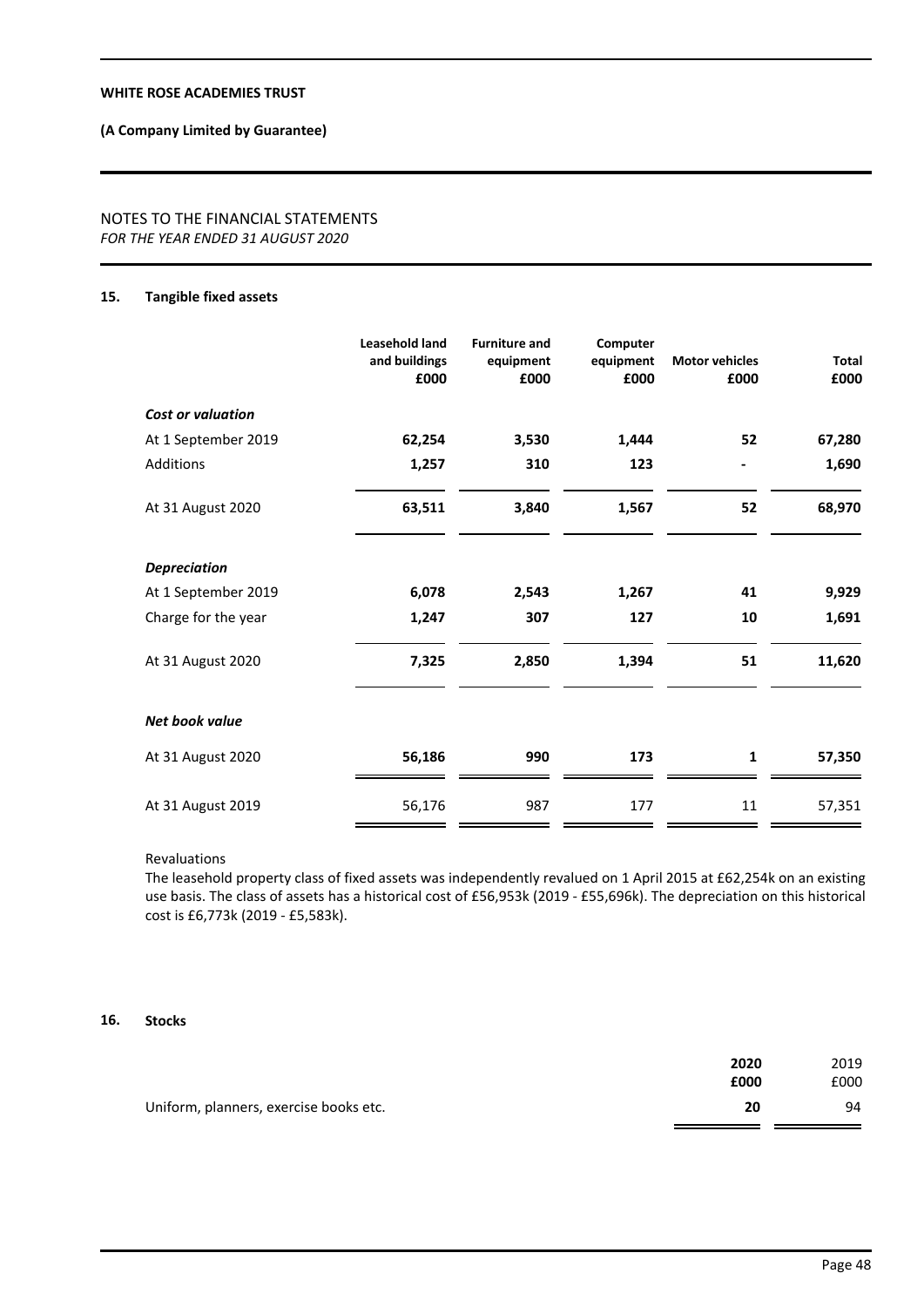#### **(A Company Limited by Guarantee)**

### NOTES TO THE FINANCIAL STATEMENTS *FOR THE YEAR ENDED 31 AUGUST 2020*

### **17. Debtors**

|                                | 2020<br>£000 | 2019<br>£000 |
|--------------------------------|--------------|--------------|
| Due within one year            |              |              |
| Trade debtors                  | 380          | 22           |
| Other debtors                  | 144          | 42           |
| Prepayments and accrued income | 1,224        | 864          |
|                                | 1,748        | 928          |

In the final months of the end of the financial year a number of externally funded capital projects were underway. At the year end a number of trade debtors and income accruals are included in the balance sheet, giving rise to a higher level of balances in 2020 than in 2019.

### **18. Creditors: Amounts falling due within one year**

|                              | 2020  | 2019  |
|------------------------------|-------|-------|
|                              | £000  | £000  |
| Other loans                  | 5     | 5     |
| Trade creditors              | 1,081 | 690   |
| Other creditors              | 603   | 533   |
| Accruals and deferred income | 774   | 175   |
|                              | 2,463 | 1,403 |

In the final months of the end of the financial year a number of externally funded capital projects were underway. At the year end a number of trade creditors and accruals are included in the balance sheet, giving rise to a higher level of balances in 2020 than in 2019.

|                                        | 2020<br>£000 | 2019<br>£000 |
|----------------------------------------|--------------|--------------|
| Deferred income at 1 September 2019    | 5            | 101          |
| Resources deferred during the year     | 53           | 5            |
| Amounts released from previous periods | (5)          | (101)        |
|                                        | 53           | 5.           |

At the balance sheet date, the Academy Trust was holding rates rebates received in advance of £53k.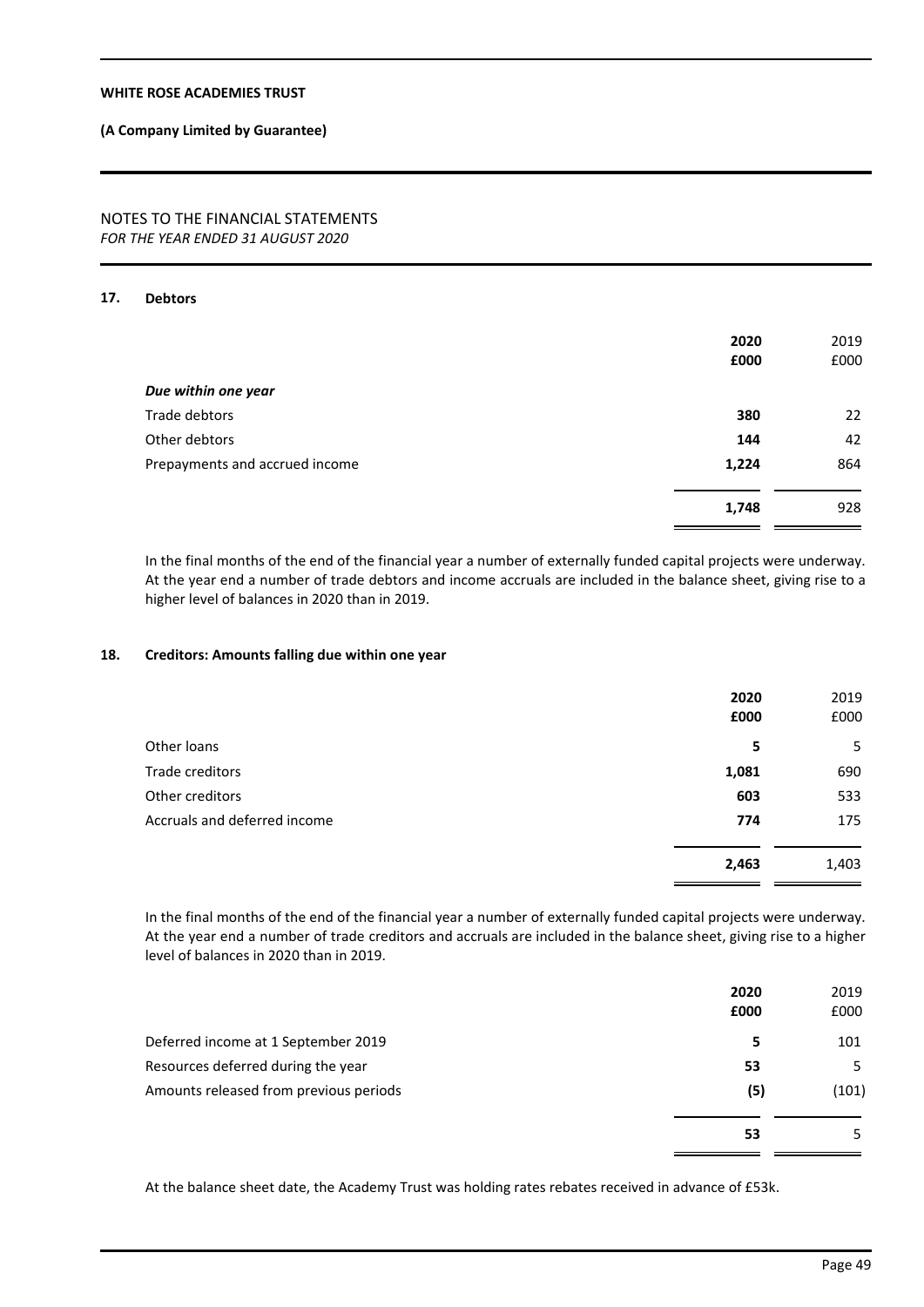**(A Company Limited by Guarantee)**

# NOTES TO THE FINANCIAL STATEMENTS *FOR THE YEAR ENDED 31 AUGUST 2020*

### **19. Creditors: Amounts falling due after more than one year**

|            | 2020<br>£000 | 2019<br>£000 |
|------------|--------------|--------------|
| Salix loan | 25           | 30           |

Amounts included above repayable by instalments which fall due after five years £5k (2019 - £10k).

The Salix loan balance above is repayable over a period of 8 years commencing September 2018 and is an interest free loan from the DfE for roofing improvement works at Leeds City Academy, and will be repaid in August 2026.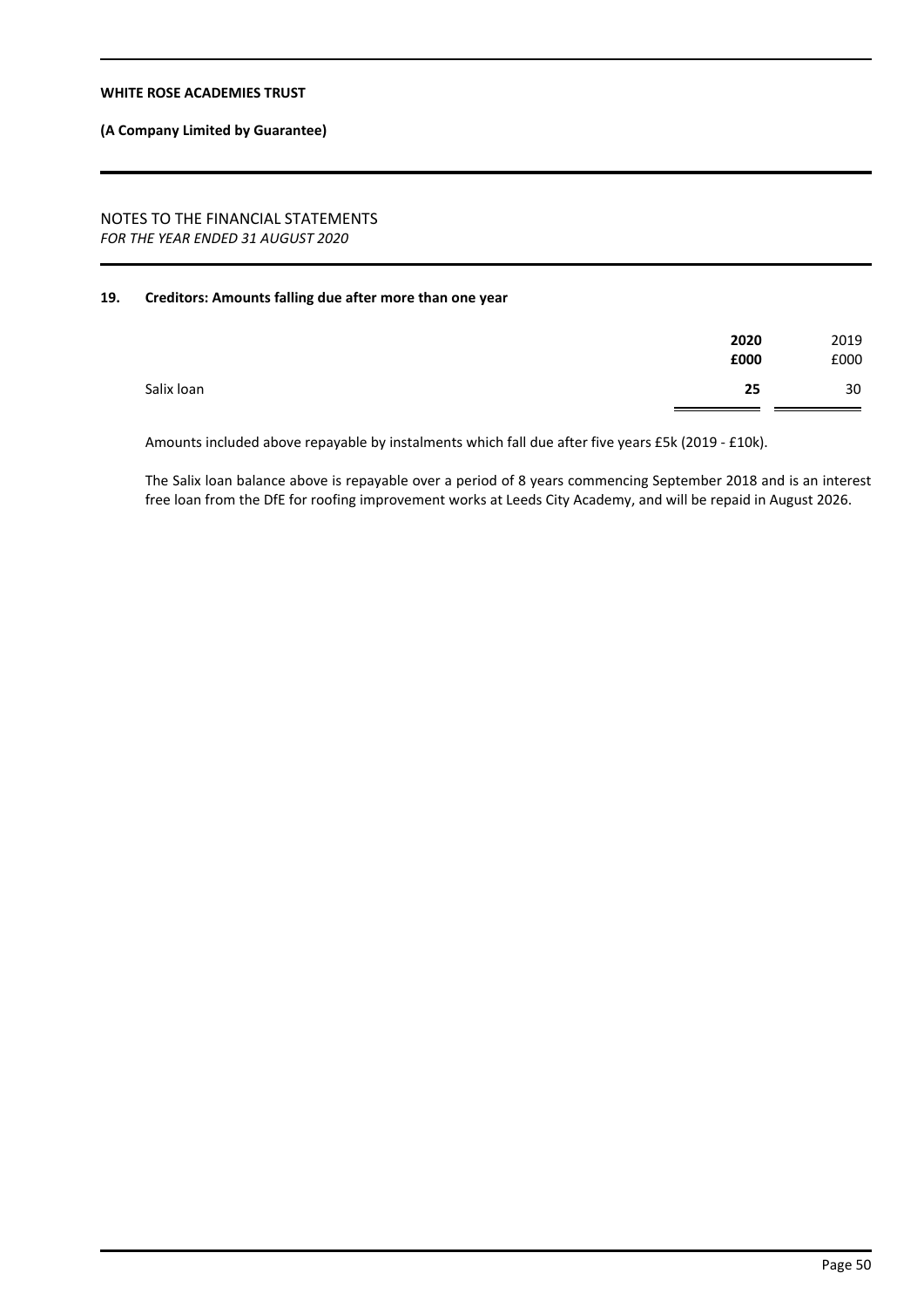**(A Company Limited by Guarantee)**

### NOTES TO THE FINANCIAL STATEMENTS *FOR THE YEAR ENDED 31 AUGUST 2020*

### **20. Statement of funds**

|                                                     | <b>Balance at 1</b><br><b>Sept 2019</b><br>£000 | Income<br>£000               | <b>Expenditure</b><br>£000 | <b>Transfers</b><br>in/out<br>£000 | Gains/<br>(Losses)<br>£000 | <b>Balance at 31</b><br>August 2020<br>£000 |
|-----------------------------------------------------|-------------------------------------------------|------------------------------|----------------------------|------------------------------------|----------------------------|---------------------------------------------|
| <b>Unrestricted</b><br>funds                        |                                                 |                              |                            |                                    |                            |                                             |
| <b>General Funds</b>                                | (257)                                           | 570                          | (1,909)                    | 1,596                              |                            |                                             |
| <b>Restricted general</b><br>funds                  |                                                 |                              |                            |                                    |                            |                                             |
| <b>General Annual</b><br>Grant (GAG)                |                                                 | 18,467                       | (19, 232)                  | 923                                |                            | 158                                         |
| Other ESFA grants                                   |                                                 | 2,326                        |                            | (2, 326)                           |                            |                                             |
| Start up grant                                      | 315                                             | $\overline{\phantom{a}}$     |                            |                                    |                            | 315                                         |
| Other grants                                        |                                                 | 408                          |                            | (408)                              |                            |                                             |
| Pension reserve                                     | (6, 538)                                        | $\qquad \qquad \blacksquare$ | (1,074)                    |                                    | (2,460)                    | (10, 072)                                   |
|                                                     | (6, 223)                                        | 21,201                       | (20, 306)                  | (1, 811)                           | (2,460)                    | (9,599)                                     |
| <b>Restricted fixed</b><br>asset funds              |                                                 |                              |                            |                                    |                            |                                             |
| <b>Fixed assets</b><br>transferred on<br>conversion | 50,218                                          |                              | (1, 115)                   |                                    |                            | 49,103                                      |
| <b>ESFA capital</b>                                 | 638                                             | 489                          |                            |                                    |                            | 678                                         |
| grants<br>Revaluation                               | 5,958                                           |                              | (217)<br>(132)             | (232)                              |                            | 5,826                                       |
| Capital                                             |                                                 |                              |                            |                                    |                            |                                             |
| expenditure<br>from GAG                             | 646                                             |                              | (228)                      | 215                                |                            | 633                                         |
| LCC donated                                         |                                                 |                              |                            |                                    |                            |                                             |
| assets                                              |                                                 | 1,014                        | (2)                        | 232                                |                            | 1,244                                       |
|                                                     | 57,460                                          | 1,503                        | (1,694)                    | 215                                |                            | 57,484                                      |
| <b>Total Restricted</b><br>funds                    | 51,237                                          | 22,704                       | (22,000)                   | (1, 596)                           | (2,460)                    | 47,885                                      |
| <b>Total funds</b>                                  | 50,980                                          | 23,274                       | (23,909)                   |                                    | (2,460)                    | 47,885                                      |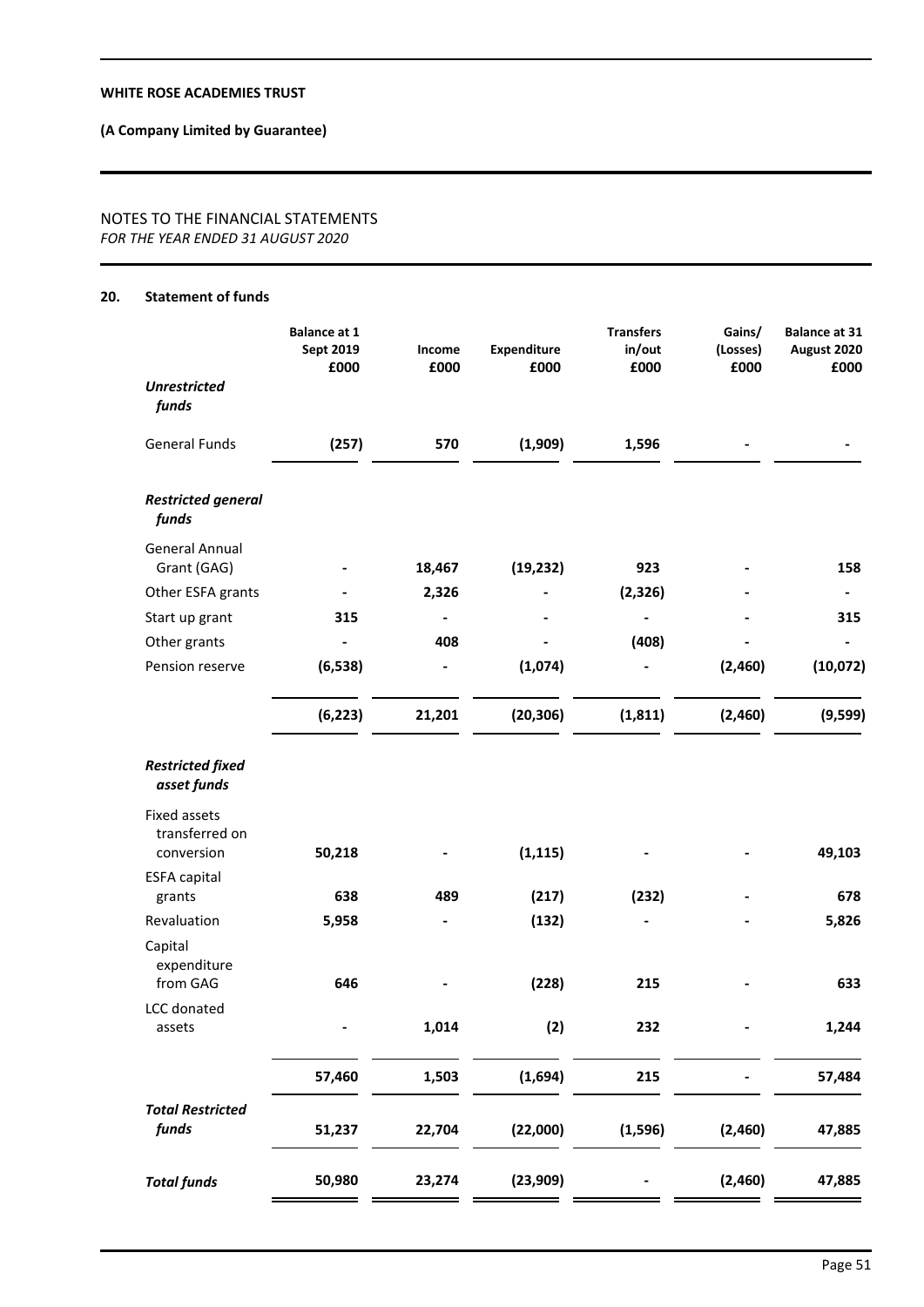**(A Company Limited by Guarantee)**

# NOTES TO THE FINANCIAL STATEMENTS *FOR THE YEAR ENDED 31 AUGUST 2020*

#### **20. Statement of funds (continued)**

The specific purposes for which the funds are to be applied are as follows:

The General Annual Grant (GAG) has been provided by the ESFA in order to fund the normal running costs of the academy trust. The carried forward balance will be applied in future years to enable the establishment of a minimum prudent level of reserves to manage risks and unforeseen costs.

Start Up Grant represents funding from the ESFA to support the management structure of Leeds City Academy during the period of student number growth.

The reserves transferred from the previous sponsor represent grants held to support Leeds West and Leeds East academies during the transition from the estimated funding model to lagged funding whilst still in the period of student number growth.

Other ESFA grants are allocated against the particular purpose for which they are provided.

The restricted pension reserve represents the deficit on the three academies in the trust's share of the Local Government Pension Scheme as at 31 August 2020.

Restricted fixed asset funds represent the undepreciated value of the tangible fixed assets and funds allocated for future capital projects.

Other restricted funds related to funds held on behalf of White Rose Academies Trust for specific activities governed by the terms of the grant.

Under the funding agreement with the Secretary of State, the Academy Trust was not subject to a limit on the amount of GAG it could carry forward at 31 August 2020.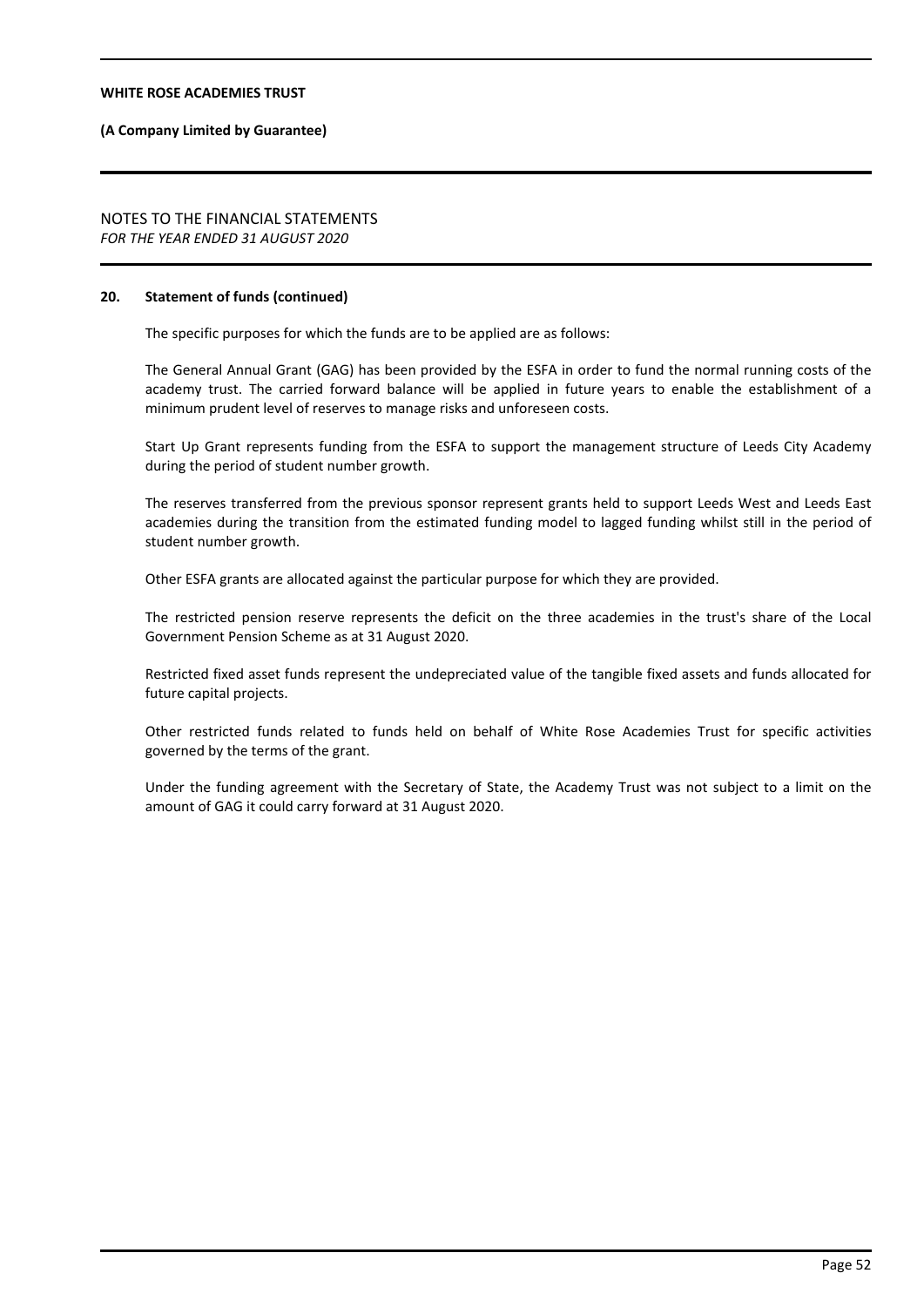#### **(A Company Limited by Guarantee)**

### NOTES TO THE FINANCIAL STATEMENTS *FOR THE YEAR ENDED 31 AUGUST 2020*

#### **20. Statement of funds (continued)**

### **Total funds analysis by academy**

Fund balances at 31 August 2020 were allocated as follows:

|                                                    | 2020     | 2019     |
|----------------------------------------------------|----------|----------|
|                                                    | £000     | £000     |
| Leeds City Academy                                 | 776      | 618      |
| Leeds East Academy                                 | (76)     | (184)    |
| Leeds West Academy                                 | (255)    | (366)    |
| <b>Central Trust</b>                               | 28       | (10)     |
| Total before fixed asset funds and pension reserve | 473      | 58       |
| Restricted fixed asset fund                        | 57,484   | 57,460   |
| Pension reserve                                    | (10,072) | (6, 538) |
| Total                                              | 47,885   | 50,980   |
|                                                    |          |          |

The following academies are carrying a net deficit on their portion of the funds as follows:

|                    | <b>Deficit</b> |
|--------------------|----------------|
|                    | £000           |
| Leeds East Academy | 76             |
| Leeds West Academy | 255            |

The Academy Trust is taking the following action to return the academies to surplus:

The deficit balances at Leeds East Academy and Leeds West Academy relate to the under recruitment of students and the claw back for 16-19 funding in previous years. Both academies have sustainable medium term plans in place and the positive financial performance in the current year has reduced the level of these deficits.

The medium term financial plan has been prepared to achieve a cummulative surplus position through appropriate growth and careful control of expenditure.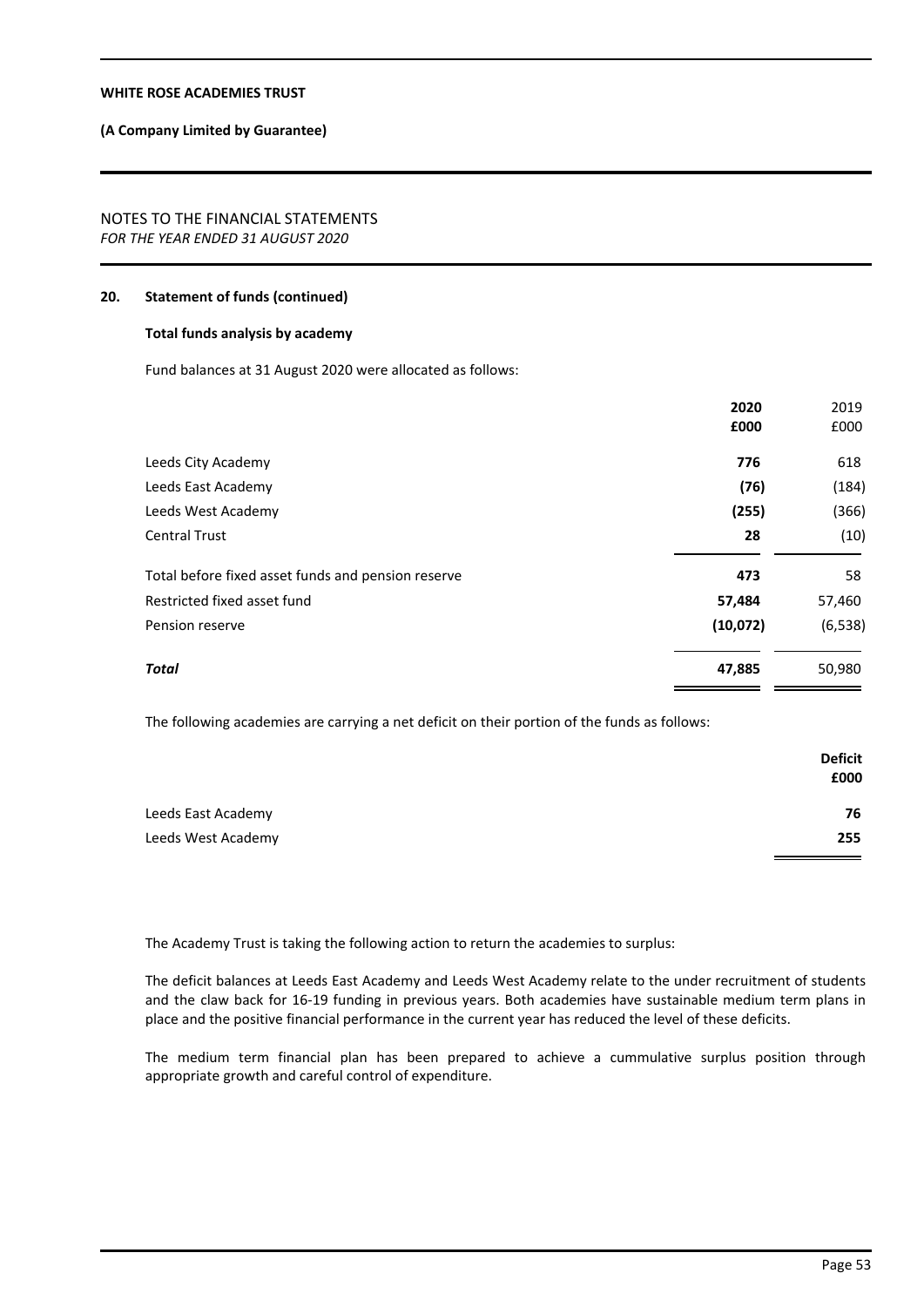### **(A Company Limited by Guarantee)**

### NOTES TO THE FINANCIAL STATEMENTS *FOR THE YEAR ENDED 31 AUGUST 2020*

### **20. Statement of funds (continued)**

### **Total cost analysis by academy**

Expenditure incurred by each academy during the year was as follows:

| <b>Teaching and</b><br>educational<br>support staff<br>costs<br>£000 | <b>Other</b><br>support staff<br>costs<br>£000 | <b>Educational</b><br>supplies<br>£000 | <b>Other costs</b><br>excluding<br>depreciation<br>£000 | <b>Total</b><br>2020<br>£000 | Total<br>2019<br>£000 |
|----------------------------------------------------------------------|------------------------------------------------|----------------------------------------|---------------------------------------------------------|------------------------------|-----------------------|
|                                                                      |                                                |                                        |                                                         |                              |                       |
|                                                                      |                                                |                                        |                                                         |                              | 5,407                 |
|                                                                      |                                                |                                        |                                                         |                              |                       |
| 4,062                                                                | 584                                            | 725                                    | 1,483                                                   | 6,854                        | 6,218                 |
|                                                                      |                                                |                                        |                                                         |                              |                       |
| 5,164                                                                | 649                                            | 693                                    | 1,485                                                   | 7,991                        | 8,498                 |
| 428                                                                  | 476                                            | 28                                     | 209                                                     | 1,141                        | 998                   |
| 13,146                                                               | 2,386                                          | 1,979                                  | 4,704                                                   | 22,215                       | 21,121                |
|                                                                      | 3,492                                          | 677                                    | 533                                                     | 1,527                        | 6,229                 |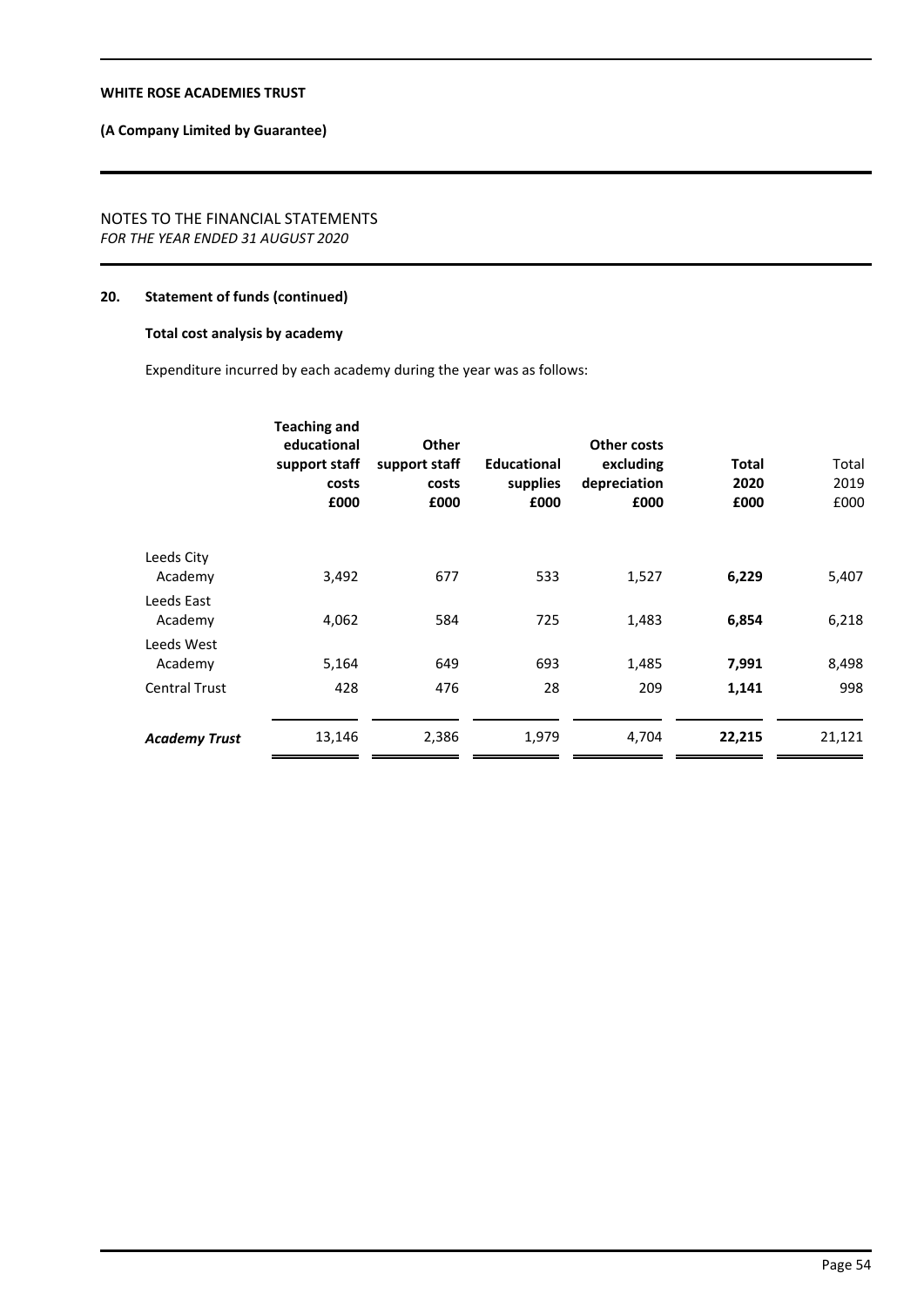# **(A Company Limited by Guarantee)**

# NOTES TO THE FINANCIAL STATEMENTS *FOR THE YEAR ENDED 31 AUGUST 2020*

### **20. Statement of funds (continued)**

Comparative information in respect of the preceding year is as follows:

|                                        | <b>Balance</b> at<br>1 September<br>2018<br>£000 | Income<br>£000               | Expenditure<br>£000 | Transfers<br>in/out<br>£000 | Gains/<br>(Losses)<br>£000 | Balance at<br>31 August<br>2019<br>£000 |
|----------------------------------------|--------------------------------------------------|------------------------------|---------------------|-----------------------------|----------------------------|-----------------------------------------|
| <b>Unrestricted</b><br>funds           |                                                  |                              |                     |                             |                            |                                         |
| <b>General Funds</b>                   | 45                                               | 623                          | (761)               | (164)                       |                            | (257)                                   |
| <b>Restricted general</b><br>funds     |                                                  |                              |                     |                             |                            |                                         |
| <b>General Annual</b>                  |                                                  |                              |                     |                             |                            |                                         |
| Grant (GAG)                            |                                                  | 17,300                       | (17, 925)           | 625                         |                            |                                         |
| Other ESFA grants                      |                                                  | 1,280                        | (1, 280)            |                             |                            |                                         |
| Start up grant                         | 776                                              | 12                           | (12)                | (461)                       |                            | 315                                     |
| Other grants                           | 26                                               | 337                          | (363)               |                             |                            |                                         |
| Pension reserve                        | (2,959)                                          | $\qquad \qquad \blacksquare$ | (780)               |                             | (2,799)                    | (6, 538)                                |
|                                        | (2, 157)                                         | 18,929                       | (20, 360)           | 164                         | (2,799)                    | (6, 223)                                |
| <b>Restricted fixed</b><br>asset funds |                                                  |                              |                     |                             |                            |                                         |
| Fixed assets<br>transferred on         |                                                  |                              |                     |                             |                            |                                         |
| conversion                             | 51,419                                           |                              | (1, 201)            |                             |                            | 50,218                                  |
| <b>ESFA capital</b><br>grants          | 621                                              | 237                          | (220)               |                             |                            | 638                                     |
| Revaluation                            | 6,101                                            |                              | (143)               |                             |                            | 5,958                                   |
| Capital<br>expenditure                 |                                                  |                              |                     |                             |                            |                                         |
| from GAG                               | 869                                              |                              | (223)               |                             |                            | 646                                     |
|                                        | 59,010                                           | 237                          | (1,787)             |                             |                            | 57,460                                  |
| <b>Total Restricted</b><br>funds       | 56,853                                           | 19,166                       | (22, 147)           | 164                         | (2,799)                    | 51,237                                  |
|                                        |                                                  |                              |                     |                             |                            |                                         |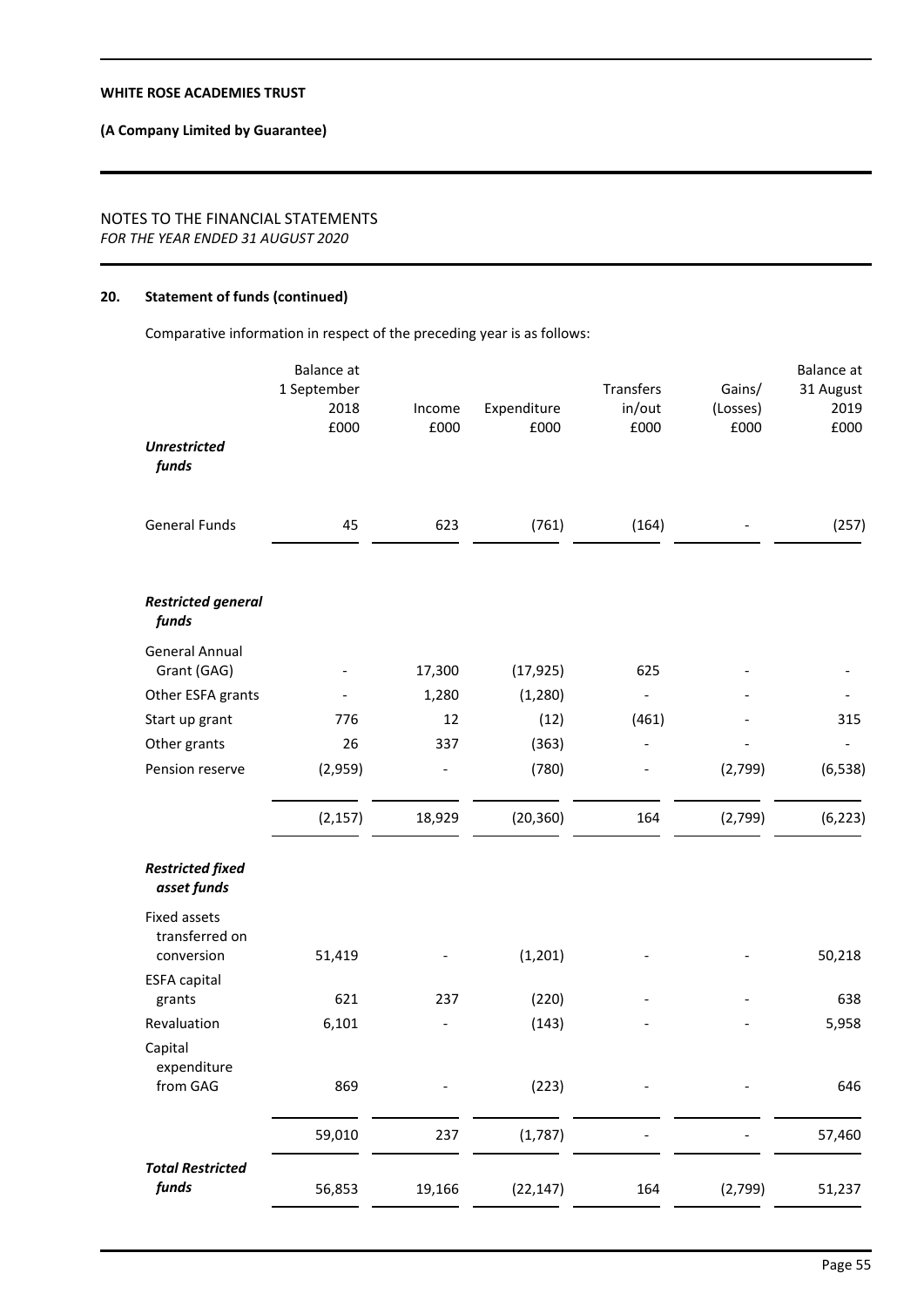### **(A Company Limited by Guarantee)**

### NOTES TO THE FINANCIAL STATEMENTS *FOR THE YEAR ENDED 31 AUGUST 2020*

### **20. Statement of funds (continued)**

|                    | Balance at<br>1 September<br>2018<br>£000 | Income<br>£000 | Expenditure<br>£000 | <b>Transfers</b><br>in/out<br>£000 | Gains/<br>(Losses)<br>£000 | Balance at<br>31 August<br>2019<br>£000 |
|--------------------|-------------------------------------------|----------------|---------------------|------------------------------------|----------------------------|-----------------------------------------|
| <b>Total funds</b> | 56,898                                    | 19,789         | (22,908)            | $\overline{\phantom{0}}$           | (2,799)                    | 50,980                                  |

# **21. Analysis of net assets between funds**

### **Analysis of net assets between funds - current period**

|                                        | <b>Restricted</b> | fixed asset              | <b>Total</b> |
|----------------------------------------|-------------------|--------------------------|--------------|
|                                        | funds             | funds                    | funds        |
|                                        | 2020              | 2020                     | 2020         |
|                                        | £000              | £000                     | £000         |
| Tangible fixed assets                  |                   | 57,350                   | 57,350       |
| Current assets                         | 2,961             | 134                      | 3,095        |
| Creditors due within one year          | (2,463)           | $\overline{\phantom{a}}$ | (2, 463)     |
| Creditors due in more than one year    | (25)              | $\overline{\phantom{a}}$ | (25)         |
| Provisions for liabilities and charges | (10,072)          | -                        | (10,072)     |
| <b>Total</b>                           | (9,599)           | 57,484                   | 47,885       |
|                                        |                   |                          |              |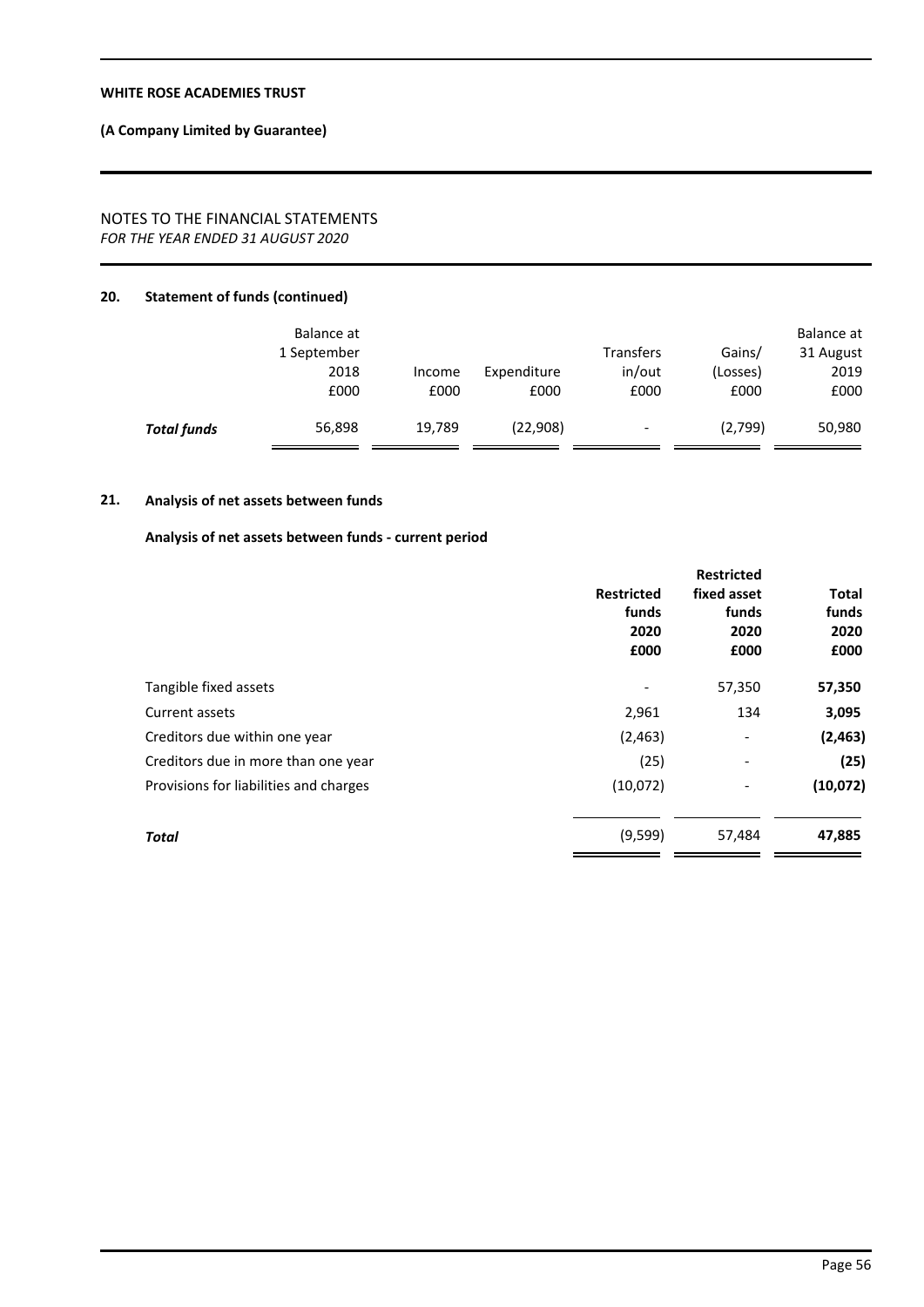### **(A Company Limited by Guarantee)**

### NOTES TO THE FINANCIAL STATEMENTS *FOR THE YEAR ENDED 31 AUGUST 2020*

### **21. Analysis of net assets between funds (continued)**

**Analysis of net assets between funds - prior period**

|                                        |              |            | Restricted               |          |
|----------------------------------------|--------------|------------|--------------------------|----------|
|                                        | Unrestricted | Restricted | fixed asset              | Total    |
|                                        | funds        | funds      | funds                    | funds    |
|                                        | 2019         | 2019       | 2019                     | 2019     |
|                                        | £000         | £000       | £000                     | £000     |
| Tangible fixed assets                  |              |            | 57,351                   | 57,351   |
| Intangible fixed assets                |              |            | 2                        | 2        |
| Current assets                         | (257)        | 1,748      | 107                      | 1,598    |
| Creditors due within one year          |              | (1,403)    | $\overline{\phantom{a}}$ | (1, 403) |
| Creditors due in more than one year    |              | (30)       | $\overline{\phantom{a}}$ | (30)     |
| Provisions for liabilities and charges |              | (6, 538)   |                          | (6, 538) |
| <b>Total</b>                           | (257)        | (6, 223)   | 57,460                   | 50,980   |
|                                        |              |            |                          |          |

### **22. Reconciliation of net expenditure to net cash flow from operating activities**

|                                                                           | 2020<br>£000 | 2019<br>£000 |
|---------------------------------------------------------------------------|--------------|--------------|
| Net expenditure for the period (as per Statement of Financial Activities) | (635)        | (3, 119)     |
| Adjustments for:                                                          |              |              |
| Amortisation                                                              | 2            | 15           |
| Depreciation                                                              | 1,691        | 1,772        |
| Capital grants from ESFA and other capital income                         | (1,503)      | (237)        |
| Interest receivable                                                       | (1)          | (5)          |
| Defined benefit pension scheme cost less contributions payable            | 956          | 705          |
| Defined benefit pension scheme finance cost                               | 118          | 75           |
| Decrease/(increase) in stocks                                             | 74           | (94)         |
| Increase in debtors                                                       | (820)        | (111)        |
| Increase in creditors                                                     | 1,060        | 345          |
| Net cash provided by/(used in) operating activities                       | 942          | (654)        |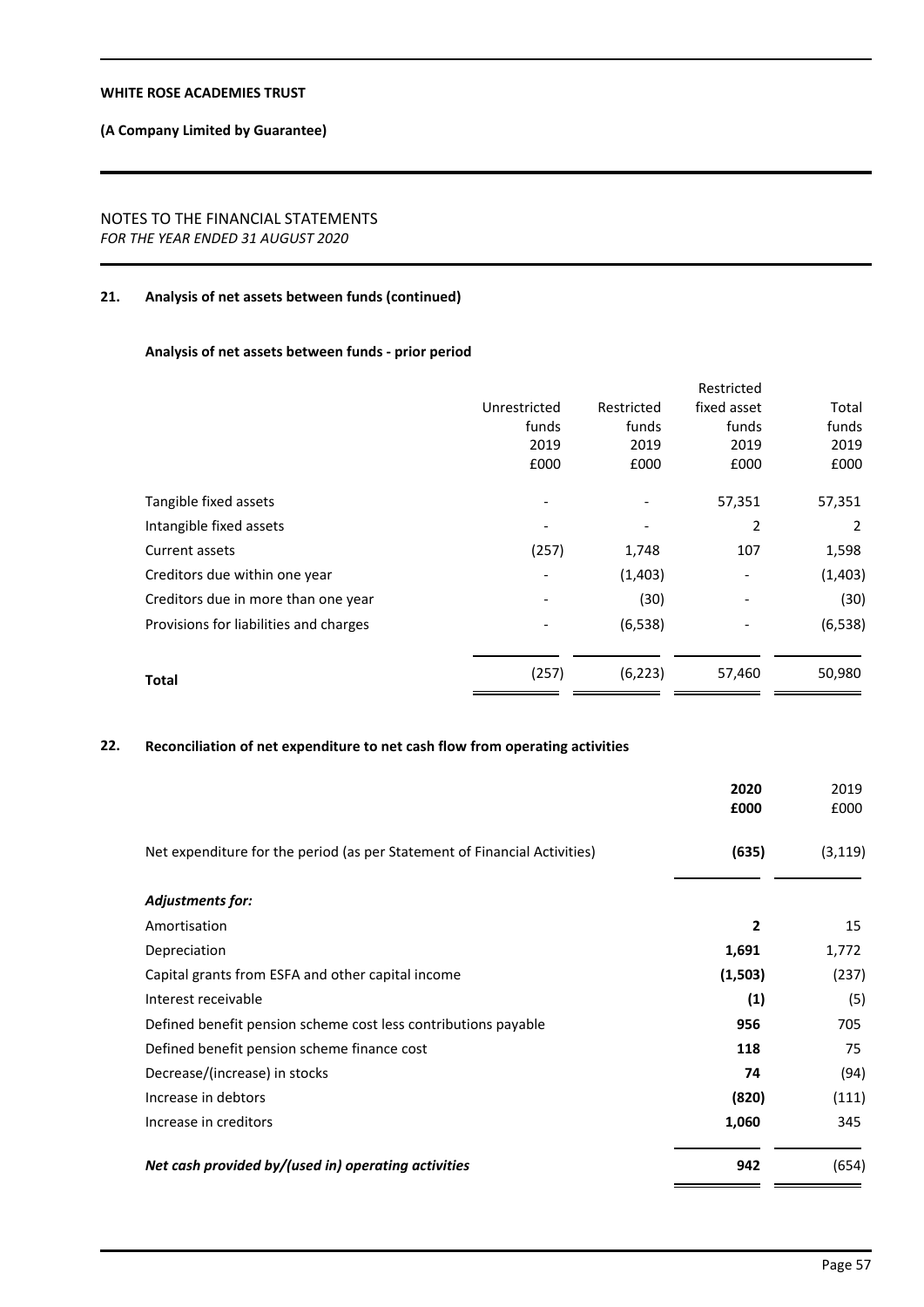### **(A Company Limited by Guarantee)**

### NOTES TO THE FINANCIAL STATEMENTS *FOR THE YEAR ENDED 31 AUGUST 2020*

# **23. Cash flows from investing activities**

|                                                   | 2020<br>£000   | 2019<br>£000 |
|---------------------------------------------------|----------------|--------------|
| Dividends, interest and rents from investments    | 1              | 5            |
| Purchase of tangible fixed assets                 | (1,690)        | (405)        |
| Capital grants from ESFA and other capital income | 1,503          | 232          |
| National Lottery project grant                    | $\blacksquare$ | 10           |
| Repayment of Salix loan                           | (5)            | (5)          |
| Net cash used in investing activities             | (191)          | (163)        |

# **24. Analysis of cash and cash equivalents**

|                                        | 2020  | 2019 |
|----------------------------------------|-------|------|
|                                        | £000  | £000 |
| Cash in hand                           | 1,327 | 576  |
| <b>Total cash and cash equivalents</b> | 1,327 | 576  |

# **25. Analysis of changes in net debt**

|                          | At 1      |                   |              |
|--------------------------|-----------|-------------------|--------------|
|                          | September |                   | At 31 August |
|                          | 2019      | <b>Cash flows</b> | 2020         |
|                          | £000      | £000              | £000         |
| Cash at bank and in hand | 576       | 751               | 1,327        |
| Debt due within 1 year   | (5)       | $\blacksquare$    | (5)          |
| Debt due after 1 year    | (30)      | 5                 | (25)         |
|                          |           |                   |              |
|                          | 541       | 756               | 1,297        |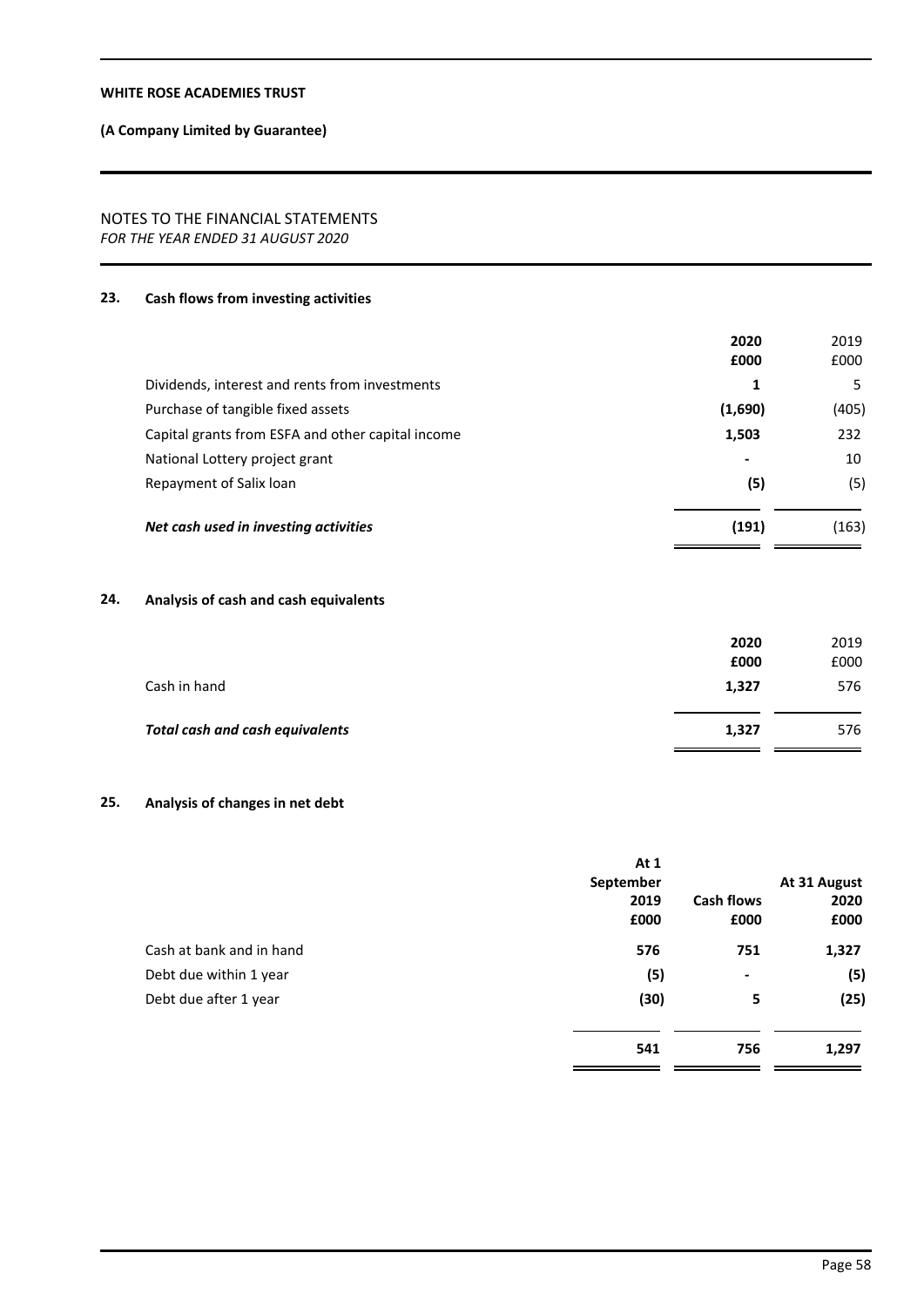#### **(A Company Limited by Guarantee)**

### NOTES TO THE FINANCIAL STATEMENTS *FOR THE YEAR ENDED 31 AUGUST 2020*

#### **26. Pension commitments**

The Academy Trust's employees belong to two principal pension schemes: the Teachers' Pension Scheme England and Wales (TPS) for academic and related staff; and the Local Government Pension Scheme (LGPS) for nonteaching staff, which is managed by West Yorkshire Pension Fund. Both are multi-employer defined benefit schemes.

The latest actuarial valuation of the TPS related to the period ended 31 March 2016 and of the LGPS 31 March 2019.

There were no outstanding or prepaid contributions at either the beginning or the end of the financial year.

#### **Teachers' Pension Scheme**

The Teachers' Pension Scheme (TPS) is a statutory, contributory, defined benefit scheme, governed by the Teachers' Pension Scheme Regulations 2014. Membership is automatic for full-time teachers in academies. All teachers have the option to opt-out of the TPS following enrolment.

The TPS is an unfunded scheme to which both the member and employer makes contributions, as a percentage of salary - these contributions are credited to the Exchequer. Retirement and other pension benefits are paid by public funds provided by Parliament.

#### **Valuation of the Teachers' Pension Scheme**

The Government Actuary, using normal actuarial principles, conducts a formal actuarial review of the TPS in accordance with the Public Service Pensions (Valuations and Employer Cost Cap) Directions 2014 published by HM Treasury every 4 years. The aim of the review is to specify the level of future contributions. Actuarial scheme valuations are dependent on assumptions about the value of future costs, design of benefits and many other factors. The latest actuarial valuation of the TPS was carried out as at 31 March 2016. The valuation report was published by the Department for Education on 5 March 2019. The key elements of the valuation and subsequent consultation are:

- employer contribution rates set at 23.68% of pensionable pay (including a 0.08% administration levy)
- total scheme liabilities (pensions currently in payment and the estimated cost of future benefits) for service to the effective date of £218,100 million and notional assets (estimated future contributions together with the notional investments held at the valuation date) of £196,100 million, giving a notional past service deficit of £22,000 million
- the SCAPE rate, set by HMT, is used to determine the notional investment return. The current SCAPE rate is 2.4% above the rate of CPI, assumed real rate of return is 2.4% in excess of prices and 2% in excess of earnings. The rate of real earnings growth is assumed to be 2.2%. The assumed nominal rate of return including earnings growth is 4.45%.

The next valuation result is due to be implemented from 1 April 2023.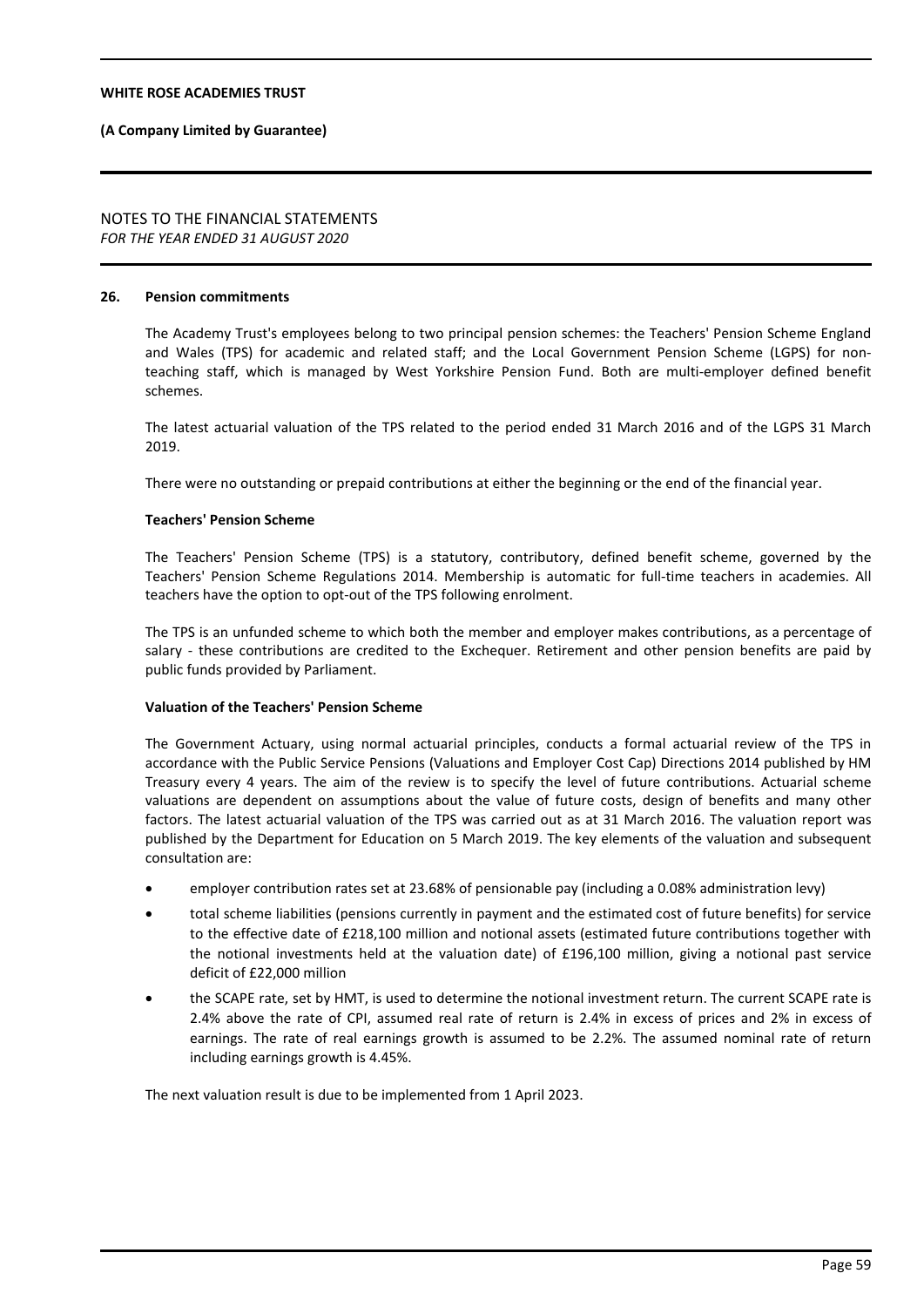#### **(A Company Limited by Guarantee)**

# NOTES TO THE FINANCIAL STATEMENTS *FOR THE YEAR ENDED 31 AUGUST 2020*

#### **26. Pension commitments (continued)**

The employer's pension costs paid to TPS in the year amounted to £1,731k (2019 - £1,183k).

A copy of the valuation report and supporting documentation is on the Teachers' Pensions website (https://www.teacherspensions.co.uk/news/employers/2019/04/teachers-pensions-valuation-report.aspx).

Under the definitions set out in FRS 102, the TPS is an unfunded multi-employer pension scheme. The Academy Trust has accounted for its contributions to the scheme as if it were a defined contribution scheme. The Academy Trust has set out above the information available on the scheme.

#### **Local Government Pension Scheme**

The LGPS is a funded defined benefit pension scheme, with the assets held in separate trustee-administered funds. The total contribution made for the year ended 31 August 2020 was £704k (2019 - £655k), of which employer's contributions totalled £492k (2019 - £453k) and employees' contributions totalled £212k (2019 - £202k). The agreed contribution rates for future years are 16.4 per cent for employers and 12.5 per cent for employees.

As described in note the LGPS obligation relates to the employees of the Academy Trust, who were the employees transferred as part of the conversion from the maintained school and new employees who were eligible to, and did, join the Scheme in the year. The obligation in respect of employees who transferred on conversion represents their cumulative service at both the predecessor school and the Academy Trust at the balance sheet date.

Parliament has agreed, at the request of the Secretary of State for Education, to a guarantee that, in the event of academy closure, outstanding Local Government Pension Scheme liabilities would be met by the Department for Education. The guarantee came into force on 18 July 2013.

#### **Principal actuarial assumptions**

|                                                    | 2020 | 2019 |
|----------------------------------------------------|------|------|
|                                                    | %    | %    |
| Rate of increase in salaries                       | 3.55 | 3.35 |
| Rate of increase for pensions in payment/inflation | 2.30 | 2.10 |
| Discount rate for scheme liabilities               | 1.70 | 1.80 |
| Inflation assumption (CPI)                         | 2.30 | 2.10 |
| Inflation assumption (RPI)                         | 2.90 | 3.10 |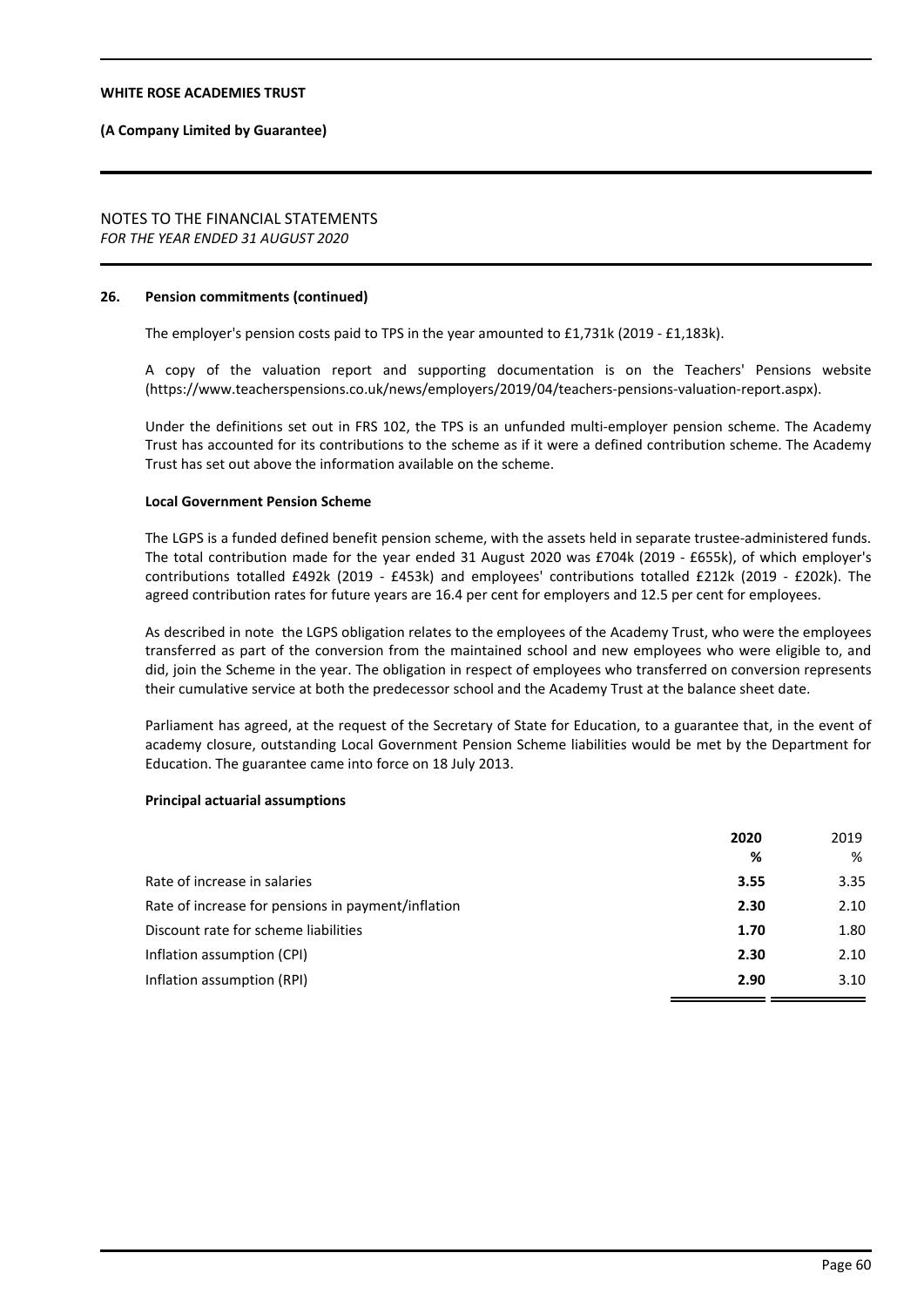#### **(A Company Limited by Guarantee)**

### NOTES TO THE FINANCIAL STATEMENTS *FOR THE YEAR ENDED 31 AUGUST 2020*

#### **26. Pension commitments (continued)**

The current mortality assumptions include sufficient allowance for future improvements in mortality rates. The assumed life expectations on retirement age 65 are:

|                      | 2020<br>Years | 2019<br>Years |
|----------------------|---------------|---------------|
| Retiring today       |               |               |
| Males                | 21.8          | 22.2          |
| Females              | 24.6          | 25.4          |
| Retiring in 20 years |               |               |
| Males                | 22.5          | 23.2          |
| Females              | 25.7          | 27.2          |
|                      |               |               |

#### **Sensitivity analysis**

|                                        | 2020   | 2019   |
|----------------------------------------|--------|--------|
|                                        | £000   | £000   |
| Discount rate +0.1%                    | 19,933 | 16,072 |
| Discount rate -0.1%                    | 21,008 | 16,843 |
| Mortality assumption - 1 year increase | 21,202 | 16,998 |
| Mortality assumption - 1 year decrease | 19,723 | 15,915 |
| CPI rate $+0.1\%$                      | 20,516 | 16,564 |
| CPI rate $-0.1\%$                      | 20.404 | 16,344 |

### **Share of scheme assets**

The Academy Trust's share of the assets in the scheme was:

|                                     | 2020<br>£000 | 2019<br>£000 |
|-------------------------------------|--------------|--------------|
| Equities                            | 8,073        | 7,694        |
| Gilts                               | 1,007        | 436          |
| Corporate bonds                     | 519          | 1,041        |
| Property                            | 446          | 447          |
| Cash and other liquid assets        | 177          | 188          |
| Other                               | 156          | 109          |
| <b>Total market value of assets</b> | 10,378       | 9,915        |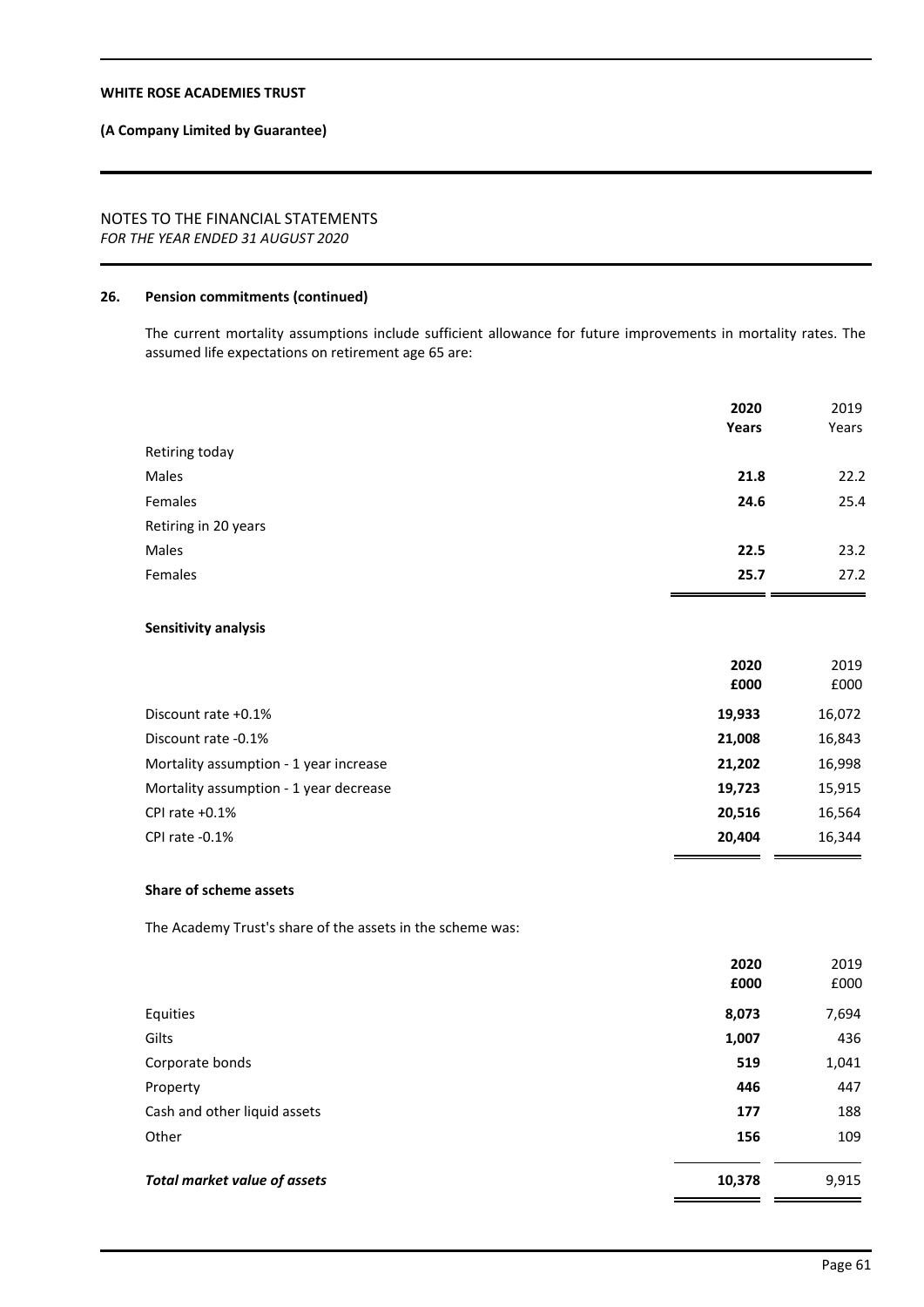#### **(A Company Limited by Guarantee)**

### NOTES TO THE FINANCIAL STATEMENTS *FOR THE YEAR ENDED 31 AUGUST 2020*

### **26. Pension commitments (continued)**

The actual return on scheme assets was (£46k) (2019 - £593k).

The amounts recognised in the Statement of Financial Activities are as follows:

| £000     |
|----------|
|          |
| (834)    |
| (351)    |
| (75)     |
| (1, 260) |
|          |

Changes in the present value of the defined benefit obligations were as follows:

|                         | 2020<br>£000                 | 2019<br>£000 |
|-------------------------|------------------------------|--------------|
| At 1 September          | 16,453                       | 11,717       |
| Interest cost           | 308                          | 330          |
| Employee contributions  | 212                          | 202          |
| <b>Actuarial losses</b> | 2,224                        | 3,137        |
| Benefits paid           | (174)                        | (118)        |
| Past service costs      | $\qquad \qquad \blacksquare$ | 351          |
| Current service cost    | 1,437                        | 834          |
| At 31 August            | 20,460                       | 16,453       |

Changes in the fair value of the Academy Trust's share of scheme assets were as follows:

|                               | 2020<br>£000 | 2019<br>£000 |
|-------------------------------|--------------|--------------|
| At 1 September                | 9,915        | 8,758        |
| Interest income               | 190          | 255          |
| Actuarial (losses)/gains      | (236)        | 338          |
| <b>Employer contributions</b> | 481          | 480          |
| Employee contributions        | 212          | 202          |
| Benefits paid                 | (174)        | (118)        |
| At 31 August                  | 10,388       | 9,915        |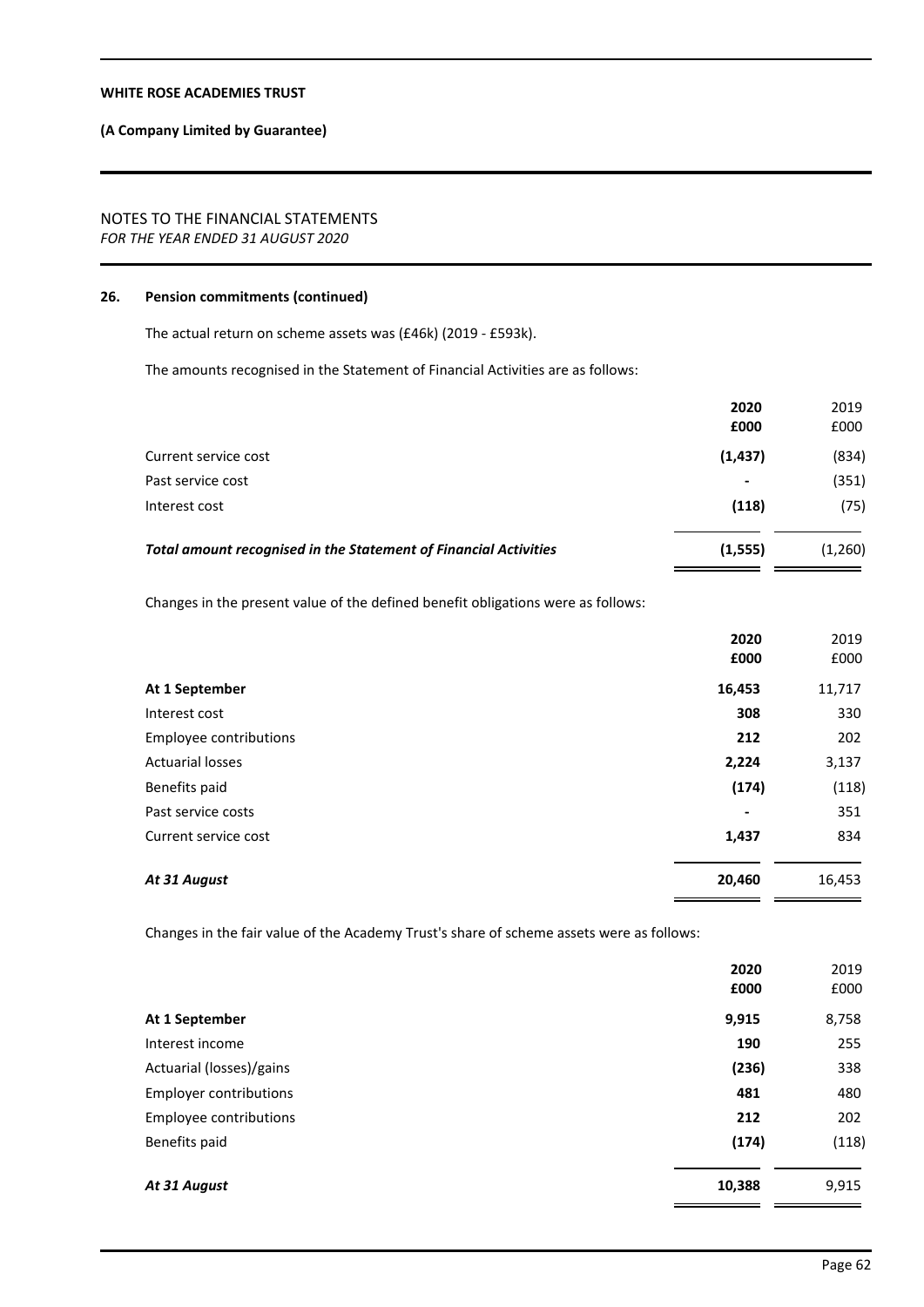#### **(A Company Limited by Guarantee)**

### NOTES TO THE FINANCIAL STATEMENTS *FOR THE YEAR ENDED 31 AUGUST 2020*

#### **27. Operating lease commitments**

At 31 August 2020 the Academy Trust had commitments to make future minimum lease payments under noncancellable operating leases as follows:

|                                              | 2020<br>£000 | 2019<br>£000 |
|----------------------------------------------|--------------|--------------|
| Not later than 1 year                        | 152          | 152          |
| Later than 1 year and not later than 5 years | 124          | 277          |
|                                              | 276          | 429          |

#### **28. Members' liability**

Each member of the charitable company undertakes to contribute to the assets of the company in the event of it being wound up while he/she is a member, or within one year after he/she ceases to be a member, such amount as may be required, not exceeding £10 for the debts and liabilities contracted before he/she ceases to be a member.